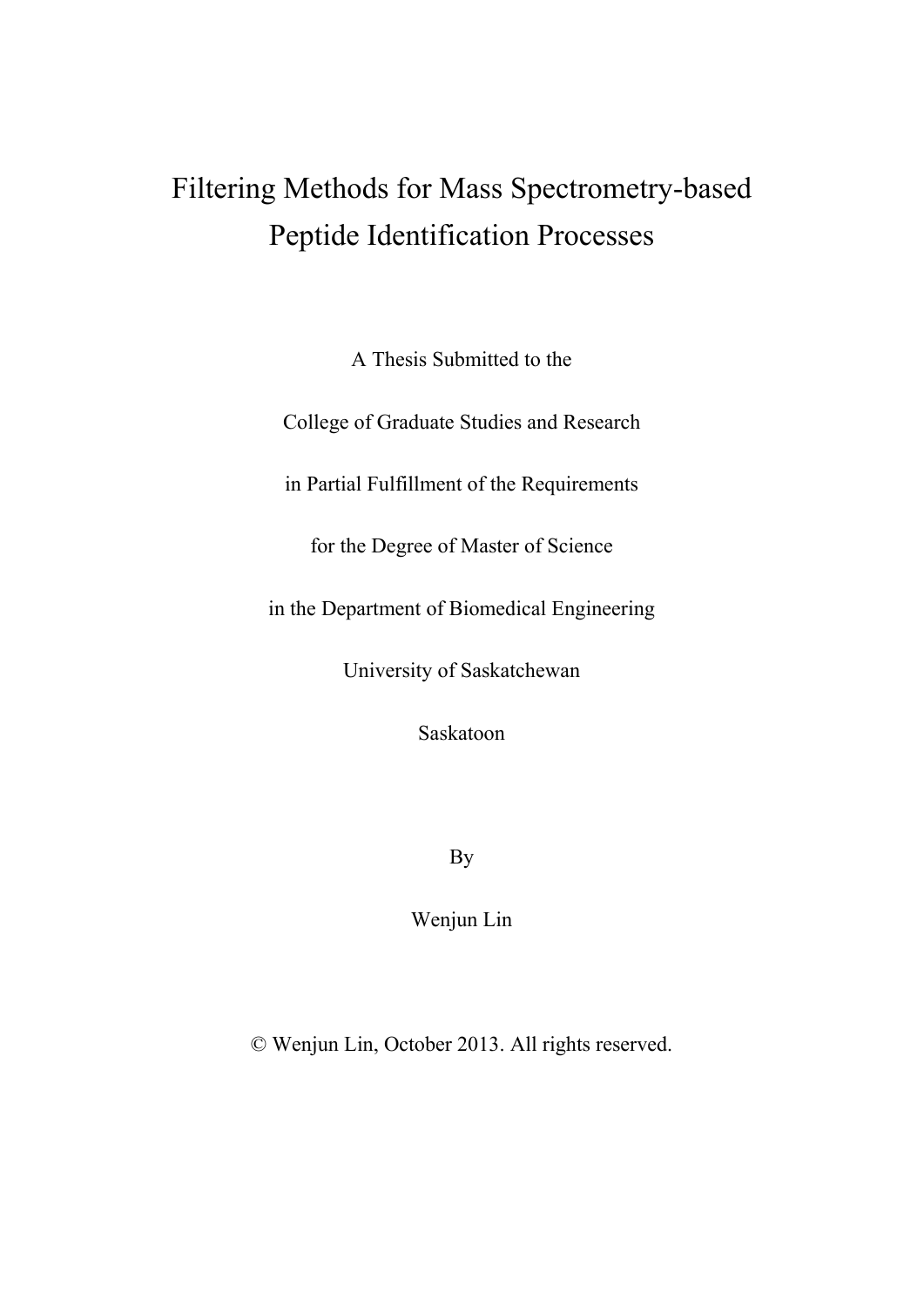### **Permission to Use**

In presenting this thesis in partial fulfillment of the requirements for a postgraduate degree from the University of Saskatchewan, I agree that the libraries of this university may make it freely available for inspection. I further agree that permission to copy this thesis in any manner, in whole or in part, for scholarly purposes may be granted by the professor or professors who supervised my thesis work or, in their absence, by the head of the department or the dean of the college in which my thesis work was done. It is understood that any copying or publication or use of this thesis or parts thereof for financial gain shall not be allowed without my written permission. It is also understood that due recognition shall be given to me and to the University of Saskatchewan in any scholarly use that may be made of any material in my thesis.

Requests for permission to copy or to make other use of material in this thesis in whole or part should be addressed to:

i

Head of the Division of Biomedical Engineering University of Saskatchewan 57 Campus Drive Saskatoon, Saskatchewan S7N 5A9 Canada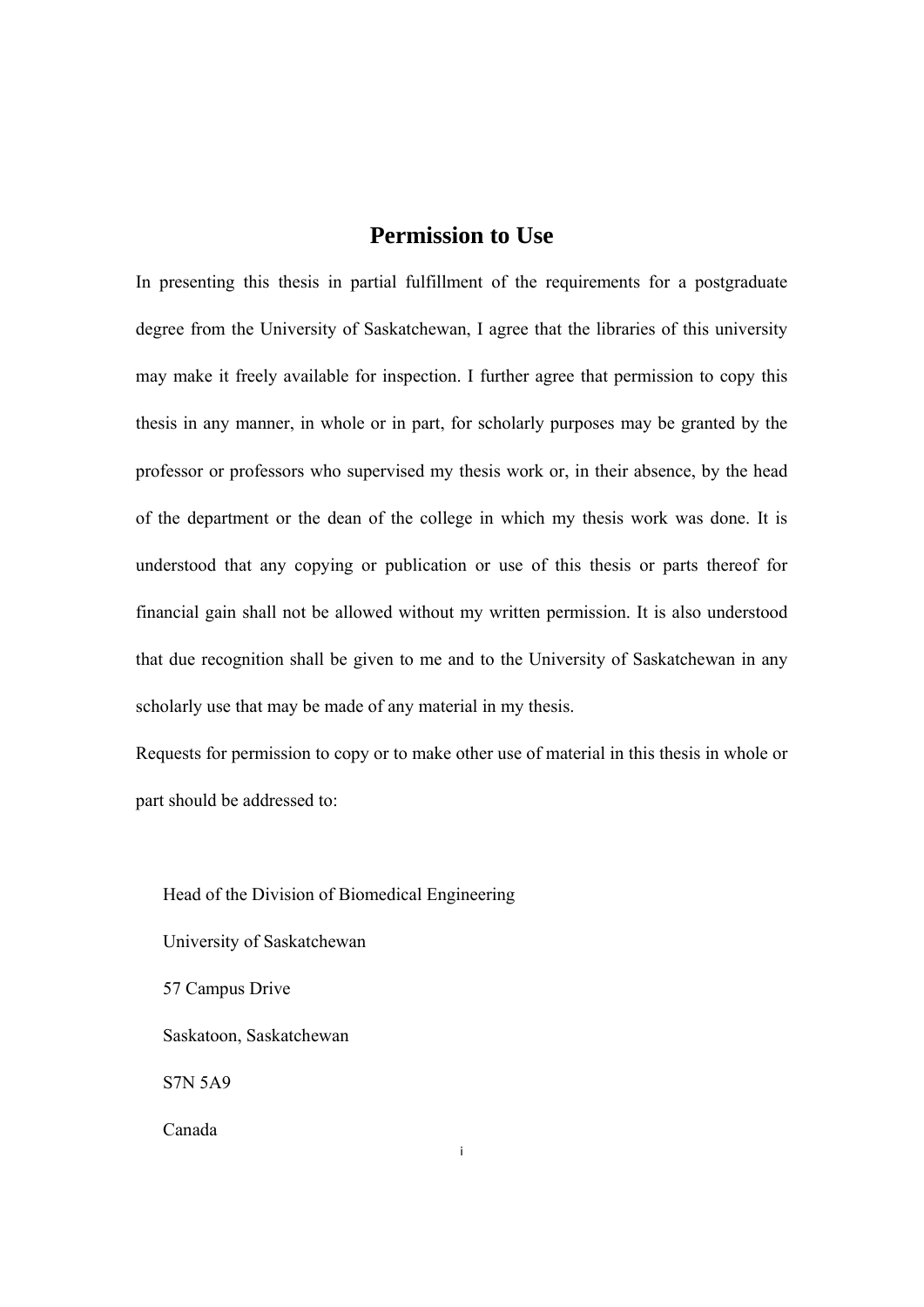### **Abstract**

Tandem mass spectrometry (MS/MS) is a powerful tool for identifying peptide sequences. In a typical experiment, incorrect peptide identifications may result due to noise contained in the MS/MS spectra and to the low quality of the spectra. Filtering methods are widely used to remove the noise and improve the quality of the spectra before the subsequent spectra identification process. However, existing filtering methods often use features and empirically assigned weights. These weights may not reflect the reality that the contribution (reflected by weight) of each feature may vary from dataset to dataset. Therefore, filtering methods that can adapt to different datasets have the potential to improve peptide identification results.

This thesis proposes two adaptive filtering methods; denoising and quality assessment, both of which improve efficiency and effectiveness of peptide identification. First, the denoising approach employs an adaptive method for picking signal peaks that is more suitable for the datasets of interest. By applying the approach to two tandem mass spectra datasets, about 66% of peaks (likely noise peaks) can be removed. The number of peptides identified later by peptide identification on those datasets increased by 14% and 23%, respectively, compared to previous work (Ding et al., 2009a). Second, the quality assessment method estimates the probabilities of spectra being high quality based on quality assessments of the individual features. The probabilities are estimated by solving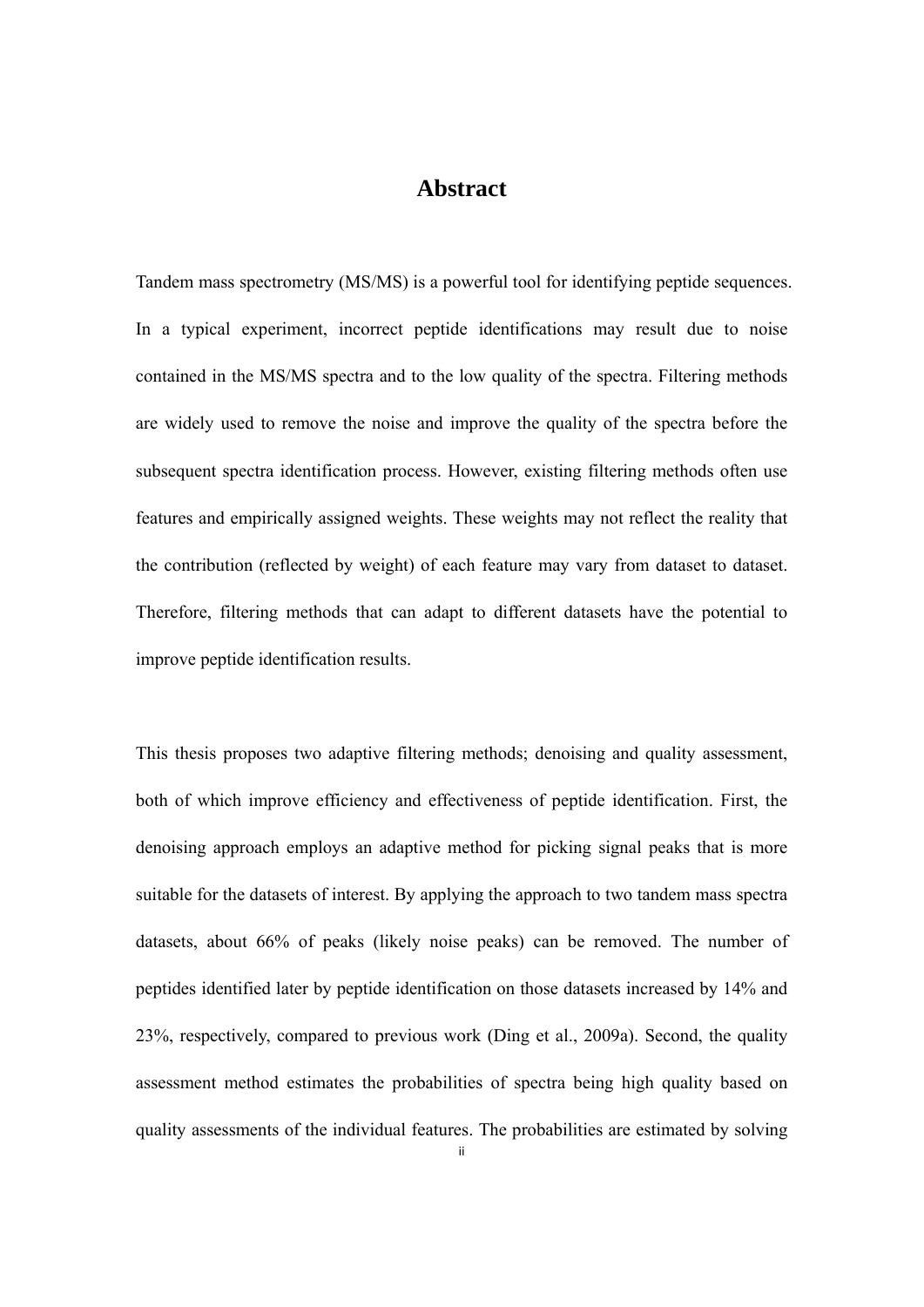a constraint optimization problem. Experimental results on two datasets illustrate that searching only the high-quality tandem spectra determined using this method saves about 56% and 62% of database searching time and loses 9% of high-quality spectra.

Finally, the thesis suggests future research directions including feature selection and clustering of peptides.

**Key words**: Tandem mass spectrometry, peptide identification, denoise, quality assessment.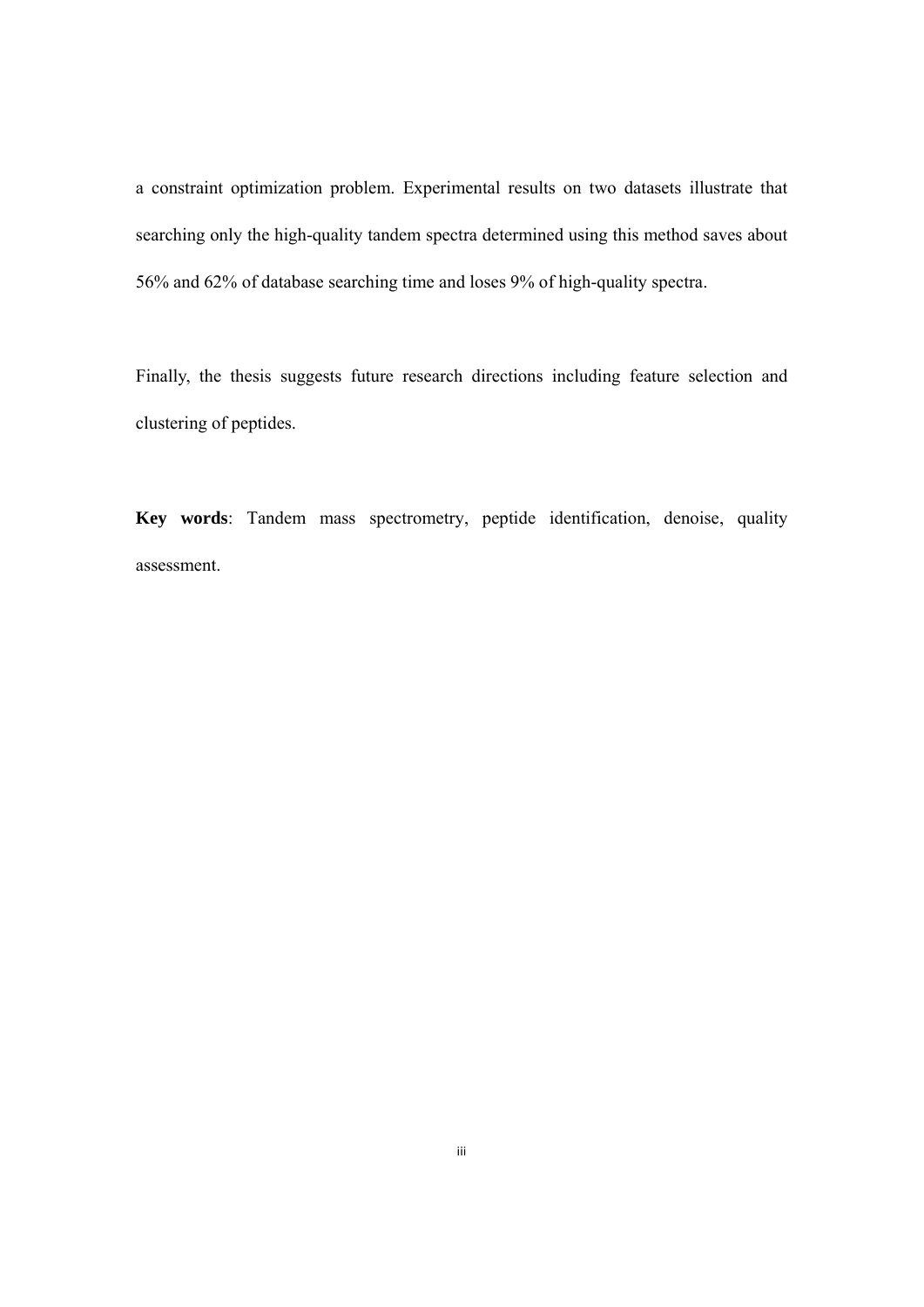## **Acknowledgements**

To the members of my advisory committee for advice and supervision:

Dr. Fang-Xiang Wu, Ph.D. (Co-supervisor)

Dr. Chris Zhang, Ph.D. (Co-supervisor)

Dr. Saadat Mehr Aryan, Ph.D.

Dr. Tony Kusalik, Ph.D.

Dr. Randall Purves, Ph.D.

For scientific advice:

Mr. Steve Ambrose

Dr. Haixia Zhang, Ph.D.

To the members and friends of my research group:

Bolin Chen Weiwei Fan Jianwei Li Lizhi Liu Jinhong Shi Yan Yan

To the following organizations for financial support:

Natural Sciences and Engineering Research Council of Canada (NSERC) University of Saskatchewan (UofS)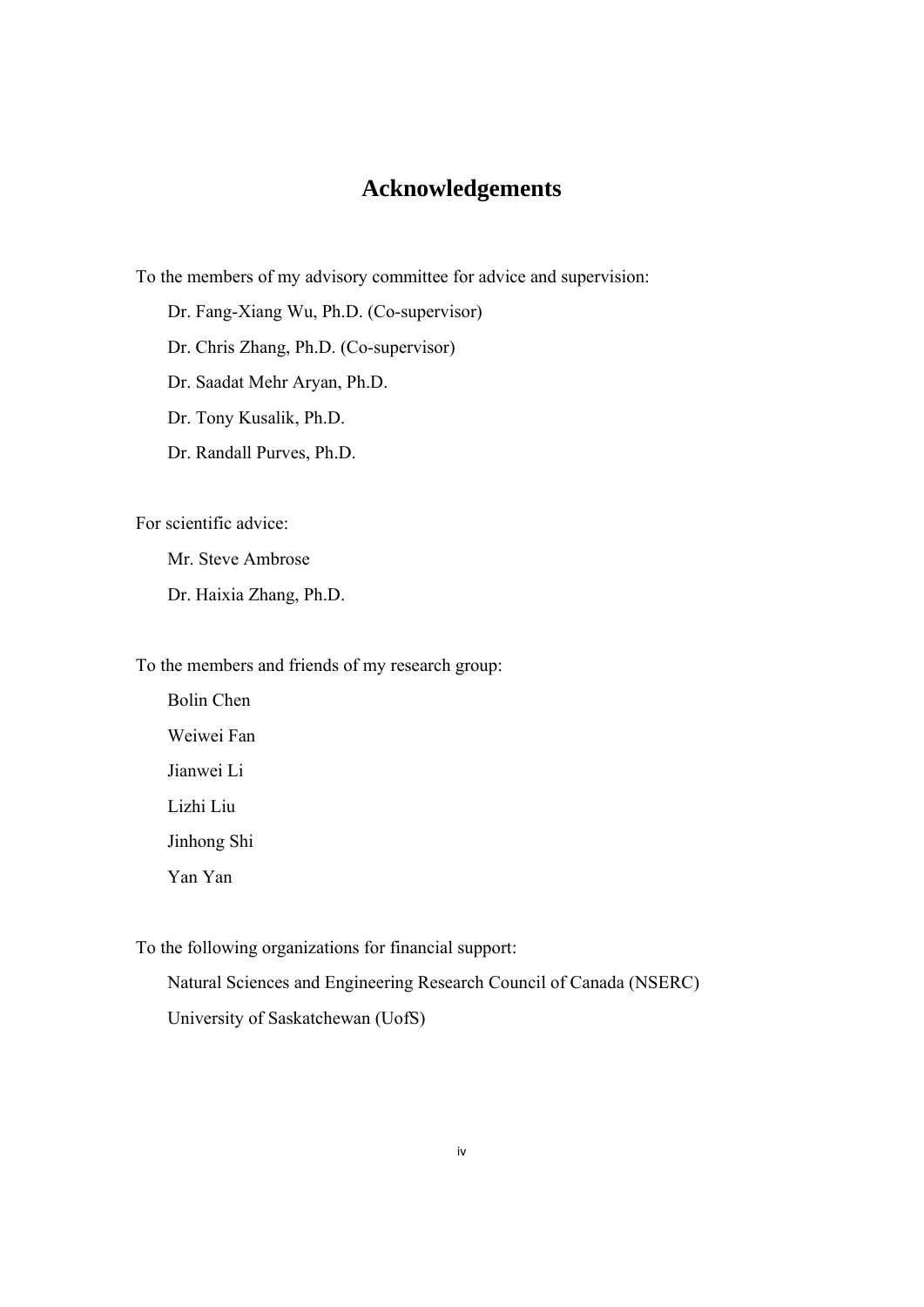## **Contents**

| $Contents \dots 1.10$                                                        |  |
|------------------------------------------------------------------------------|--|
|                                                                              |  |
|                                                                              |  |
|                                                                              |  |
|                                                                              |  |
|                                                                              |  |
|                                                                              |  |
|                                                                              |  |
|                                                                              |  |
|                                                                              |  |
| 1.5 Overview of the main contribution of and organization of this thesis. 10 |  |
|                                                                              |  |
|                                                                              |  |
|                                                                              |  |
|                                                                              |  |
|                                                                              |  |
|                                                                              |  |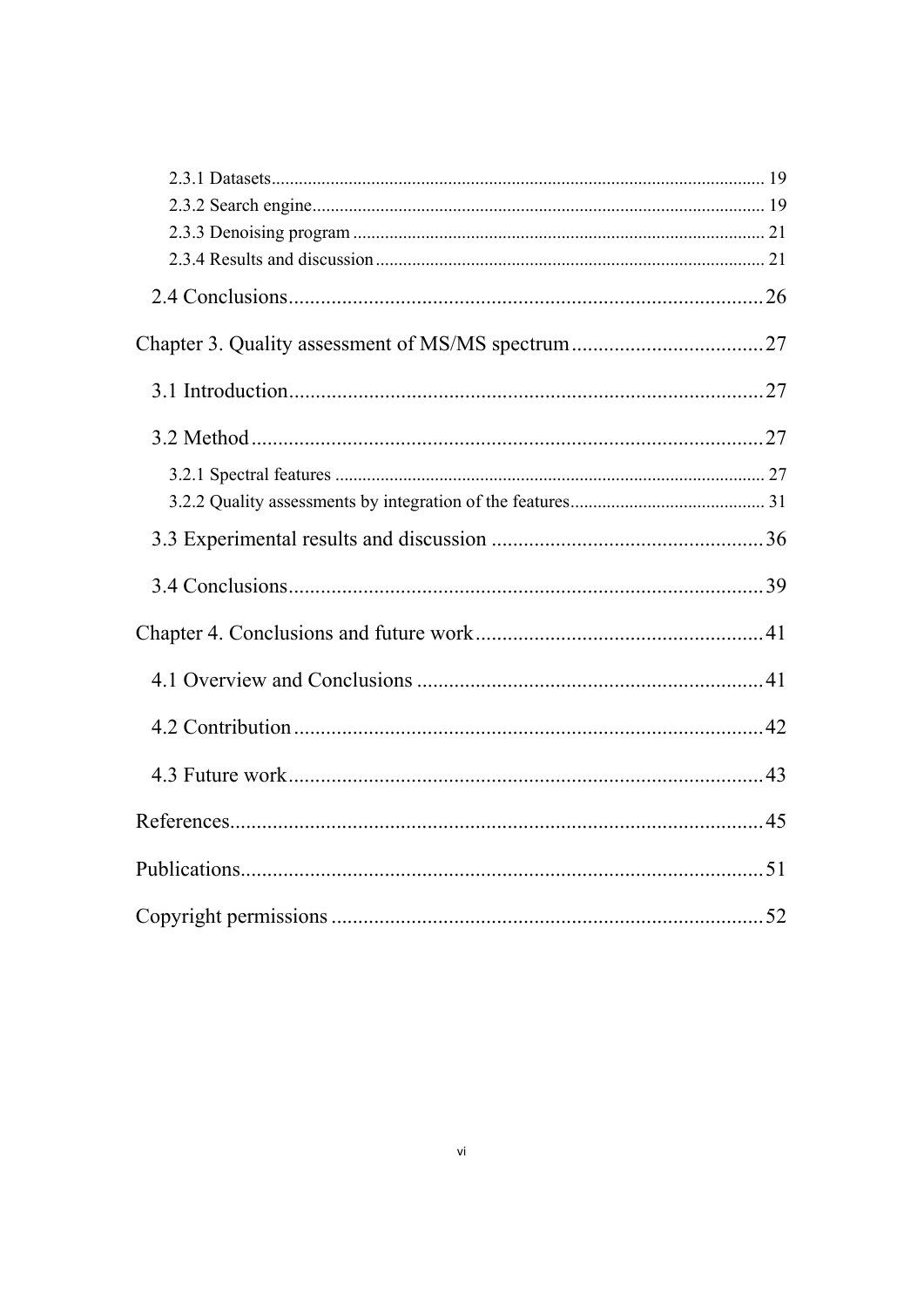## **List of Tables**

| Table 3.2 Distribution of multiply-charged spectra in the ISB and TOV datasets 37 |  |
|-----------------------------------------------------------------------------------|--|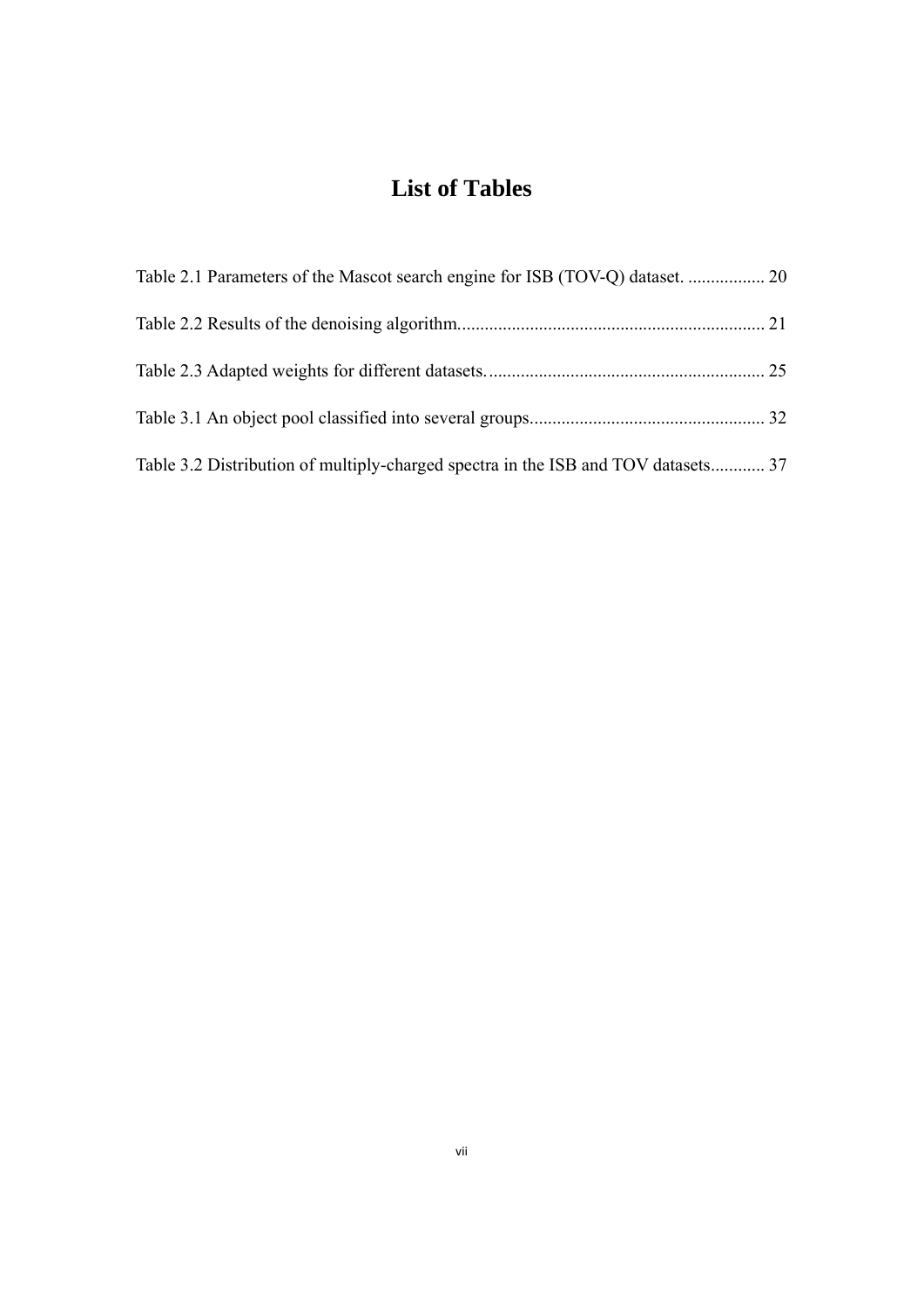## **List of Figures**

| Figure 2.2 Comparison of the numbers of identified spectra by two methods over various   |  |
|------------------------------------------------------------------------------------------|--|
| peptide identification score thresholds for ISB dataset (a) and TOV-Q dataset            |  |
|                                                                                          |  |
|                                                                                          |  |
| Figure 3.2 ROC curve for the proposed classifier for TOV dataset (a) and ISB dataset (b) |  |
|                                                                                          |  |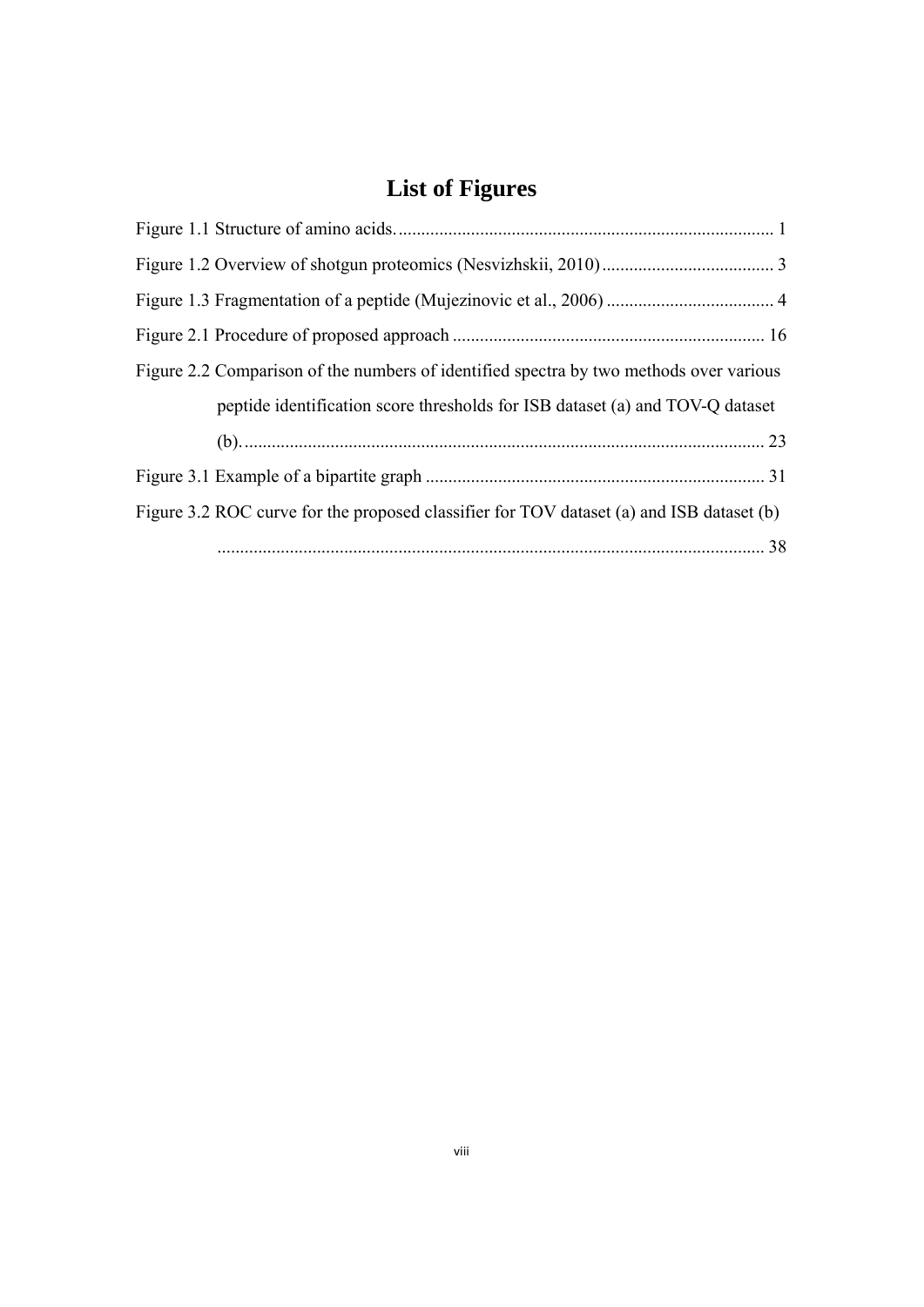## **List of Abbreviations**

| CID        | Collision-induced Dissociation      |
|------------|-------------------------------------|
| LC         | Liquid Chromatography               |
| LDA        | <b>Linear Discriminant Analysis</b> |
| MS/MS      | <b>Tandem Mass Spectrometry</b>     |
| <b>SVM</b> | <b>Support Vector Machine</b>       |
| ISB        | Institute for Systems Biology       |
| <b>TOV</b> | Tumours of the Ovary                |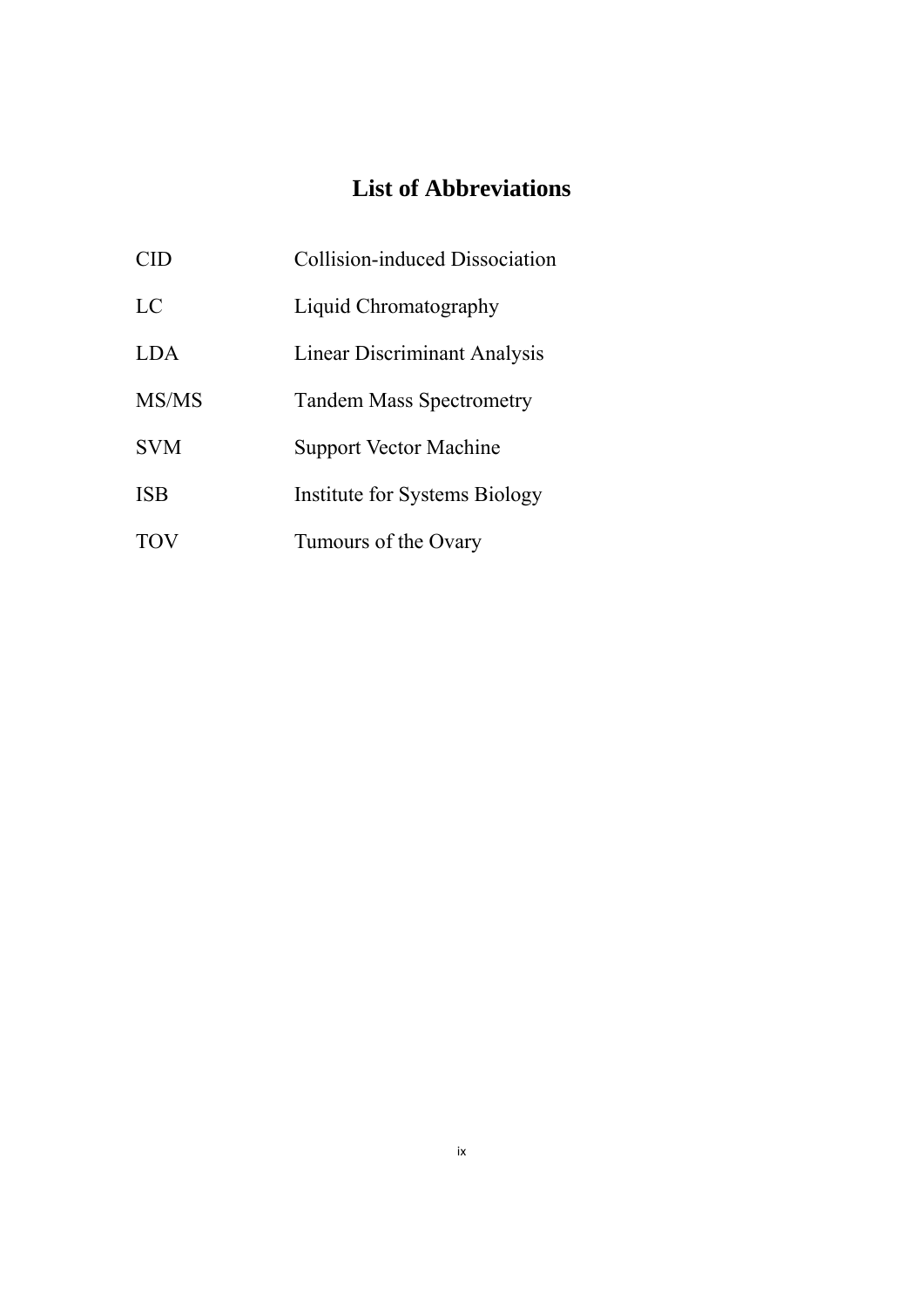#### **Chapter 1. Introduction**

#### **1.1 Background**

#### 1.1.1 Definition of peptides

Proteins are the main components of living cells and organisms. They are made of amino acids that are arranged in linear chains and usually folded into a three-dimensional form (Maton, 1993). Within the protein, a peptide is a short sequence of amino acids that does not have a three-dimensional structure. Since the structure and behaviour of peptides are highly related to those of proteins, understanding peptides is an important part of research in proteomics (Anderson & Anderson, 1999).



**Figure 1.1** Structure of amino acids.

Amino acids, the basic elements of peptides and proteins, are molecules containing an amino group, a carboxyl group, and a side chain (Maton, 1993), as shown in Figure 1.1.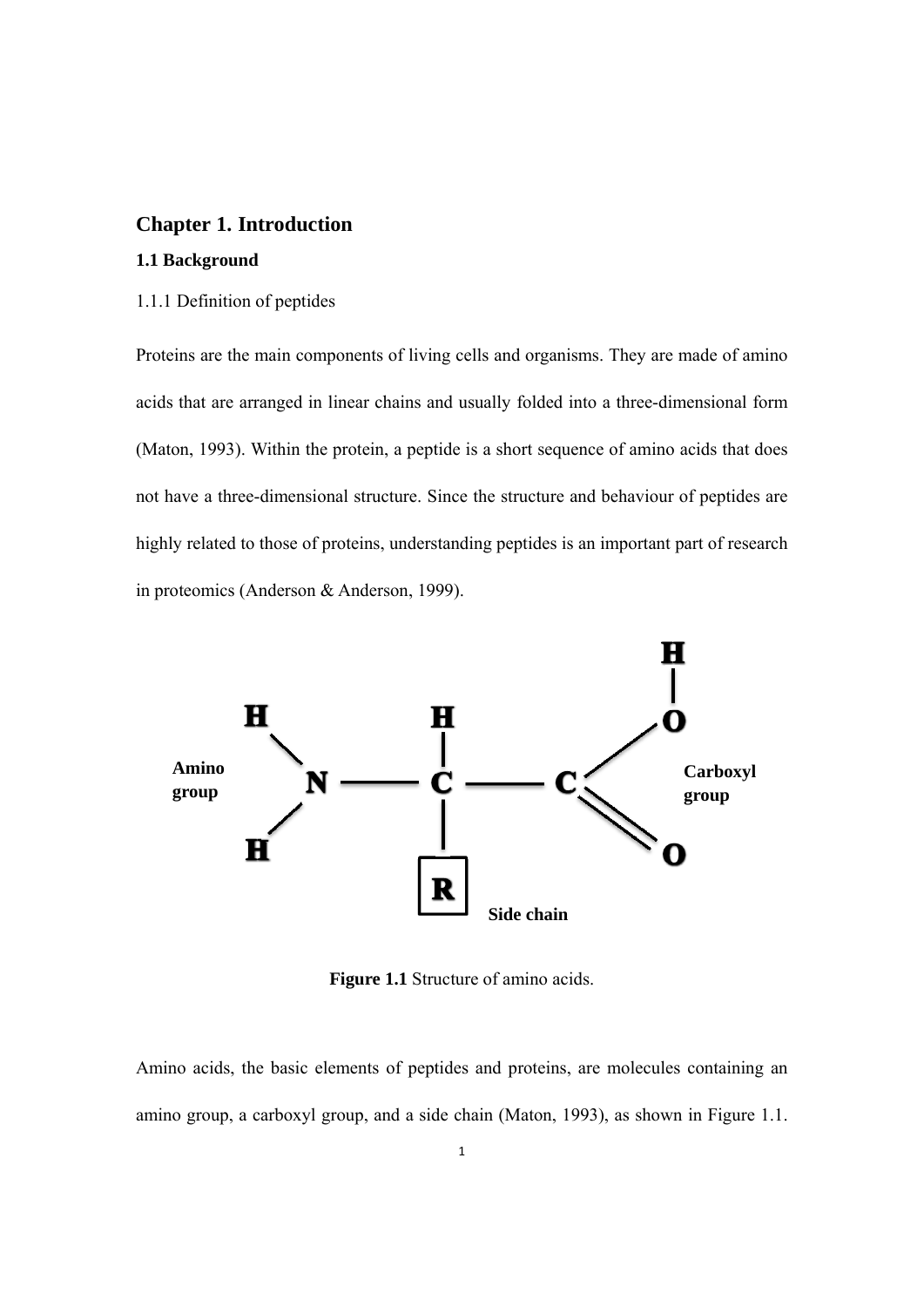One nitrogen atom and two hydrogen atoms form the amino group  $(-NH<sub>2</sub>)$ , and one carbon atom, one oxygen atom and one hydroxyl (-OH) group form the carboxyl group (-COOH). The composition of the side-chain varies between different amino acids. There are 20 standard amino acids in nature: each one has been assigned a letter code for simplicity in use; e.g., A, R, N, D (Maton, 1993).

#### 1.1.2 The process of tandem mass spectrometry of peptides

Peptide sequencing, which aims to determine the order of amino acids in a peptide, is a very important task in the process of identifying proteins and their primary structures. Currently, tandem mass spectrometry (MS/MS) is one of the most popular experimental methods for peptide sequencing. The process of an MS/MS experiment happens in three steps, as shown in Figure 1.2: 1) sample preparation and peptide separation, 2) tandem mass spectrometer analysis, and 3) peptide identification (Nesvizhskii, 2010). A typical tandem mass spectrometer has two mass analyzers. The first analyzer measures the *m/z* (mass over charge) values of peptide ions and selects the desired ions called precursor ions. The precursor ions are fragmented into smaller ions called fragment ions. The second mass analyzer measures the  $m/z$  values and intensities of fragment ions, which yields an MS/MS spectrum.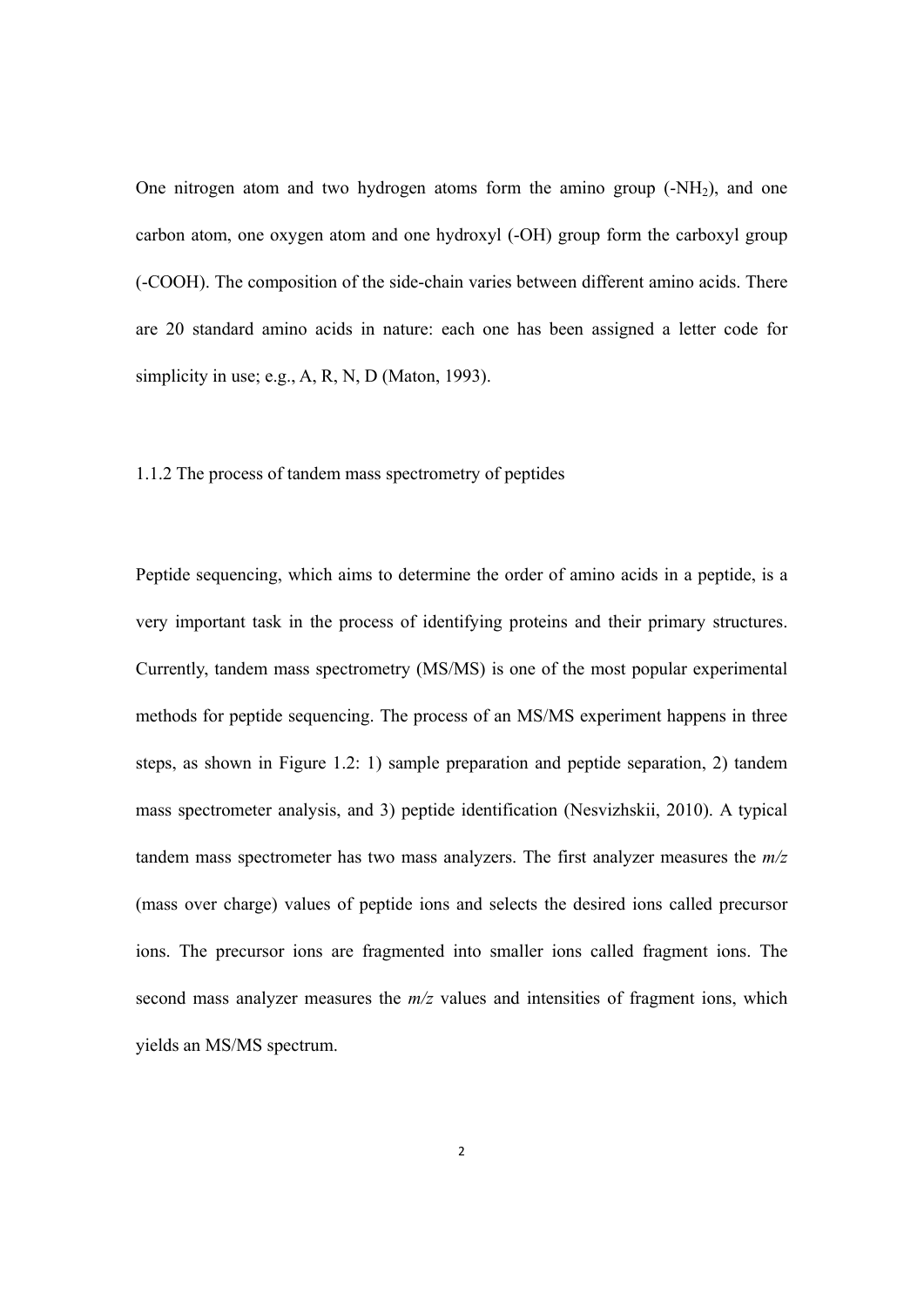

**Figure 1.2** Overview of shotgun proteomics (Nesvizhskii, 2010). ① Sample proteins are digested into peptides using enzymes such as trypsin. Resulting peptide mixtures are optionally processed to capture a particular class of peptides, and then separated using a liquid chromatography (LC) system coupled online to a mass spectrometer. ② Peptides are subjected to MS/MS analysis that results in the acquisition of MS/MS spectra. ③ MS/MS spectra are assigned to peptide sequences through database search.

In the MS/MS experiment, peptide's *m/z* value is related to its mass. During ionization typically a proton(s) is added for each charge. Therefore, the *m/z* value of a peptide, denoted as *m/z(p)*, is calculated as:

$$
m/z(p) = \frac{m(p) + z \times m(H)}{z} \tag{1.1}
$$

where *z* is the charge number of the peptide,  $m(p)$  is the mass of the peptide, and  $m(H)$  is the mass of hydrogen. Assuming that a peptide  $p = a_1 \ldots a_n$  consists of *n* amino acids, where  $a_i$ ,  $i = 1, \ldots, n$  is one of the 20 amino acids,  $m(a_i)$  is the mass of  $a_i$ , and the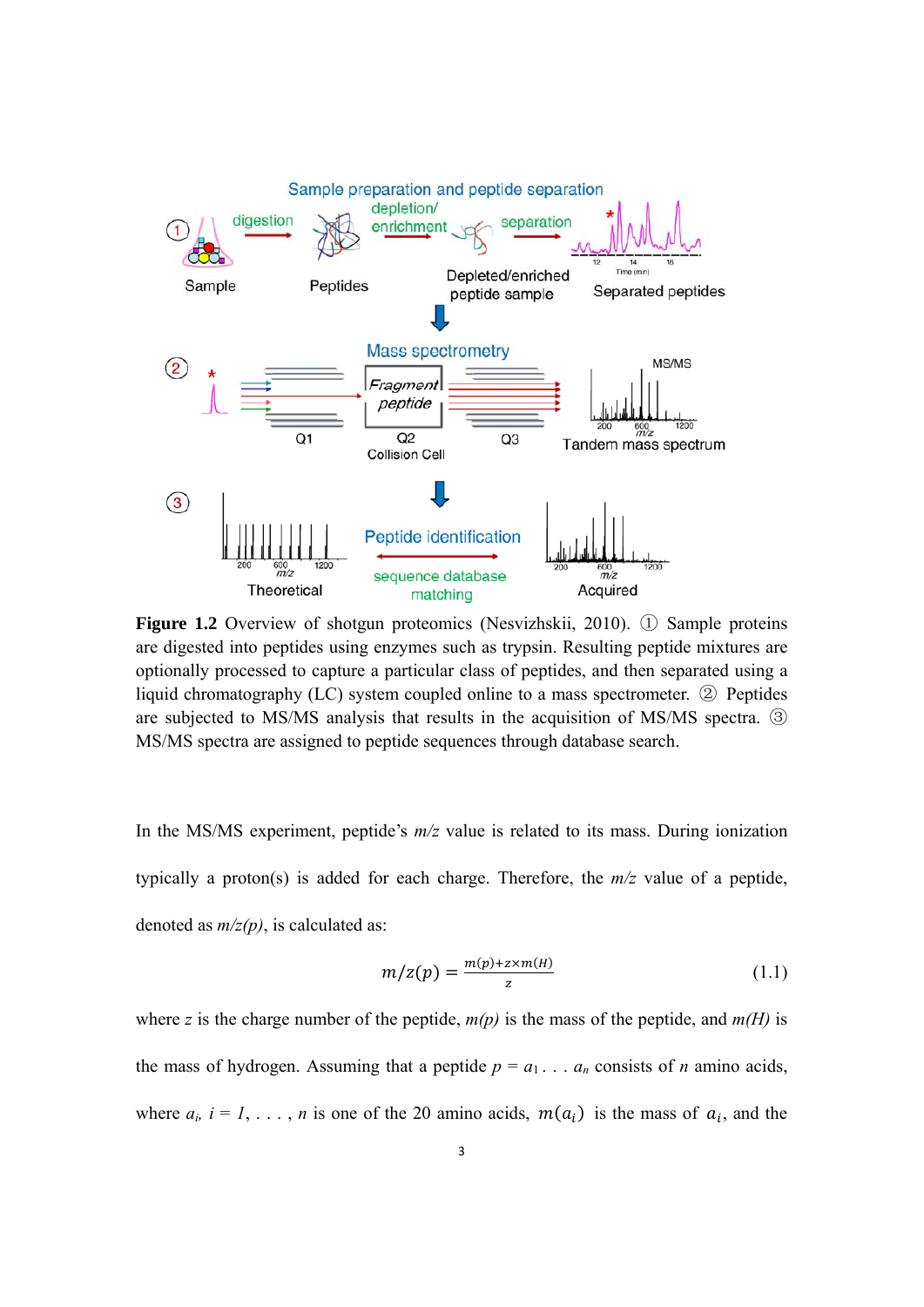mass  $m(p)$  can be calculated as:

$$
m(p) = m(H) + m(OH) + \sum_{i=1}^{n} m(a_i)
$$
 (1.2)

where  $m(a_i)$  is the mass of the amino acids; and  $m(OH)$  is the mass of hydroxide.

In an MS/MS experiment, precursor ions are typically fragmented into six kinds of fragment ions (a-ion, b-ion, c-ion, x-ion, y-ion, and z-ion) along the peptide backbone. Their letter-names indicate peptide fragments that are fractured in different positions in the MS/MS spectrum. Figure 1.3 shows the different cleavage sites and ion types in detail. The N-terminal of a peptide refers to a peptide fragment that is terminated by an amino acid with a free amine group. The C-terminal refers to a peptide that is terminated by an amino acid with a free carboxyl group (Aebersold & Mann, 2003).



**Figure 1.3** Fragmentation of a peptide (Mujezinovic et al., 2006). For example, the peptide GPFR may be broken into the N-terminal ions G, GP, GPF (donate as  $b_1$ ,  $b_2$ , and  $b_3$  for b- type ions), and C-terminal ions PFR, FR, R (donate as  $y_3$ ,  $y_2$ , and  $y_1$  for y- type ions)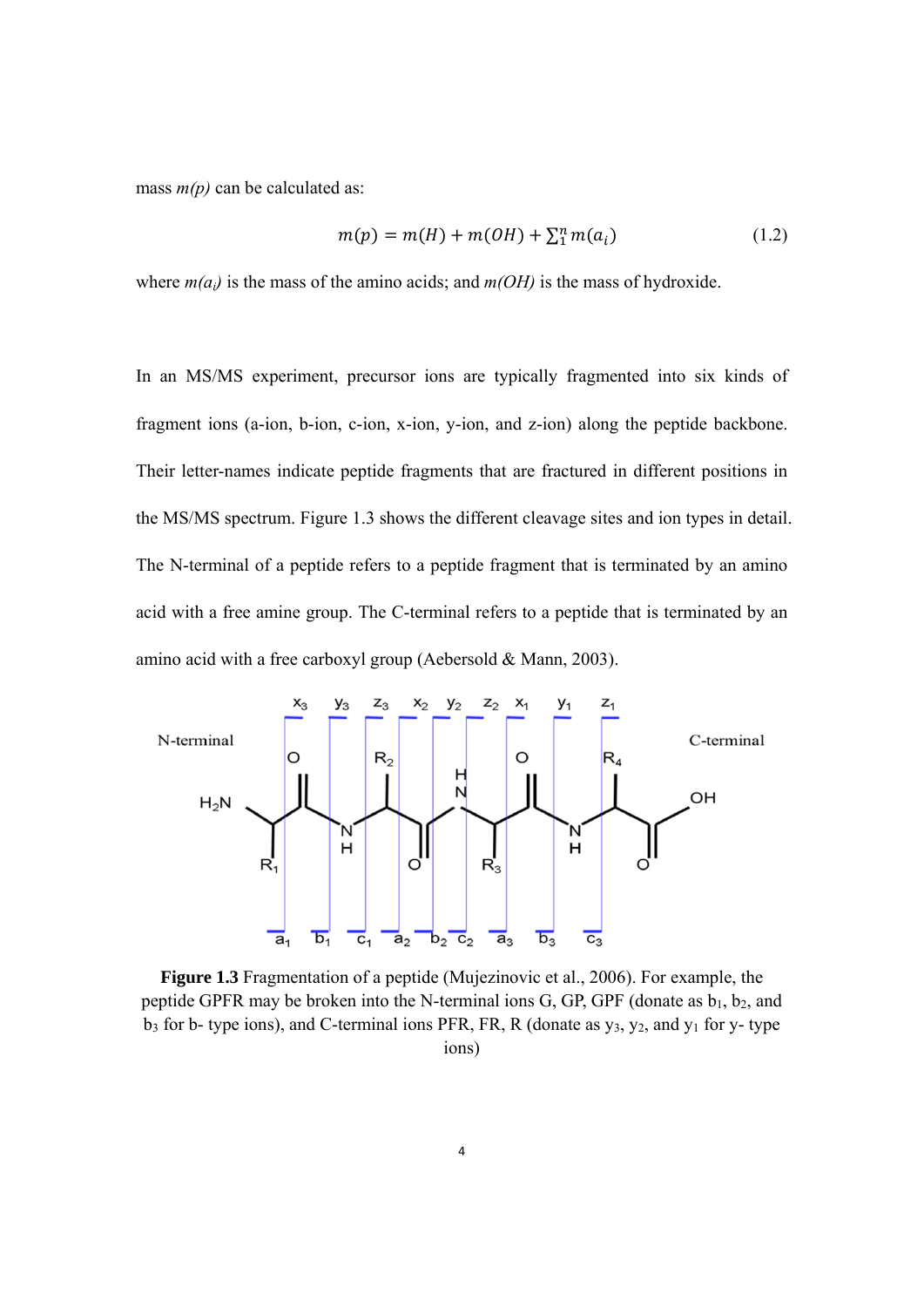Different fragmentation techniques used in MS/MS yield different dominating types of fragment ions. Collision-induced dissociation (CID) is the most commonly used fragmentation technique, and yields b-ions and y-ions as dominating ions. Given an ion generated by a partial peptide containing *k* amino acids (note: the peptide contains *n* amino acids in total), its *m/z* value can be calculated by:

$$
m/z(b^{z+}) = (m(H) + \sum_{i=1}^{k} m(a_i))/z
$$
\n(1.3)

$$
m/z(y^{z+}) = (m(H) + m(H_2O) + \sum_{n=k}^{n} m(a_i))/z
$$
\n(1.4)

where  $b^{z+}$  is the b-ion with charge *z* and  $y^{z+}$  is the y-ion with charge *z*. In an MS/MS experiment, fragment ions can lose some small molecules such as  $H_2O$  and  $NH_3$ .

Peptide sequences need to be inferred from the MS/MS spectra—a process called peptide identification. In the literature, two methods are used for peptide identification with MS/MS: database searching (Yates, 1998) and *de novo* sequencing (Ma et al., 2003).

The database searching approach compares an experimental spectrum with a theoretical spectrum constructed from the database to find a peptide whose theoretical spectrum best matches the experimental data. The successful matching thus identifies the peptide in the spectrum. Construction of the theoretical spectra requires two types of information: *m/z* values and intensities. The *m/z* values are determined by the types of fragment ions that may appear in the experimental spectra. The simplest way of finding them is to construct *m/z* values for all types of fragment ions; an alternative approach is only to consider those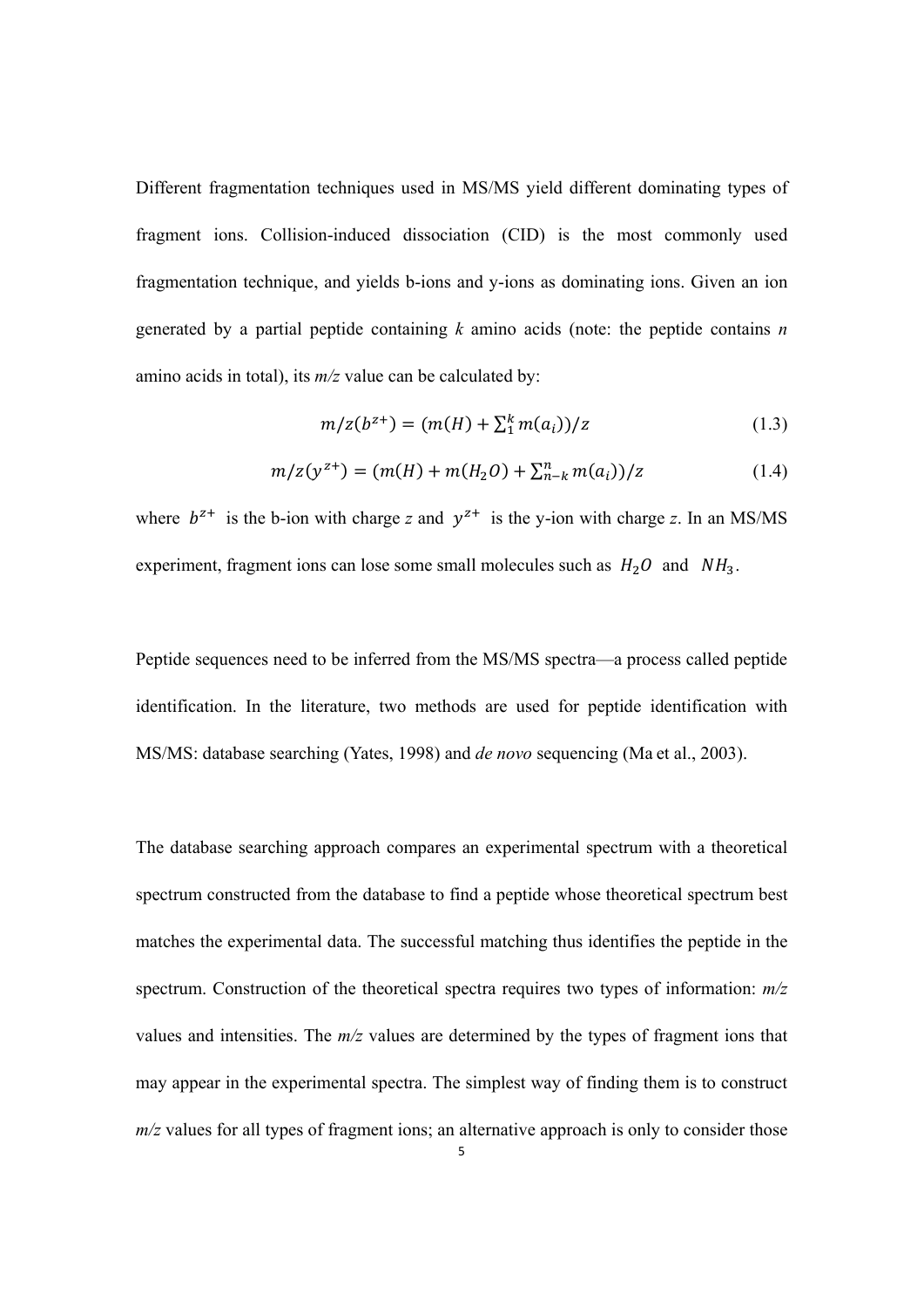types of ions with a high probability of appearing. Peak intensity can be determined by the type or position of the fragment ion, and the length, sequence, mass, etc. of the peptide. The similarity between the experimental spectrum and the theoretical one is evaluated and scored. The highest-scoring theoretical spectrum is thus selected, and its corresponding peptide is taken as the best candidate to represent the peptide in the given experimental spectrum.

*De novo* sequencing, on the other hand, estimates peptide sequences without the help of a database; it infers the sequences using the spectrum and the masses of amino acids. In *de novo* peptide sequencing, spectrum graph modeling has proven to be quite successful and hence is widely used. When using this model, a set of nodes and edges must be defined. Each peak of the spectrum is defined as a node. When two nodes have an *m/z* difference that corresponds to the mass of an amino acid residue, this is defined as a directed edge (the edge always goes from a lower mass to a higher one). The main idea of this approach is to find paths in the graph for which corresponding peptides provide a good explanation of the experimental spectrum. Since the *de novo* sequencing approach does not rely on a sequence database, it is useful in identifying new proteins, such as proteins resulting from mutations, proteins with unexpected modifications, etc. (Eidhammer et al., 2007).

#### **1.2 Occurrences of noise and low-quality spectra**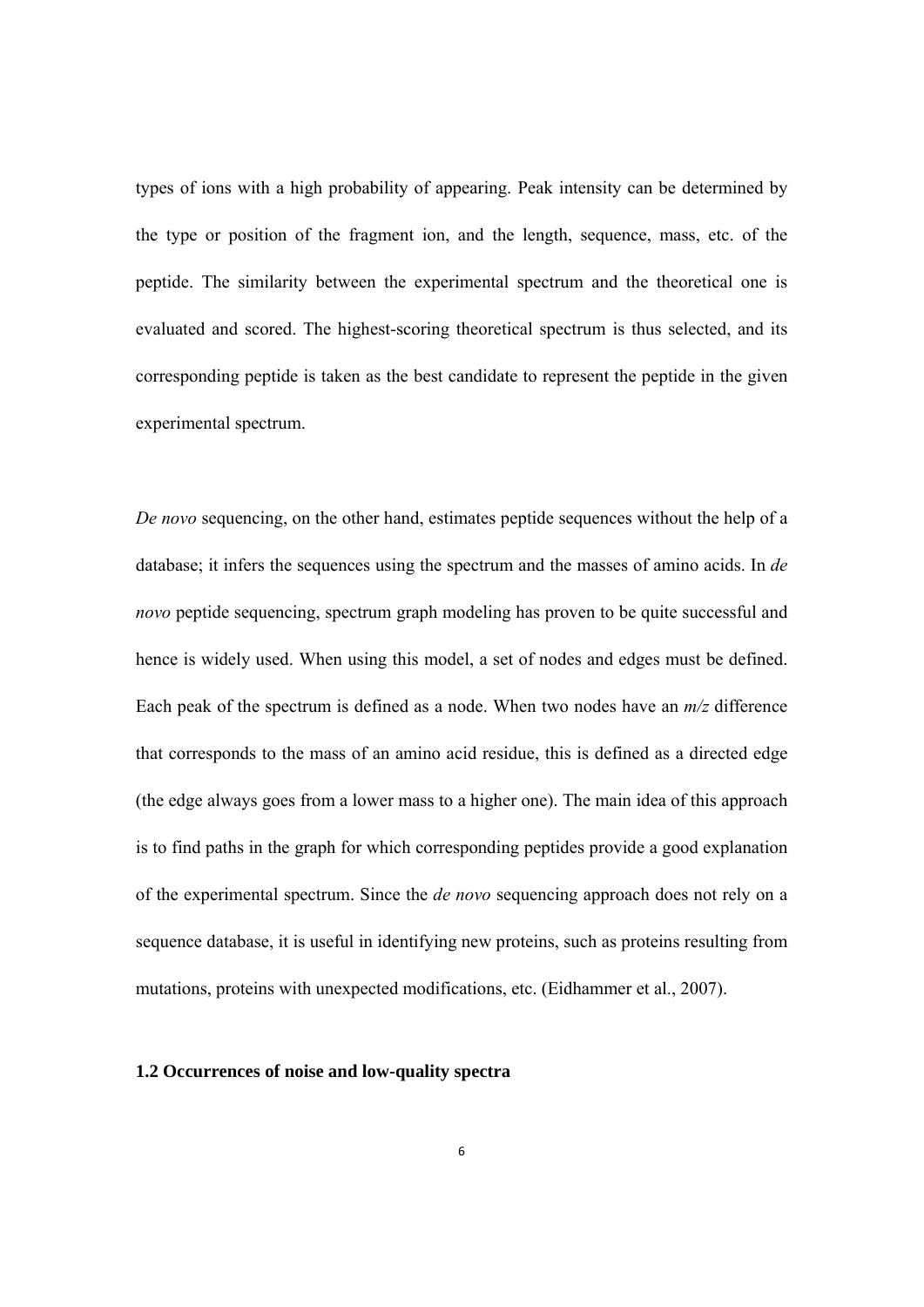The accuracy of peptide identification using both approaches is a concern (Aebersold  $\&$ Mann, 2003). Inaccuracy or error may result from incomplete information of fragment ions and/or noise in the MS/MS spectra. The manual verification of peptide assignments to spectra from peptide identification programs can achieve a high-confidence result if the process is performed by experienced researchers. However, this approach only works on small datasets (for example, dozens of spectra). In the case of high-throughput analysis of large datasets (for example, thousands of spectra), this approach is extremely time-consuming. Further, the way ions are fragmented in the mass spectrometer is poorly understood, making it difficult to improve quality by developing algorithmic solutions from the perspective of the ion fragmentation principle (Salmi et al., 2009).

#### **1.3 Related work**

Research on removing noise from MS/MS spectra and on screening out low-quality MS/MS spectra has been very active (Salmi et al., 2009). Many filtering methods have been developed to complement the operation of peptide identification. Two strategies are discussed in this thesis. The first strategy is to filter out noisy information from MS/MS spectra prior to identification. The second strategy is to reject low-quality spectra from MS/MS datasets.

The first strategy is MS/MS spectrum denoising (Rejtar et al., 2004; Resing et al., 2004;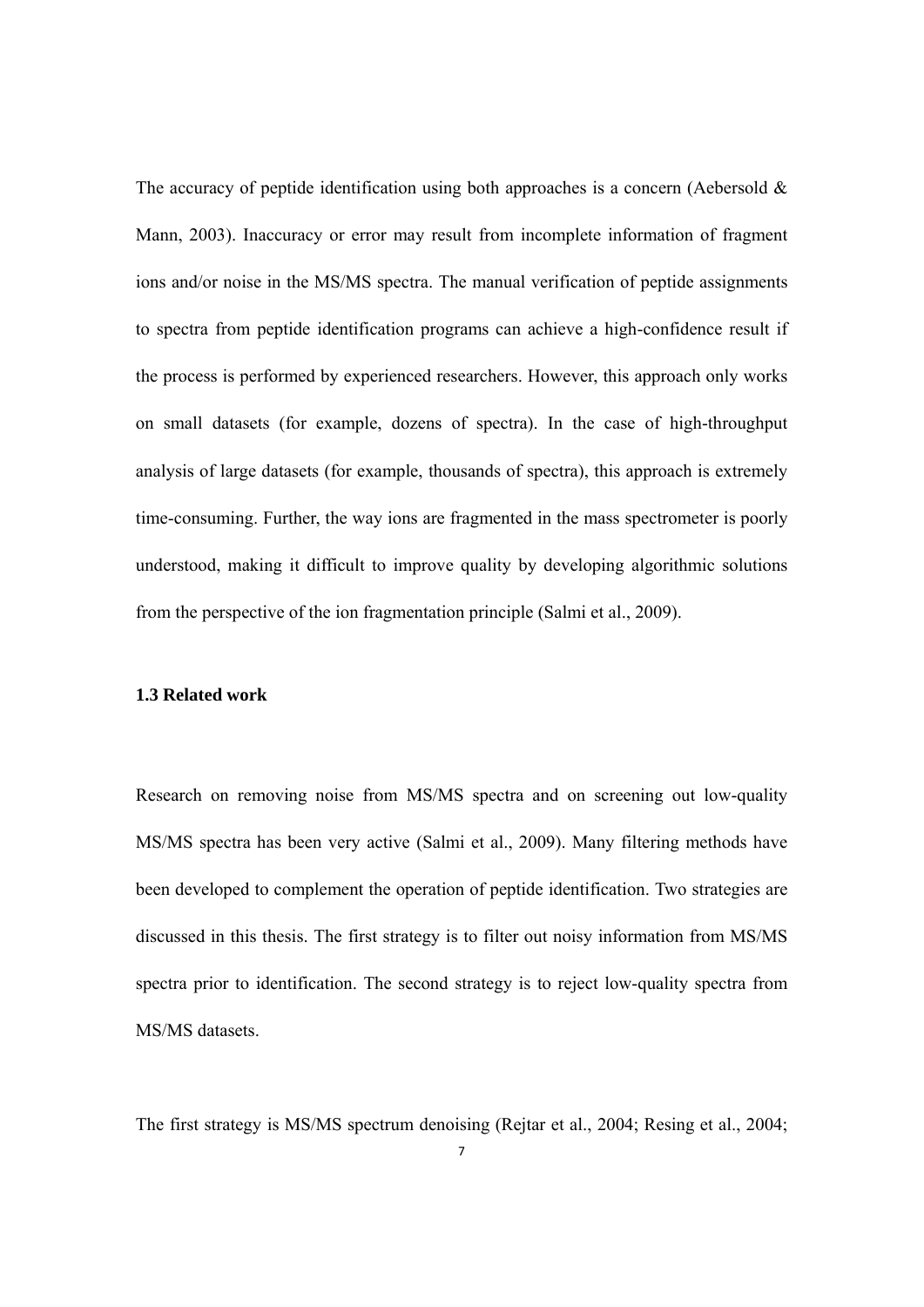Baginsky et al., 2005; Grossmann et al., 2005; Ning & Leong, 2007; Zhang, et al., 2008; Ding et al., 2009a), which keeps signal peaks (reflecting peptide fragment ions) and removes noisy peaks (not reflecting peptides or their fragment ions). Baginsky et al. (2005) calculated a series of spectra features that included peak intensity, the presence of complement peaks, isotope peaks, and ammonia loss and water loss from amino acids. Based on those feature values and on relevant weights specified by the user, their method removes noisy peaks from MS/MS spectra. However, the features alone cannot properly identify signal peaks, and it takes an experienced user to specify the weights. In addition, Zhang et al. (2008) built a denoising model that focused on isotope features that could be observed only from signal peaks, not from noise peaks. Their work decreased the computational time of the subsequent process and increased the reliability of peptide identification. Ding et al. (2009a) developed a feature-based method for denoising MS/MS spectra. Their method first introduced five features to describe the quality of peaks and then calculated a score for each peak by a linear combination of those five features. The intensities of the peaks in a spectrum were adjusted by their corresponding scores, after which, the intensities of signal peaks presumably became local maxima. The spectra were then processed using a morphological reconstruction filter to remove those peaks whose intensities were not local maxima. Experimental results on several datasets showed that this method was both efficient and effective. However, in calculating the scores, the coefficients (weights) of the linear combination were fixed and determined empirically, making this method potentially unsuitable for use with other datasets.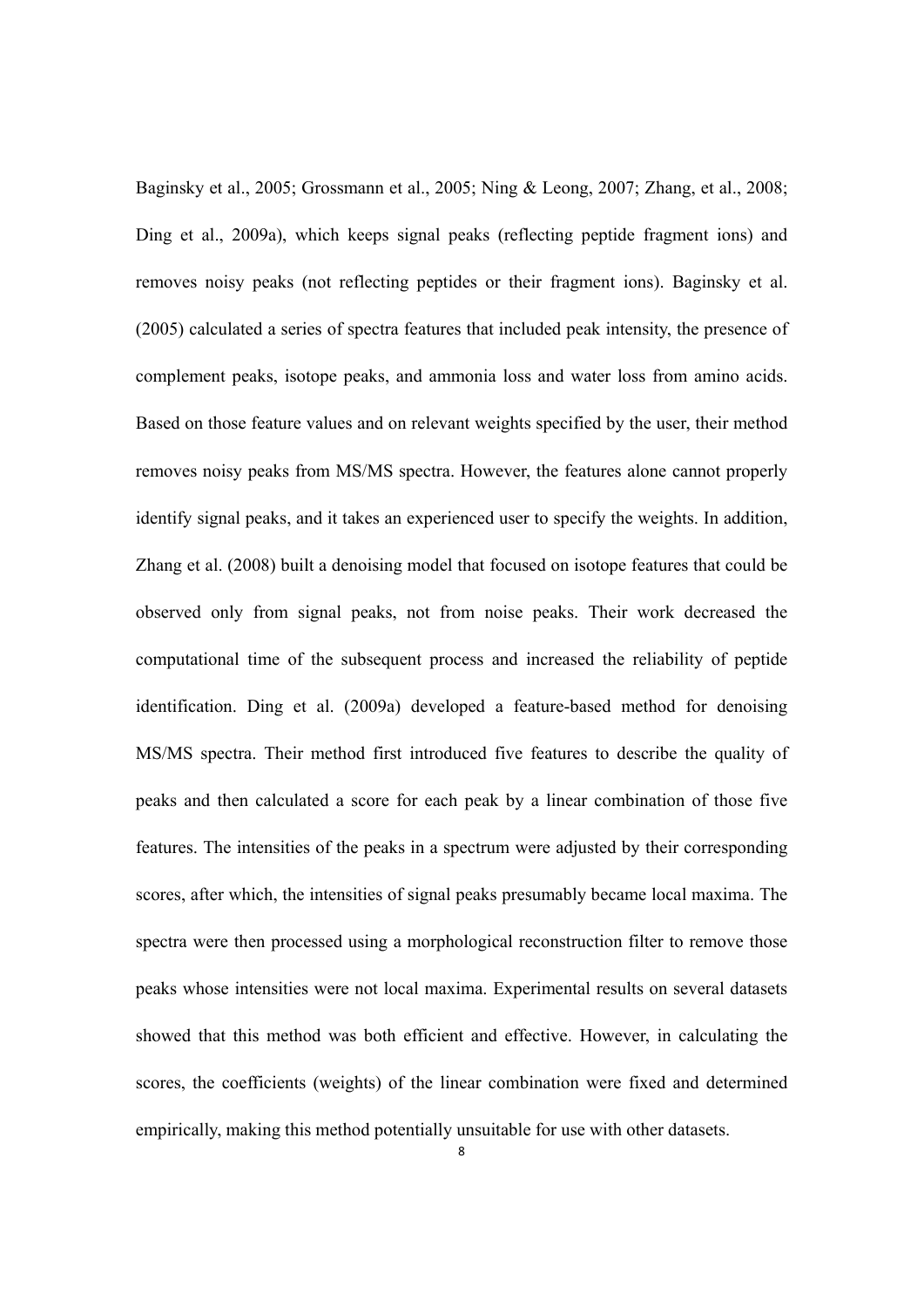The second strategy is quality assessment (Koenig et al., 2008; Na & Paek., 2006; Frank et al., 2008; Tabb et al., 2005; Bern et al., 2004; Ding et al., 2009b; Ding et al., 2011), which screens out low quality MS/MS spectra (containing insufficient fragment ions) from the dataset. Based on defined features, these methods assess the quality of MS/MS spectra through the use of supervised machine learning methods that require labelled training datasets to train a classifier. The trained classifier is then used to classify the spectra as high quality or poor quality. Ideally, the training data should be validated by peptide identification algorithms or manual verification (that is, the data should be correctly labelled with no, or with very few, falsely labelled spectra). However, this information is hard to obtain prior to the peptide identification of new datasets. Furthermore, tandem mass spectrometers may produce different spectra for the same peptide under different experimental conditions. A classifier trained by one dataset may not be effective on another. Therefore, unsupervised machine learning methods may be more effective for assessing the quality of MS/MS spectra.

#### **1.4 Research objectives**

The goal of this study is to develop adaptive filtering methods to improve the effectiveness and efficiency of peptide identification. To achieve this goal, two specific research objectives were proposed as follows: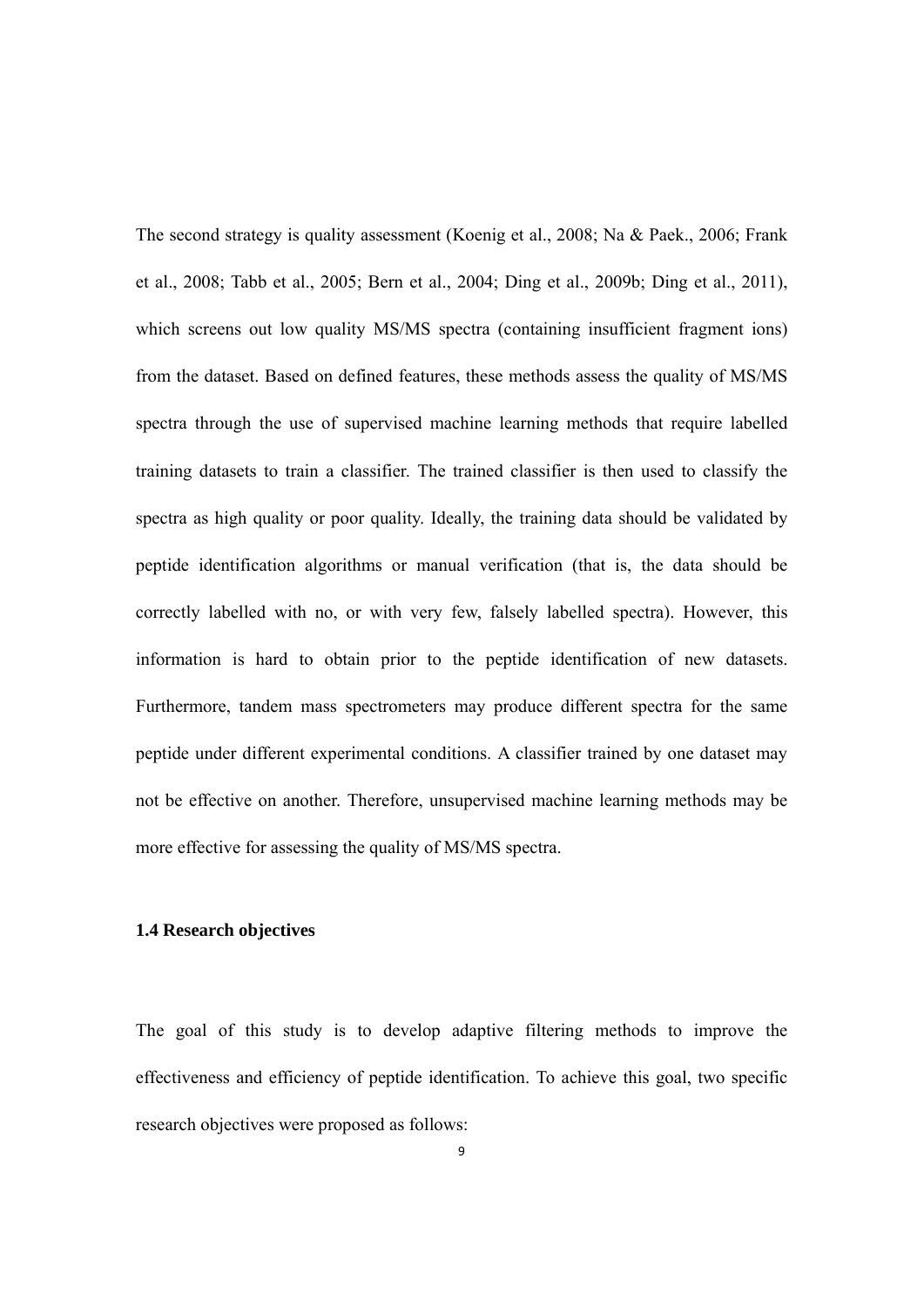**Objective (I):** To develop an adaptive denoising method for MS/MS spectra that removes noise while retaining as many signal ions as possible.

**Objective (II)**: To develop an adaptive quality assessment method for MS/MS spectra that rejects low-quality spectra while retaining high-quality ones.

#### **1.5 Overview of the main contribution of and organization of this thesis**

In this thesis, adaptive filtering methods have been developed for the two objectives, as mentioned above. The novelty of the thesis is such that the feature weights (or parameters) associated with noise or spectra quality are adjusted to tailor to different data. Additionally, in the denoising method, although a supervised learning method [linear discriminant analysis (LDA)] is used, training data are generated from MS/MS spectra rather than from the peptide identification result. This makes it a viable preprocessing method. The novelty of the equality assessment method is its unsupervised learning nature which makes it practical for incorporation into new or unknown datasets.

In Chapter 2, an adaptive approach is proposed for estimating weights of selected features used in the spectrum denoising. This new approach first adjusts the intensities of spectra using scores calculated with given weights, and then selects signal peaks according to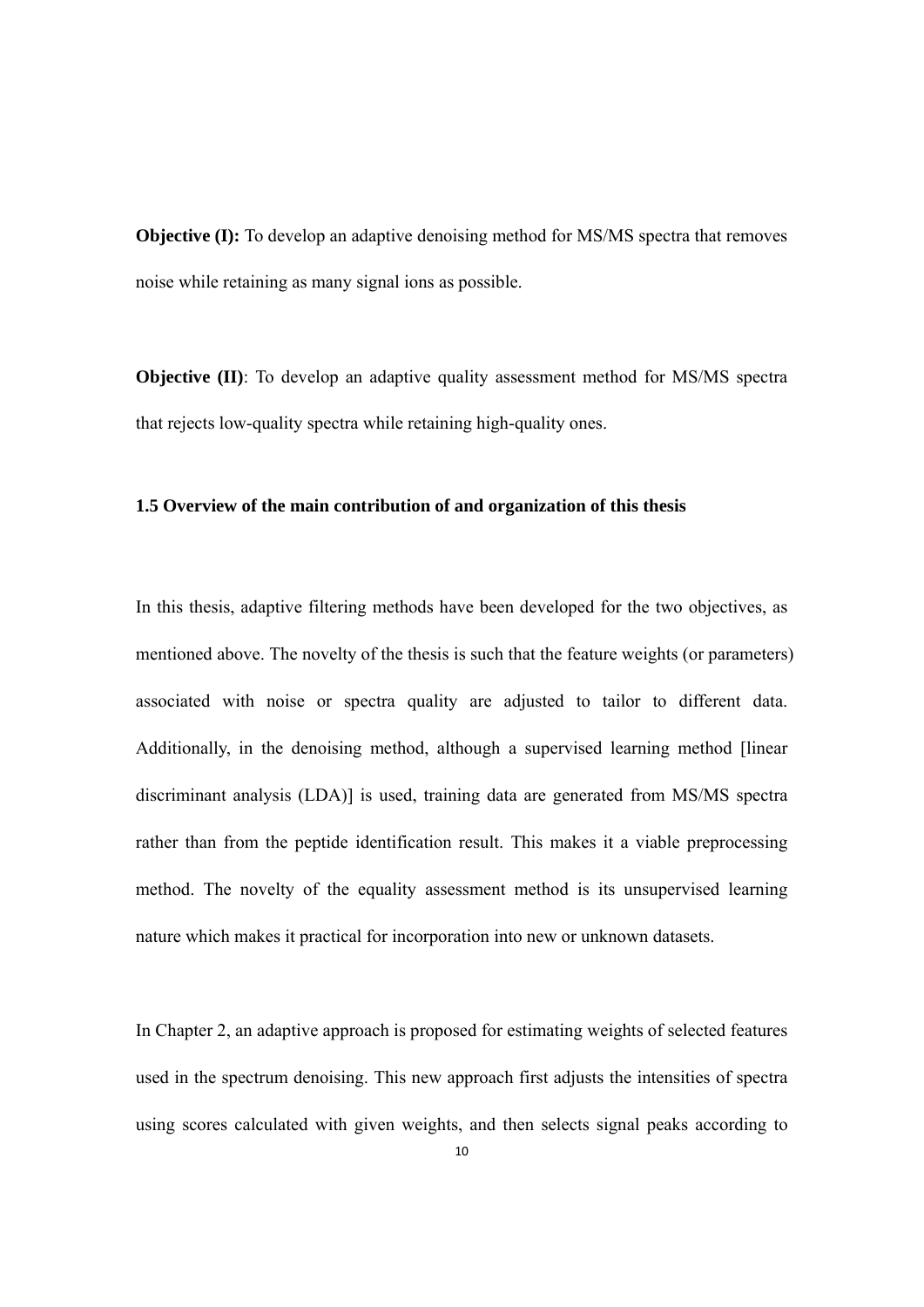their adjusted intensity. Unlike the work of others (Ding et al., 2009a) wherein the weights are fixed and empirically assigned, this new approach employs an adaptive method for estimating weights by iteration. The results show that about 66% of peaks (likely noise peaks) can be removed and that the number of identified peptides is increased by 14% and 23% for ISB and TOV-Q datasets, respectively, compared to the Ding et al.'s work (2009a).

In Chapter 3, an unsupervised machine learning method is proposed for quality assessment of MS/MS spectra without training data. This method estimates the probabilities of spectra being high quality using quality assessments based on a constraint optimization problem. Experimental results on two datasets illustrate that searching only the high-quality tandem spectra determined saves about 56% and 62%, respectively, of database searching time and loses about 9% of high-quality spectra.

Finally, a general discussion in Chapter 4 summarizes the thesis. Concluding remarks and a summary of the overall contributions are also provided. The full list of publications arising from the thesis is included in Appendix A, and the copyright permissions of included manuscripts are in Appendix B.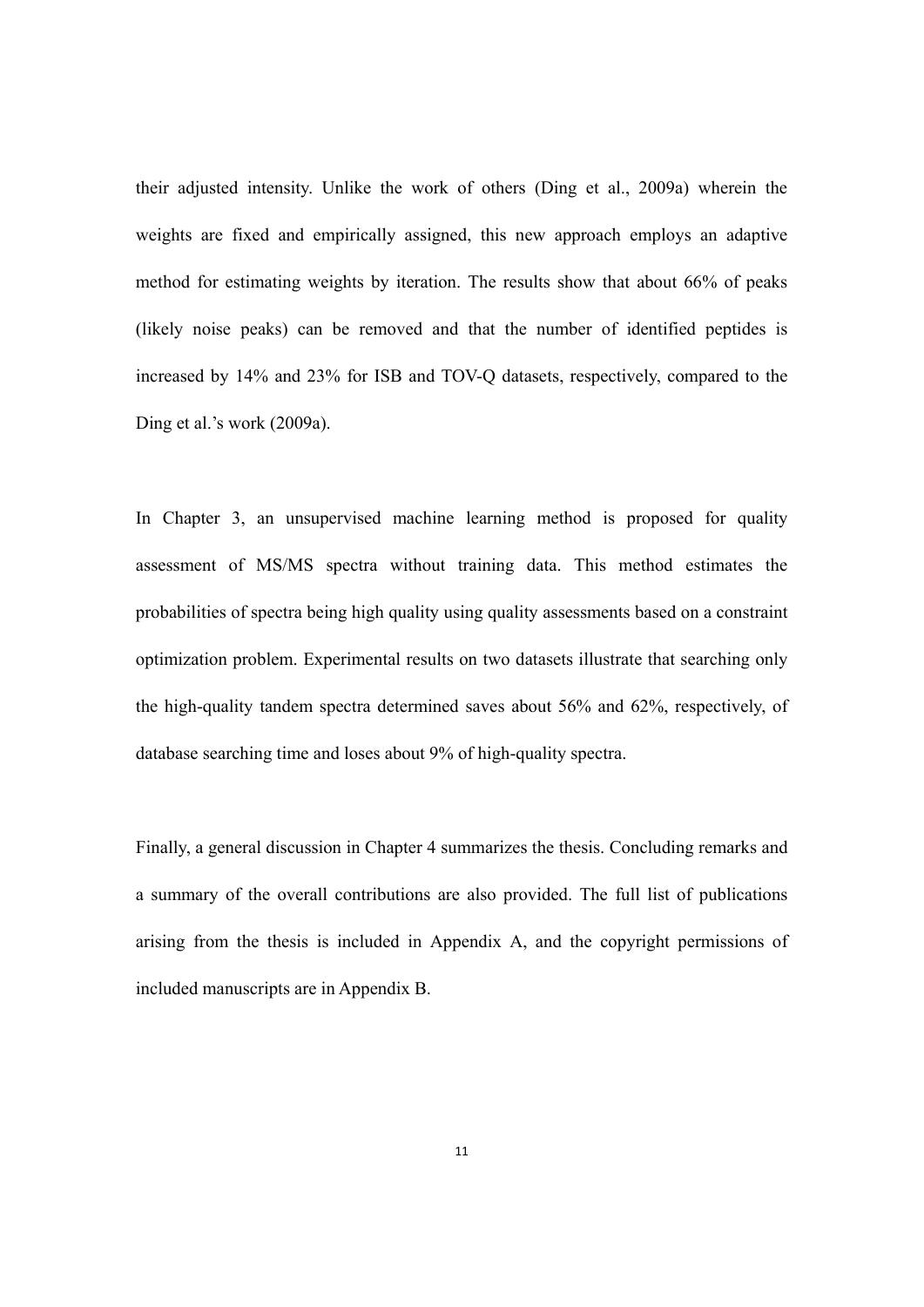## **Chapter 2. MS/MS spectrum denoising 2.1 Introduction**

In this chapter, an adaptive approach is proposed to determine the weights in Ding et al.'s method (2009a). Section 2.2 provides an overview of the spectrum denoising method and then discusses how to adjust weights adaptively. In section 2.3, the performance of this new method is evaluated using both high- and low-resolution MS/MS datasets. Concluding remarks are expressed in Section 2.4.

#### **2.2 Method**

2.2.1 Overview of the spectrum denoising method

The spectrum denoising method was initially proposed by Ding et al. (2009a). This method consists of two steps: peak intensity adjustment and local maximum extraction. The peak intensity adjustment is based on the following five design features:

- 1. Number of peaks whose mass differences from a given peak approximately equal the mass of one of the 20 amino acids.
- 2. Number of peaks whose mass added to a given peak approximately equal the mass of the precursor ion.
- 3. Number of peaks that could have been produced by losing a water molecule or an ammonia molecule from a given peak.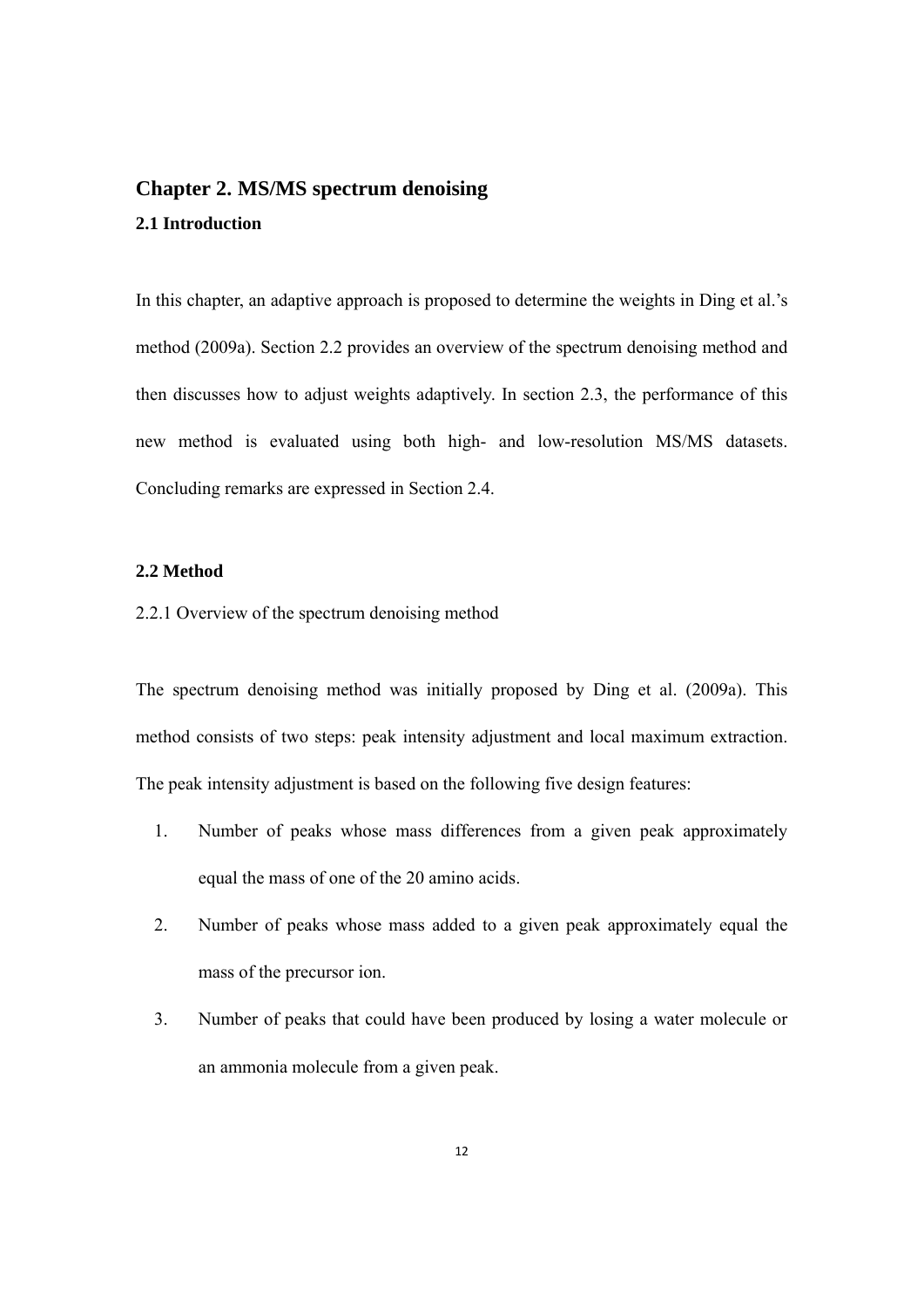- 4. Number of peaks that have an *m/z* difference equal to a CO group or an NH group compared to a given peak.
- 5. Number of isotope peaks associated with a given peak.

These five features are generated from the observation of theoretical MS/MS spectra. Peaks with larger feature values are likely to be signal peaks. Based on the five features and their corresponding weights, a linear combination of their values is used to score each peak as follows:

$$
score = \omega_1 f_1 + \omega_2 f_2 + \omega_3 f_3 + \omega_4 f_4 + \omega_5 f_5 \tag{2.1}
$$

where  $f_i$  ( $i = 1,..., 5$ ) is the normalized value of each feature (mean=1 and variance=1) and  $\omega_i$  ( $i = 1,...,5$ ) are the weights. The means of the features are set to 1 to ensure that only a few peaks have negative scores. In Ding et al.'s work (2009a),  $\omega_1$  and  $\omega_2$  are set to 1.0; both  $\omega_3$  and  $\omega_4$  are set to 0.2; and  $\omega_5$  is set to 0.5. These values are selected according to the normalization method of the SEQUEST algorithm (Eng et al., 1994). However, in Ding et al.'s work, weights are determined for all data (details of the method are described in the following section). In applying Equation (2.1) to each spectrum, peaks with high scores tend to be signals, whereas peaks with lower scores are more likely to be noise.

In addition, intensity is an important attribute of a peak in a spectrum. Empirical approaches usually assume that peaks with high intensities are more likely to be signal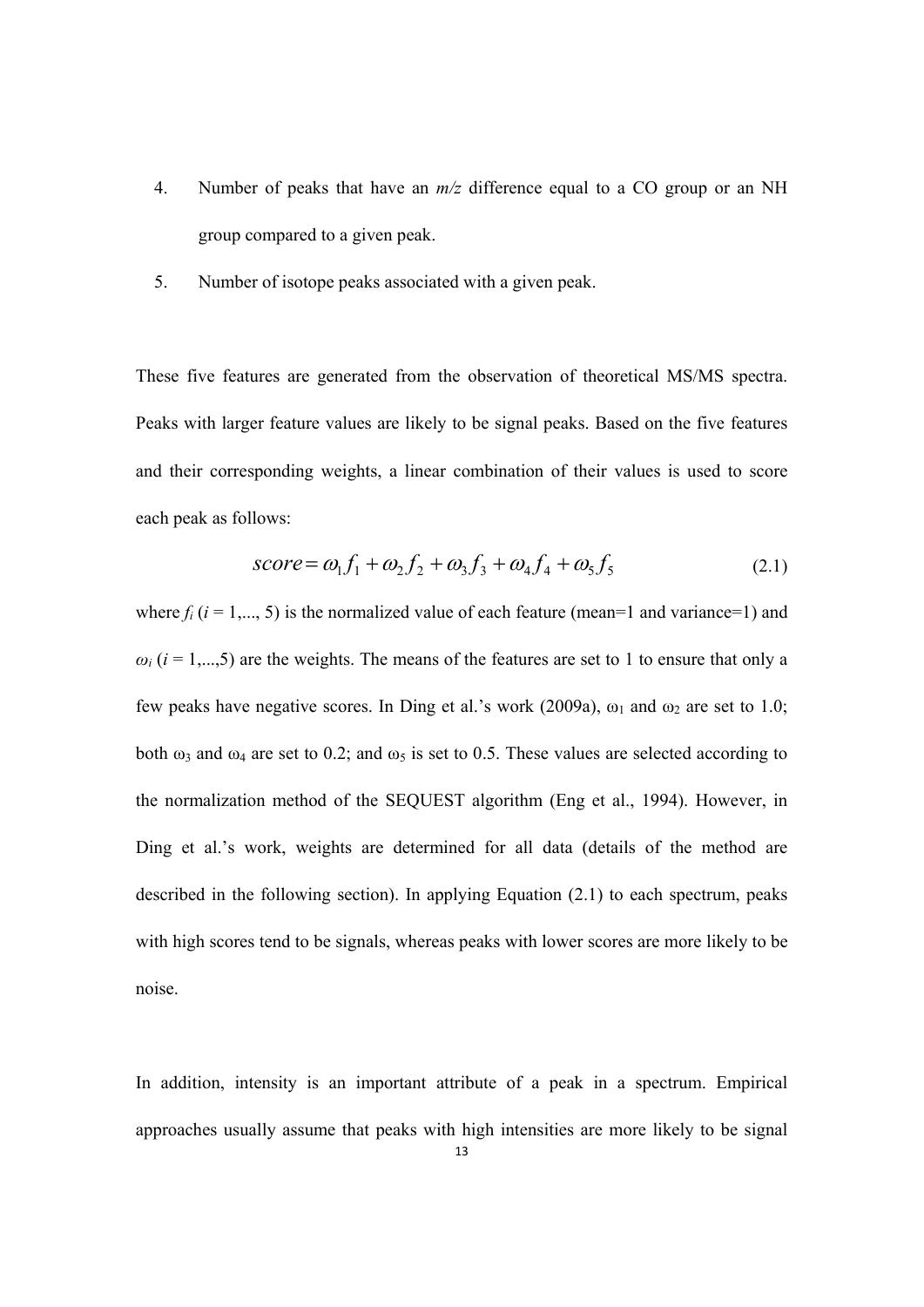peaks than those with low intensities. Thus, the intensity of a peak is adjusted by its corresponding score. The intensities of peaks with high scores are increased while the intensities of peaks with low scores are decreased after the peak intensity adjustment. After the adjustment, intensities of signal peaks are expected to be a local maximum of the spectrum.

The second step in Ding et al.'s method employed a so-called morphological reconstruction filter (Vincent, 1993) to select signal peaks. The filter selects the peaks that have a local maximum of intensities by comparing a peak to its two adjacent peaks once other peaks have been temporarily removed.

Ding et al.'s method (2009a) removes about 69% of the noise peaks. After denoising, the number of spectra that can be identified by the peptide identification algorithm (Perkins et al., 1999) increases by 31% and 14% on two MS/MS datasets. The difference in improvements may be due to differences in the quality of peaks in these datasets. The denoising method is less efficient for spectra with fewer peaks.

Furthermore, both ISB and TOV are low-resolution datasets. It is unclear whether Ding et al.'s method is effective for high-resolution datasets. In Ding et al.'s method, weights in the algorithm were empirically assigned. Patterns of signal peaks in a low-resolution dataset may differ significantly from those in a high-resolution dataset. In short, the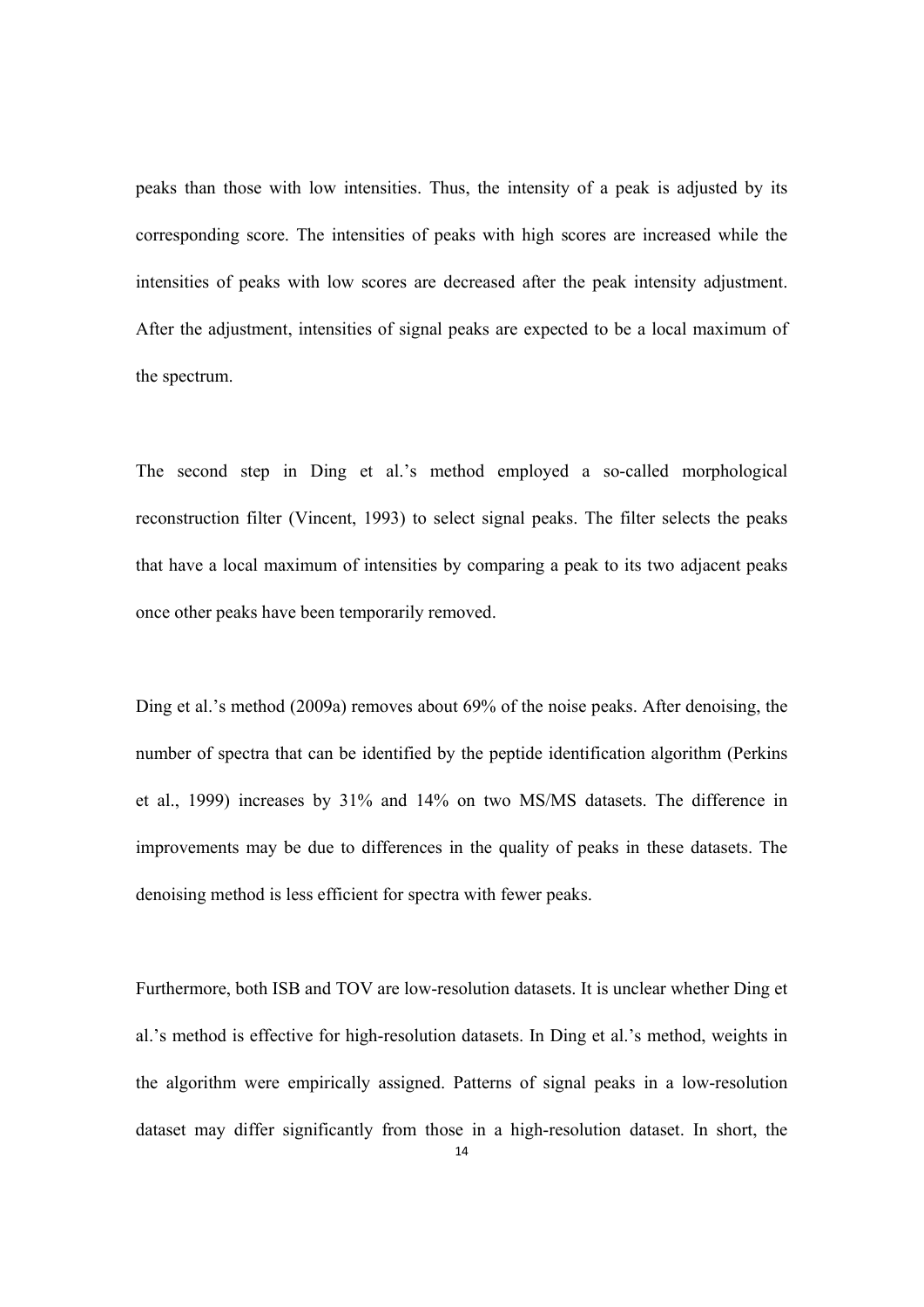success of Ding et al.'s method for the spectra in low-resolution datasets cannot be generalized to spectra with high resolution.

#### 2.2.2 Adaptive weighting with LDA

The general idea of the adaptive weighting approach is as follows: given a high or low resolution spectra dataset, the first step is to find the highest and lowest scores from Equation (2.1). The second step is to adjust the weights with LDA.

The morphological reconstruction filter (Vincent, 1993) is used to extract signal peaks based on intensities. The intensities are then adjusted by the corresponding score from Equation (2.1). Here, LDA is used to estimate weights such that the scores can separate the two groups of peaks (signal and noise) as far apart as possible. LDA was originally used to separate two classes by finding a linear combination of features (Fisher, 1936). By taking signal peaks and noise peaks as two classes, LDA calculates the weights from the linear combination. The entire framework of this proposed approach is shown in Figure 2.1.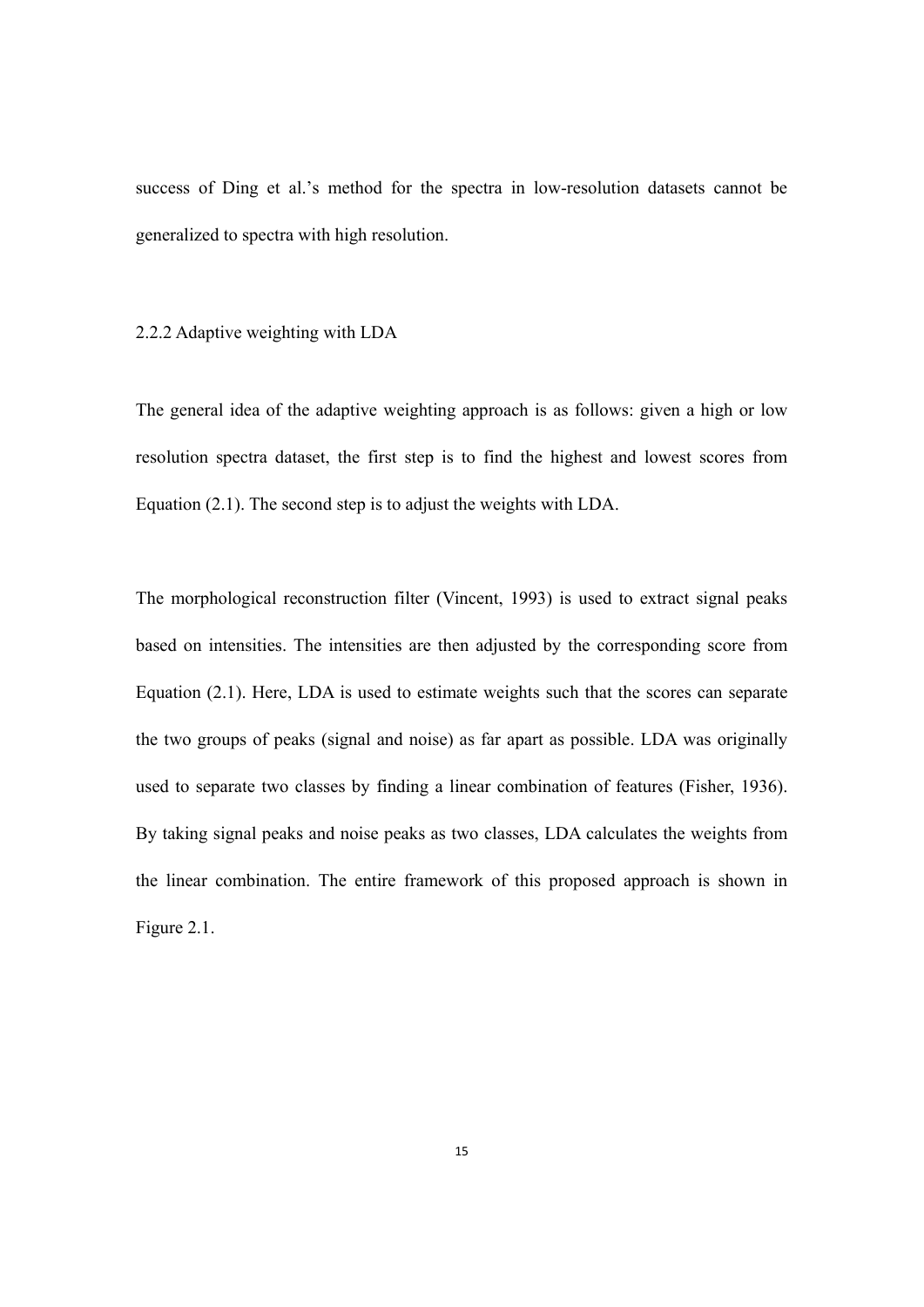

**Figure 2.1** Procedure of proposed approach

From Figure 2.1, the proposed approach conducts spectra denoising in datasets with a set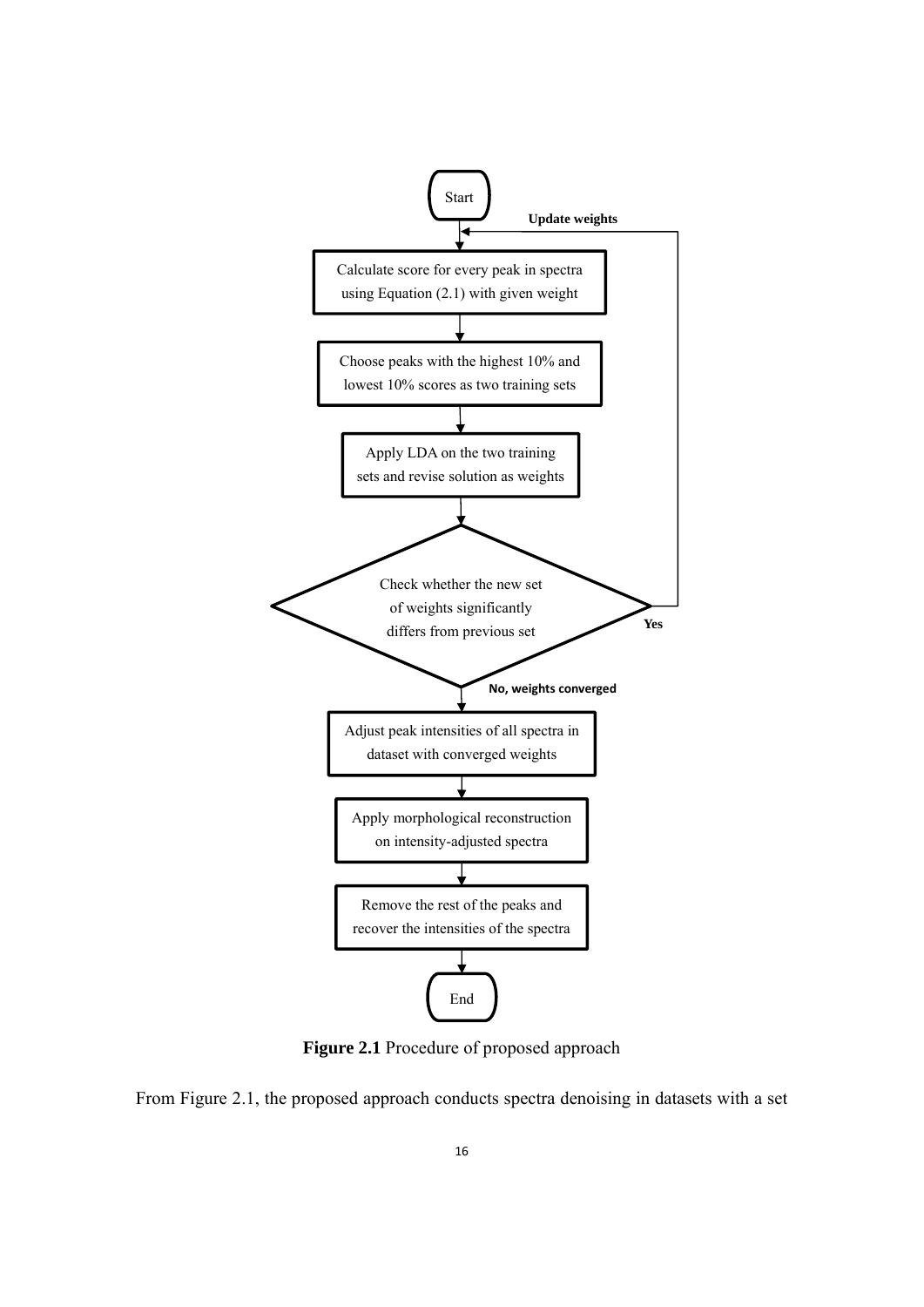of adaptive weights as determined by Equation (2.1). Details of the key steps are described as follows:

- 1. For each spectrum, the score for each peak is calculated by Equation (2.1) with the given weights. Initially, the weights are set as the ones used in Ding et al.'s work (2009a).
- 2. Sort all the peaks by their scores, then choose best and worst 10% scored peaks as training sets. The best 10% peaks have a higher chance of being kept as signal peaks after denoising while the worst 10% peaks are more likely to be removed. Although the spectrum actually contains more than 10% signal peaks or noisy peaks, choosing the most significant ones allows the best potential for finding a good set of weights for Equation (2.1).
- 3. Using the two training sets, the weights in Equation (2.1) are updated by LDA in which the maximum separation (Fisher, 1936), denoted as S, is achieved by:

$$
S = \frac{\sigma_{between}^2}{\sigma_{within}^2} = \frac{W'S_B W}{W'S_W W}
$$
\n(2.2)

where  $w$  is the parameter vector or in other words, the weights in Equation (2.1), and *w*' is the transposition of *w*.  $S_B$  is the between-class scatter matrix and  $S_W$  is the within-class scatter matrix. Maximum separation means that in the given 5-dimensional feature observations, the difference between the two sets is as significant as possible while the difference within each set is as trivial as possible. The solution for the problem is calculated by the following equation: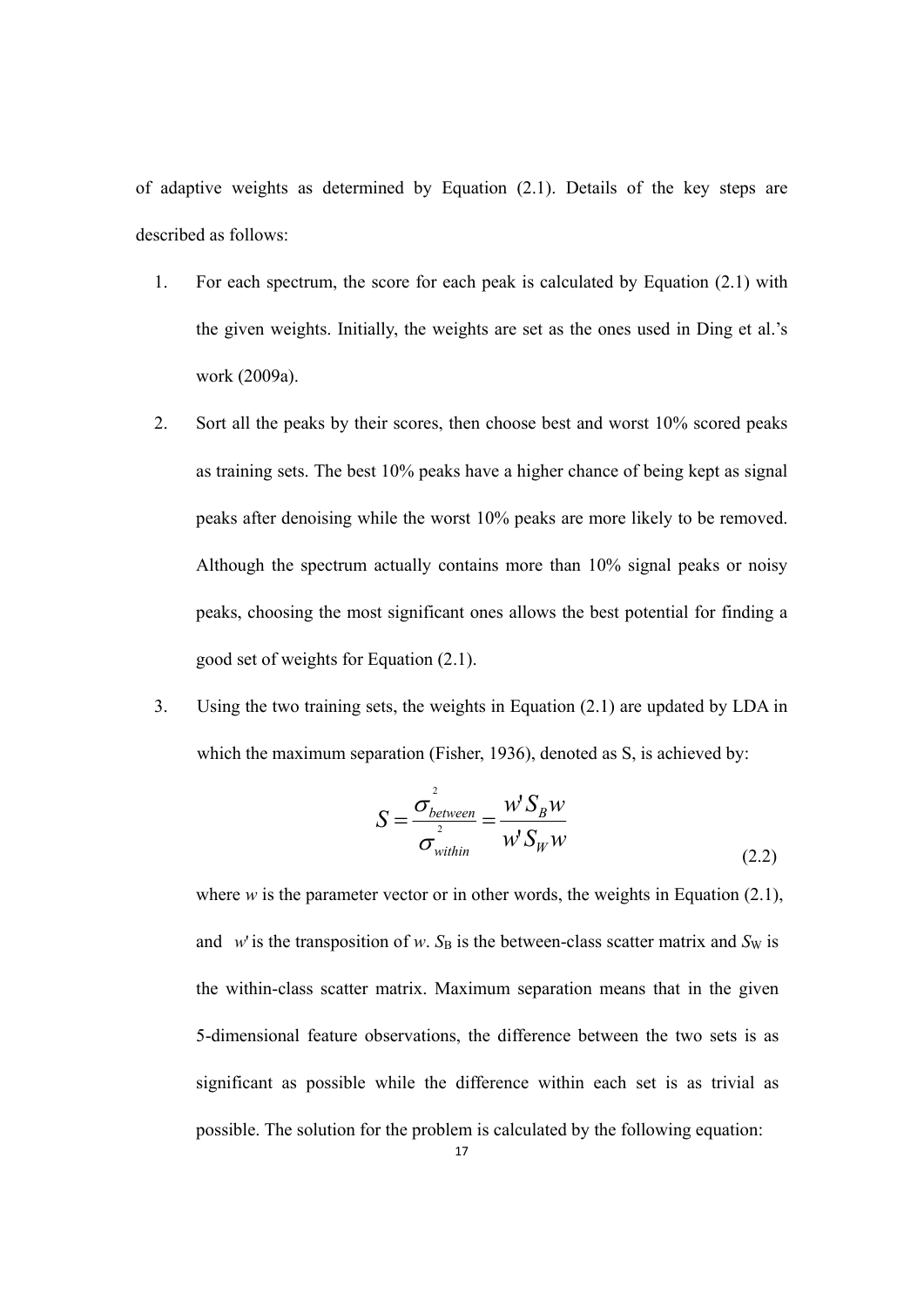$$
w = S_W^{-1}(\mu_1 - \mu_2) \tag{2.3}
$$

where  $\mu_1$  and  $\mu_2$  are the means of the signal and noisy sets, respectively.

Since all the features chosen for scoring should be observed from the signal peaks, all the weights should be positive. However, the weights as calculated by LDA sometimes contain negative values. To make sure every signal peak attains a high score, the optimized weights are revised based on two rules: (1) If most of the weights (greater than or equaling three weights) are negative, all the weights should be revised; and (2) if a portion of the weights (less than three) are negative, they should be replaced by the weights in the previous round of the loop. Additionally, since the morphological reconstruction filter is affected only by the ratio between the weights, the optimized weights are normalized to make the maximum weight equal one.

- 4. Repeat steps 1 to 3 until there is no significant change in weights. In step 1, peaks are scored with the optimized weights from the previous round.
- 5. Apply the converged weights to Equation (2.1) and denoise the spectra in the experimental dataset (this stage is previously described in 2.2.1).

#### **2.3 Experimental results and discussion**

Experiments were conducted on two MS/MS spectrum datasets: ISB with low resolution and TOV-Q with high resolution. To illustrate the performance of the proposed method,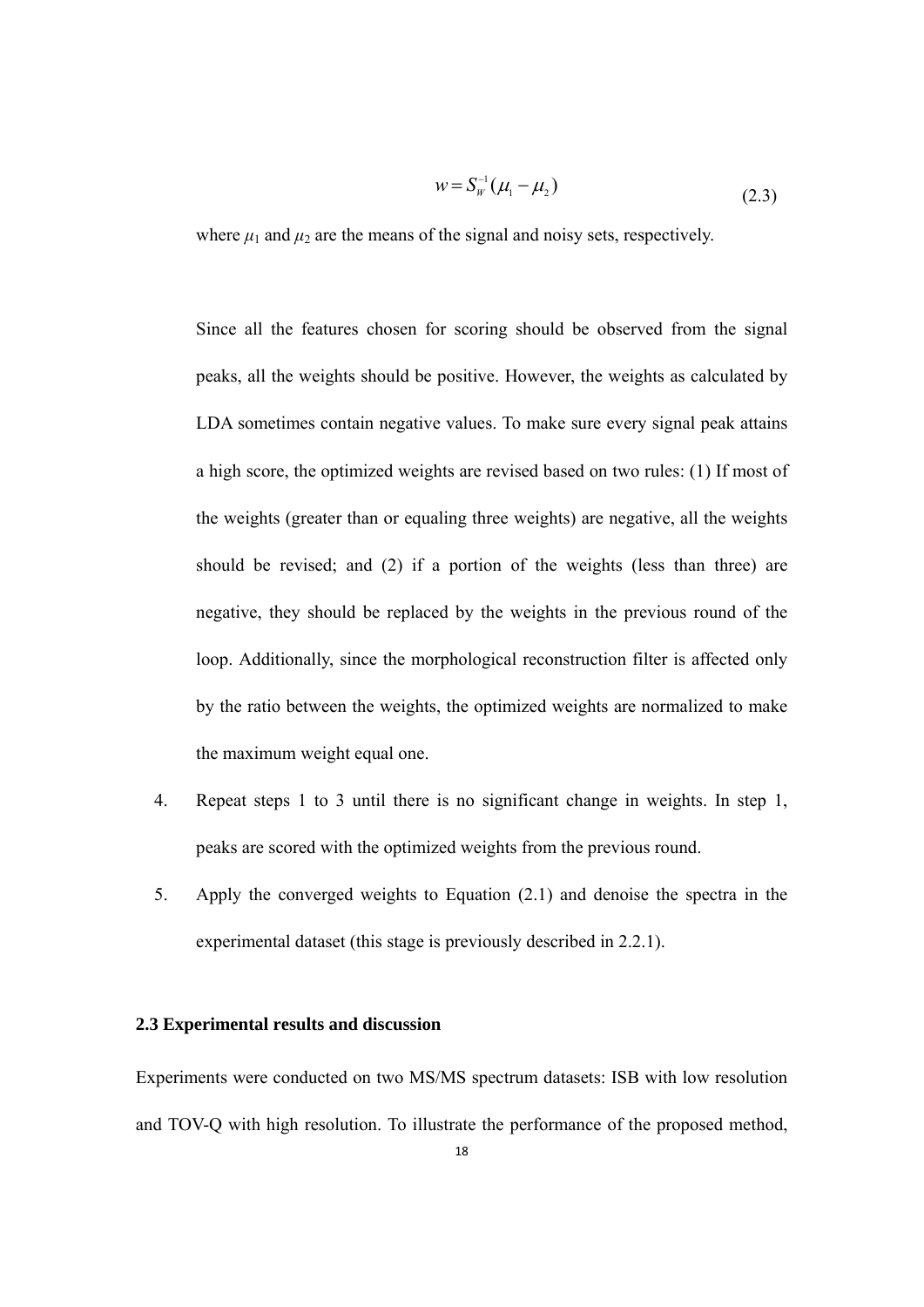the Mascot search results from the raw datasets, the same datasets denoised by the Ding et al.'s method (2009a) and the same dataset denoised by the proposed method in this study were compared.

#### 2.3.1 Datasets

The following is a brief description of the two datasets used in the proposed method. These two datasets were chosen for comparing with Ding et al's work (2009a).

- (1) **ISB dataset**: The spectra with low resolution in this dataset were acquired from 18 control mixture protein complexes that were analyzed by mLC-MS on an ESI-ITMS (ThermoFinnigan, San Jose, CA) using a standard top-down data-dependent ion selection approach (Keller et al., 2002).
- (2) **TOV-Q dataset:** This dataset consisted of high-resolution MS/MS spectra that were acquired on a QSTAR Plusar (MDS Sciex Corp.) in the Eastern Quebec Proteomic Center in Laval University Medical Research Center in Laval, Quebec, Canada (Zou et al., 2010). The samples analyzed were generated by the tryptic digestion of a whole-cell lysate from 36 fractions of TOV-112 samples (Gagné et al., 2005).

#### 2.3.2 Search engine

Experiments were conducted by using an on-line version of the Mascot search engine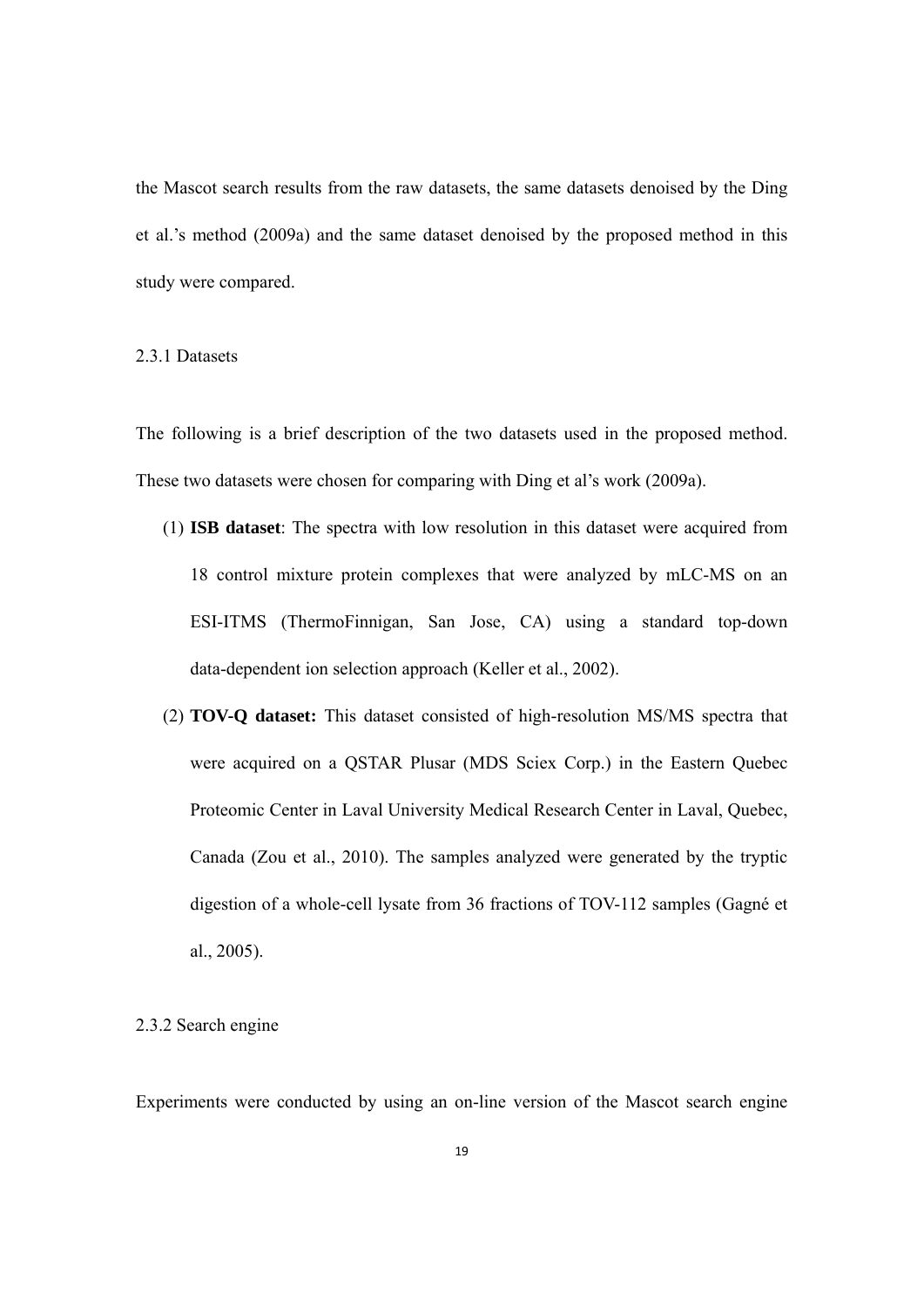(http://www.matrixscience.com/cgi/search\_form.pl?FORMVER=2&SEARCH=MIS).

The on-line version has a limitation on the size (20 MB) and the number of spectra (1200 groups) of input files. The raw (before denoising method applied) spectra, the spectra denoised by Ding et al.'s approach in (2009a) and the spectra denoised by the proposed approach in this study were used for search with the same parameters. The parameters used for the ISB (TOV-Q) dataset are given in Table 2.1.

| Database                   | <b>NCBInr</b>                                     |
|----------------------------|---------------------------------------------------|
| Enzyme                     | trypsin                                           |
| <b>Fixed modifications</b> | carbamidomethyl (C)                               |
| Variable modifications     | oxidation (M)<br>[oxidation (M), deamidated (NQ)] |
| Peptide charges            | $+2, +3$                                          |
| Mass values                | monoisotopic                                      |
| Protein                    | unrestricted                                      |
| Peptide mass tolerance     | $\pm$ 2Da ( $\pm$ 0.2Da)                          |
| Fragment mass tolerance    | $\pm$ 0.8Da ( $\pm$ 0.2Da)                        |
| Max. missed cleavages      | 1                                                 |
| Isotope error mode         | 1(0)                                              |
| Quantitation               | none                                              |
| Taxonomy                   | all entries                                       |

**Table 2.1** Parameters of the Mascot search engine for ISB (TOV-Q) dataset.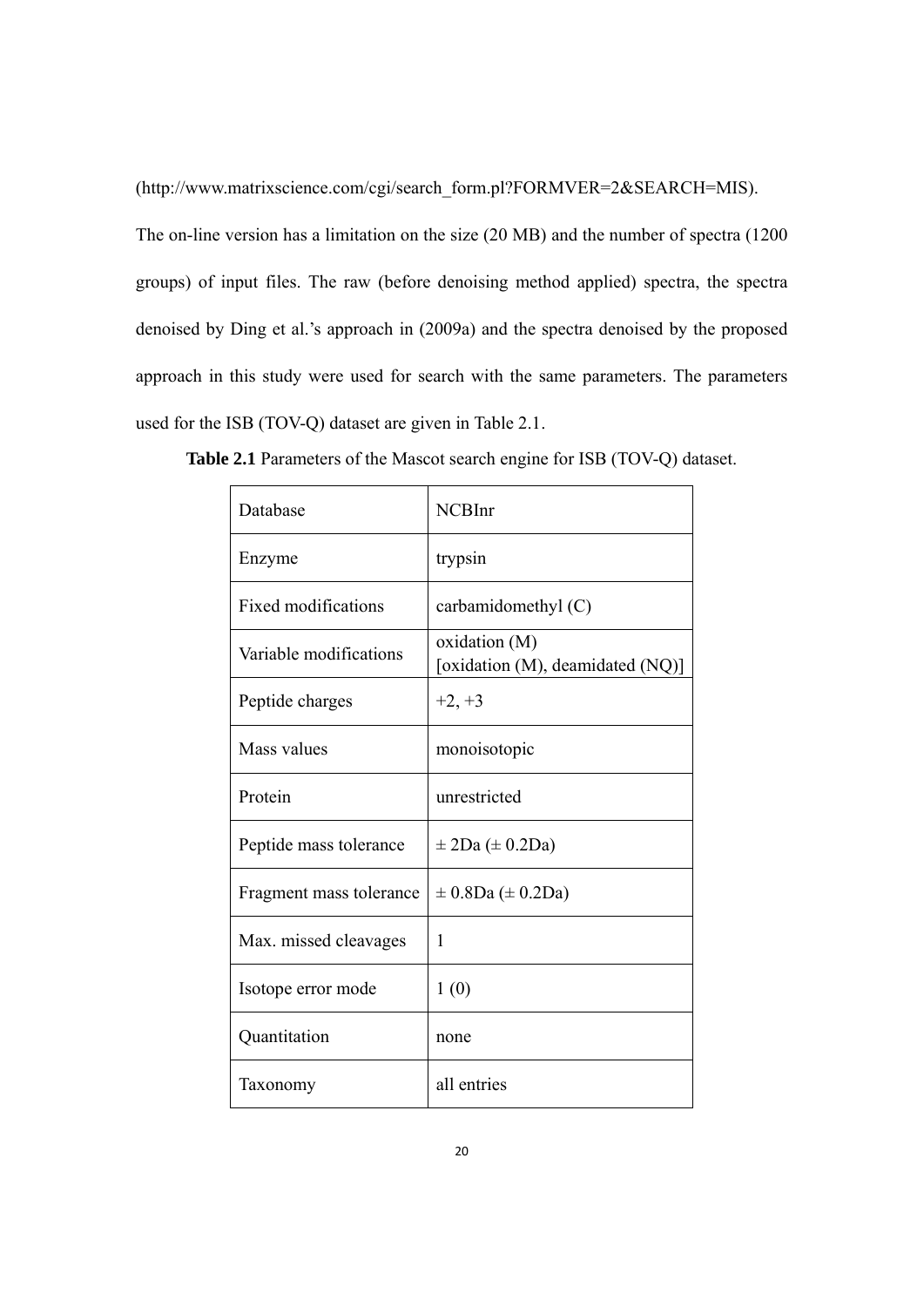#### 2.3.3 Denoising program

The proposed approach was implemented in Matlab R2008b. The denoising program was run on a PC with 1.6 GHz Dual CPU (Windows XP operating system).

#### 2.3.4 Results and discussion

Due to the limitations of the on-line Mascot, the input file was separated by 1200 spectra per file. The results of denoising with Ding et al.'s method, proposed method and original data are listed in Table 2.2.

| Datasets  | Mean peaks | Identified |
|-----------|------------|------------|
|           | <b>ISB</b> |            |
| Raw       | 152        | 586        |
| Ding      | 49         | 944        |
| Denoised* | 52         | 1021       |
| TOV-Q     |            |            |
| Raw       | 67         | 1773       |
| Ding      | 23         | 1626       |
| Denoised* | 24         | 2040       |

**Table 2.2** Results of the denoising algorithm.

\* Denoised: the proposed method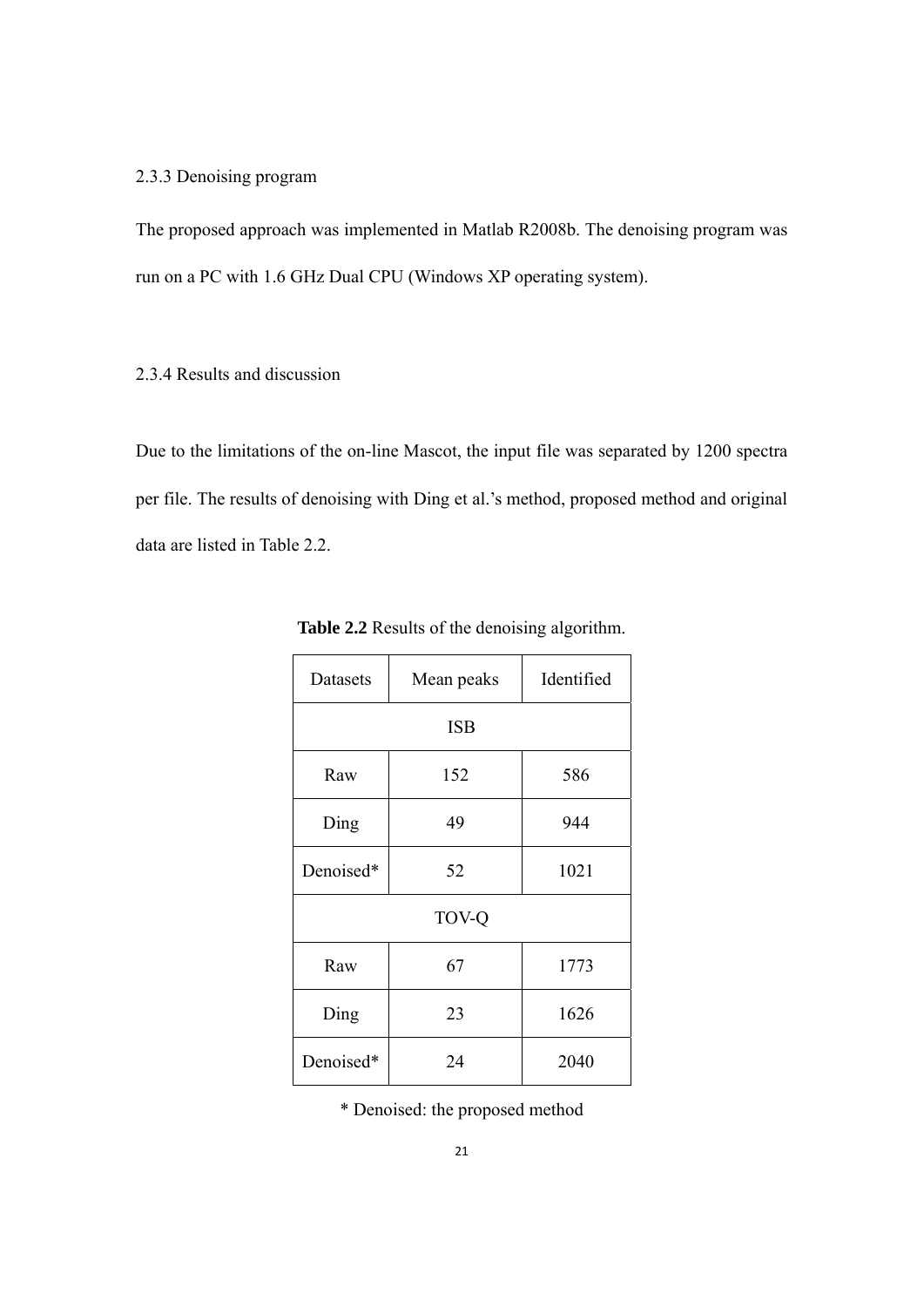In Table 2.2, the "Raw" spectra are the original spectra before denoising method applied and the "Ding" spectra are the denosied spectra with Ding et al.'s method (2009a) while the "Denoised" spectra are the denoised spectra with the proposed approach. "Mean peaks" indicates the mean of the number of peaks of spectra in the dataset; "Identified" is the number of peptides whose ion scores are greater than or equal to the Mascot identity threshold (given the same false discovery rate of 5%).

As shown in the second column of Table 2.2, the proposed denoising algorithm removed 66% [=(152−52)/152] of peaks from spectra from the ISB dataset, and 64% [=(67−24)/67] of peaks from spectra from the TOV-Q dataset. By comparison with the Ding et al.'s approach (2009a), which removed about 68% and 66% of peaks, this new approach retained about 2% more peaks in the spectra.

As shown in the third column of Table 2.2, the number of identified peptides increased by 74% [=(1021−586)/586] for the spectra of the ISB dataset after applying the proposed approach, while with the Ding et al.'s approach, the increase was only about 61% [=(944−586)/586]. This implies that the proposed approach can achieved roughly 14% improvement on the low-resolution dataset over Ding et al.'s approach. For the high-resolution dataset TOV-Q, the Ding et al.'s approach did not work well. It identified 8% [=(1626−1773)/1773] fewer peptides than the raw spectra. Applying the proposed approach, the number of identified peptides increased by 15% [=(2040−1773)/1773]. The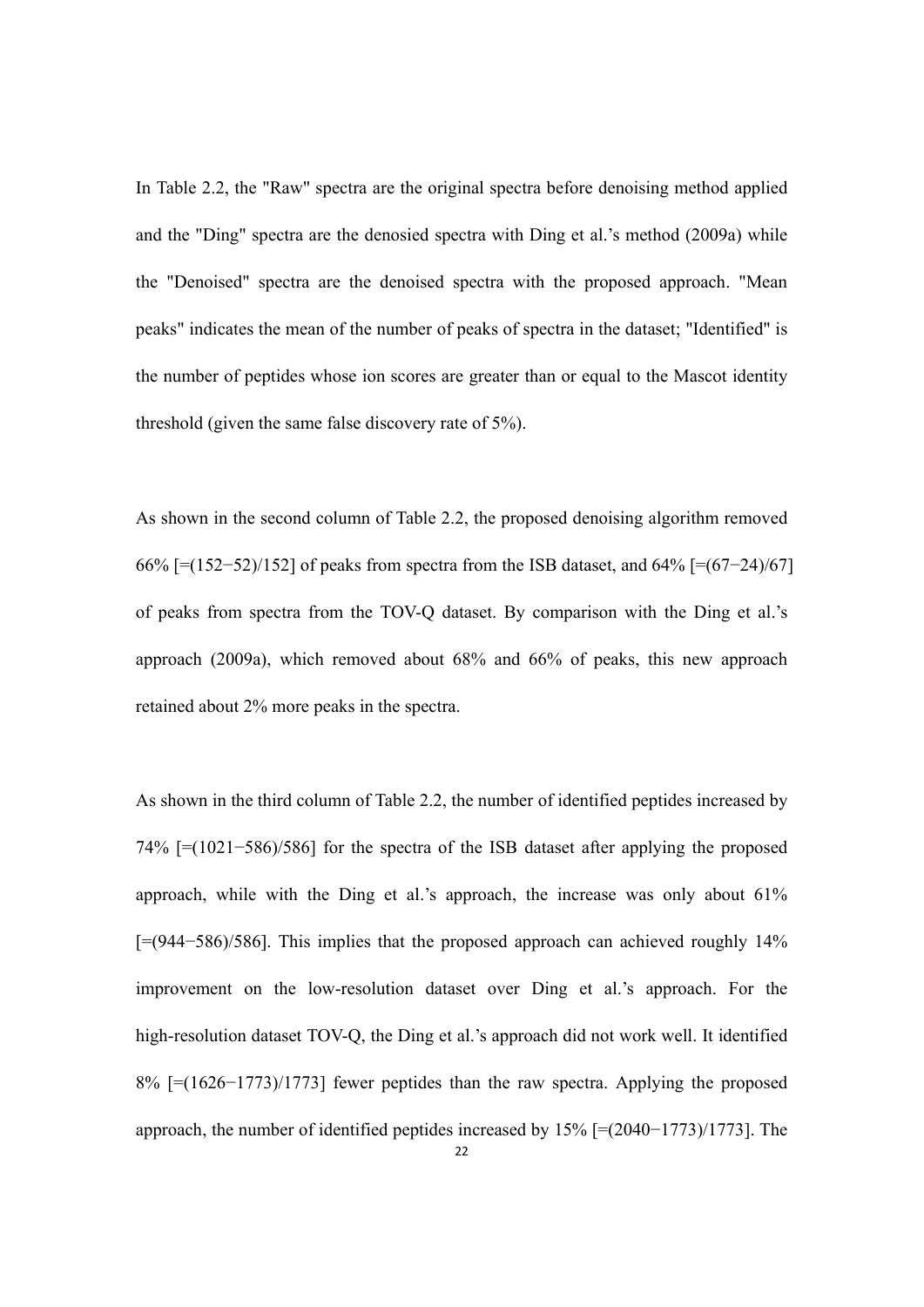increases in both the number of peaks and the identified peptides imply that not all the peaks removed by the Ding et al.'s approach were noise. In addition, the proposed approach gives more reliable denoised spectra than Ding et al.'s for both high- and low-resolution datasets.



\* Comparisons are made against results from raw spectra without denoising **Figure 2.2** Comparison of the numbers of identified spectra by Ding et al.'s method ("Previous") and the proposed method ("Denoised") over various peptide identification score thresholds for the ISB dataset (a) and TOV-Q dataset (b).

Figure 2.2 shows the increased numbers of identified peptides with the Ding et al.'s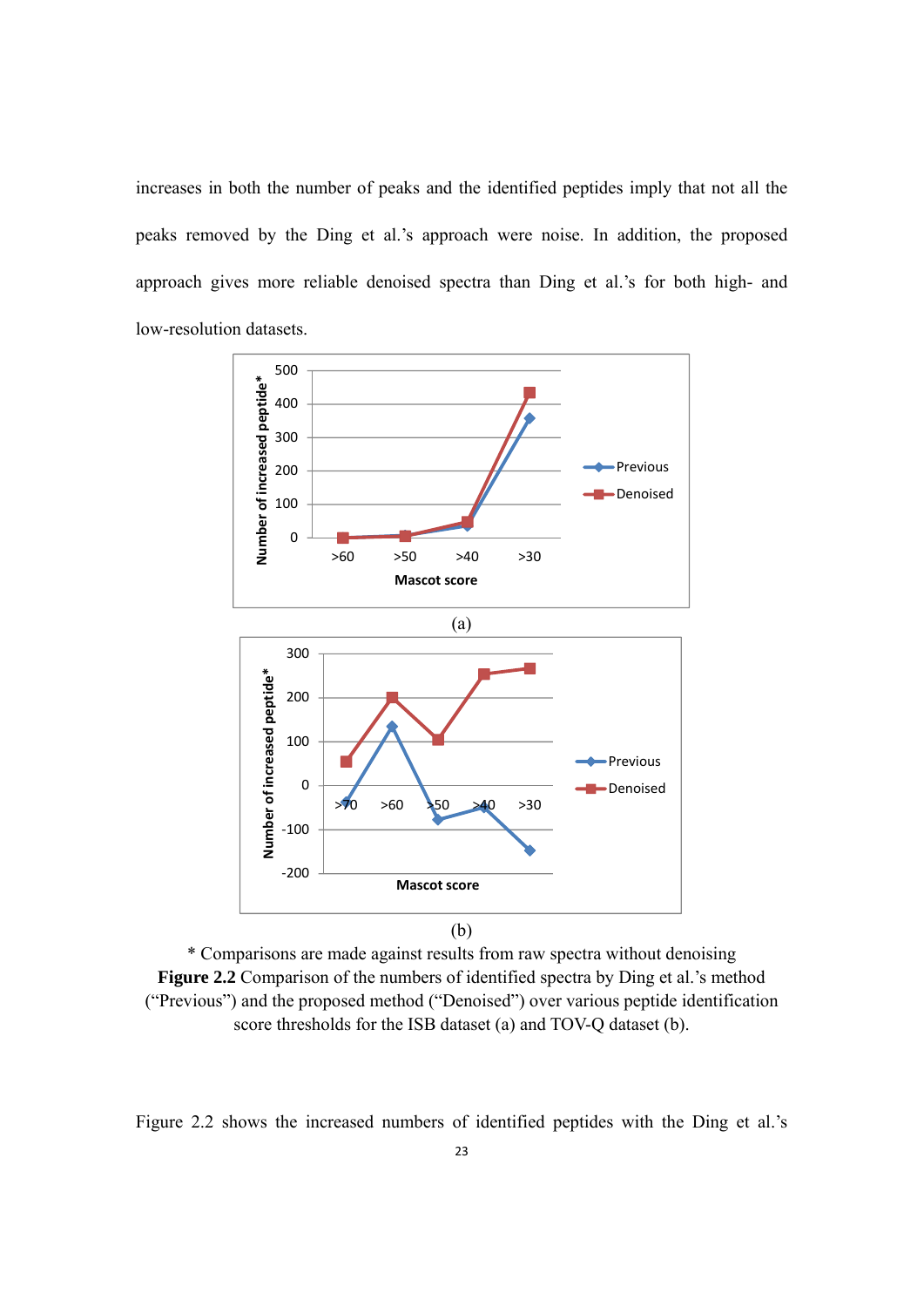approach and the proposed approach over various peptide identification (Mascot) scores thresholds, compared with the results from the raw spectra. In Figure 2.2(a), there is no significant difference between the numbers of peptide spectra (whose Mascot ion scores are greater than 50) with and without application of the two denoising approaches to the ISB dataset. However, the numbers of spectra whose Mascot ion scores are greater than 30 by application of the two denoising methods are significantly larger than that without denoising methods (using raw spectra). Furthermore, under the same Mascot ion scores (greater than 30), dataset denoised by proposed method could be identified more peptides than that by Ding et al.'s method.

Generally, the less noise a spectrum has, the higher its quality. Therefore, the proposed method can significantly improve the quality of low-resolution spectra, especially when its original quality is poor. From Figure 2.2(b), the number of increased spectra under different cut-off value (from 30 to 70) after applying the proposed method is always significantly greater than that after applying Ding et al.'s method. This indicates that the proposed method significantly outperforms Ding et al.'s method on high-resolution dataset.

Combining Table 2.2 and Figure 2.2, one can find that the improvement achieved by this new approach is larger than that of Ding et al.'s method for both datasets. However, one can also see that the improvements of both methods on the TOV-Q dataset are not as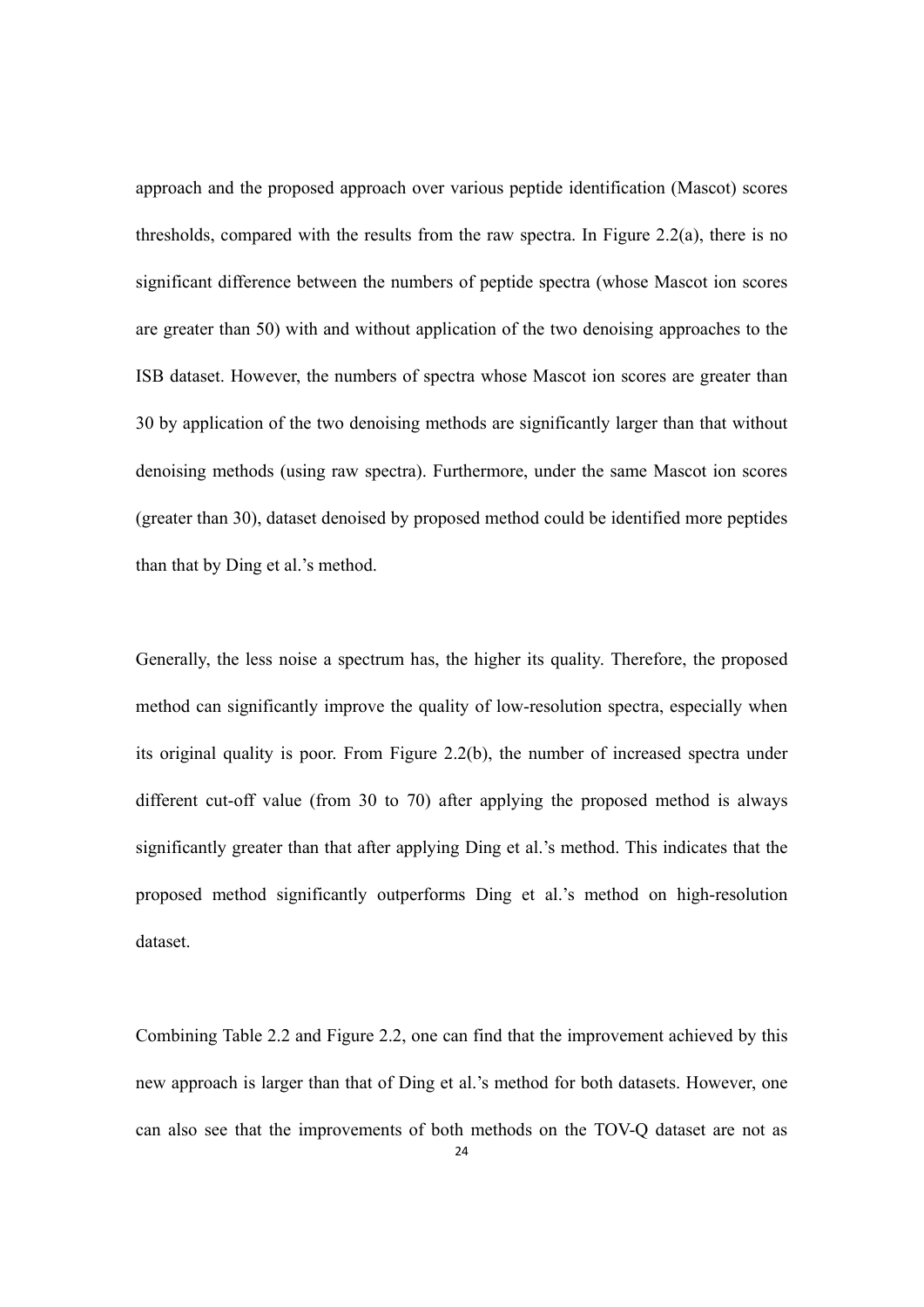significant as those on the ISB dataset. One explanation is that TOV-Q dataset is high-resolution spectra, which means that there are more signal peaks in a spectrum (higher percentage of signal peaks) while noise peaks are fewer. Another reason could be the nature of the morphological reconstruction filter. This filter, which can remove at least 50% of peaks in spectra by choosing the local maxima, may not fit as well for the high-resolution data as it does for the low-resolution data.

|                | Ding | <b>ISB</b> | <b>TOV-Q</b> |
|----------------|------|------------|--------------|
| $W_1$          |      |            |              |
| W <sub>2</sub> | 1    | 0.2283     | 0.33016      |
| W <sub>3</sub> | 0.2  | 0.0222     | 0.51198      |
| W <sub>4</sub> | 0.2  | 0.3019     | 0.00036      |
| W٢             | 0.5  | 0.9573     | 0.36609      |

**Table 2.3** Adapted weights for different datasets.

Table 2.3 shows weights estimated with the new approach for the two datasets compared to the fixed weights in Ding et al.'s method. In Table 2.3, "Ding" represents the fixed weights, "ISB" represents the weights estimated for the ISB dataset and "TOV-Q" represents the weights estimated for the TOV-Q dataset. Due to the nature of peak selection, relationships among the weights within one set are more important than their absolute values. For example, from Table 2.3, the converged weights in columns 2 and 3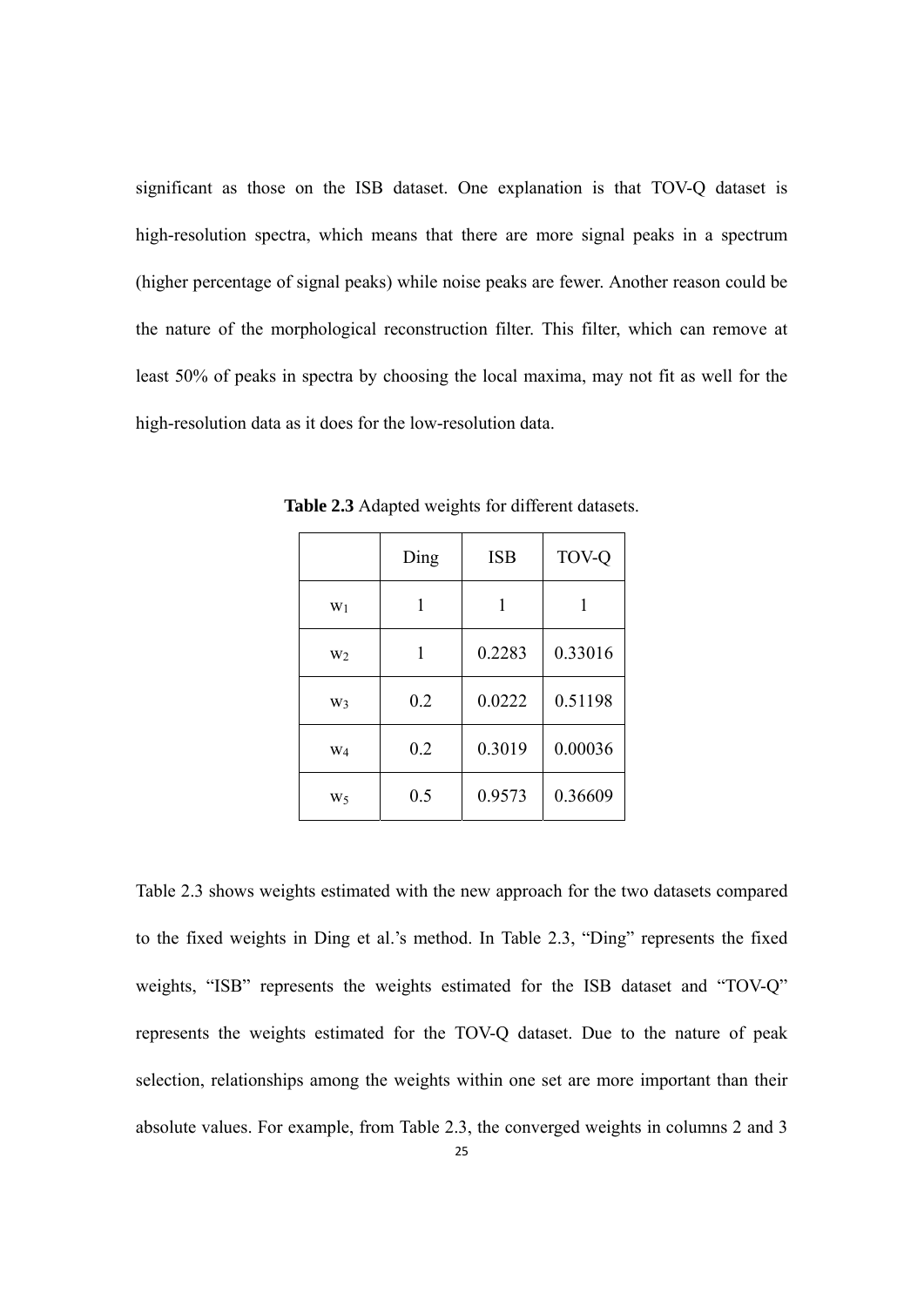are quite different from the initial weights in column 1. This implies that what was used in the previous work (Ding et al., 2009a) did not reflect reality. In addition, weights for low-resolution datasets (column 2) and those for high-resolution datasets also are very different, except for  $w_1$ . For both datasets,  $w_1$  is quite high. This implies that mass difference of ions is an important feature for both low-resolution datasets and high-resolution datasets.

#### **2.4 Conclusions**

In this chapter, an adaptive denoising approach was proposed. This new approach first adjusts the intensities of spectra by scores calculated with given weights and then selects the peaks of signals based on their adjusted intensities. Unlike others' work, for example, Ding et al. (2009a) where the weights are fixed and empirically assigned, this new approach updated the weights for different datasets. In this way, the scores can better separate signals from noise. By applying this new approach, about 66% of the noise peaks among a spectrum can be detected. By applying the peptide identification program (Mascot), the number of peptides identified increased by 74% and 15% for the spectra in the ISB dataset and the TOV-Q dataset, respectively. The experimental results imply that the adaptive weights could achieve better performance on both high-resolution and low-resolution MSMS spectra comparing to Ding et al. (2009a).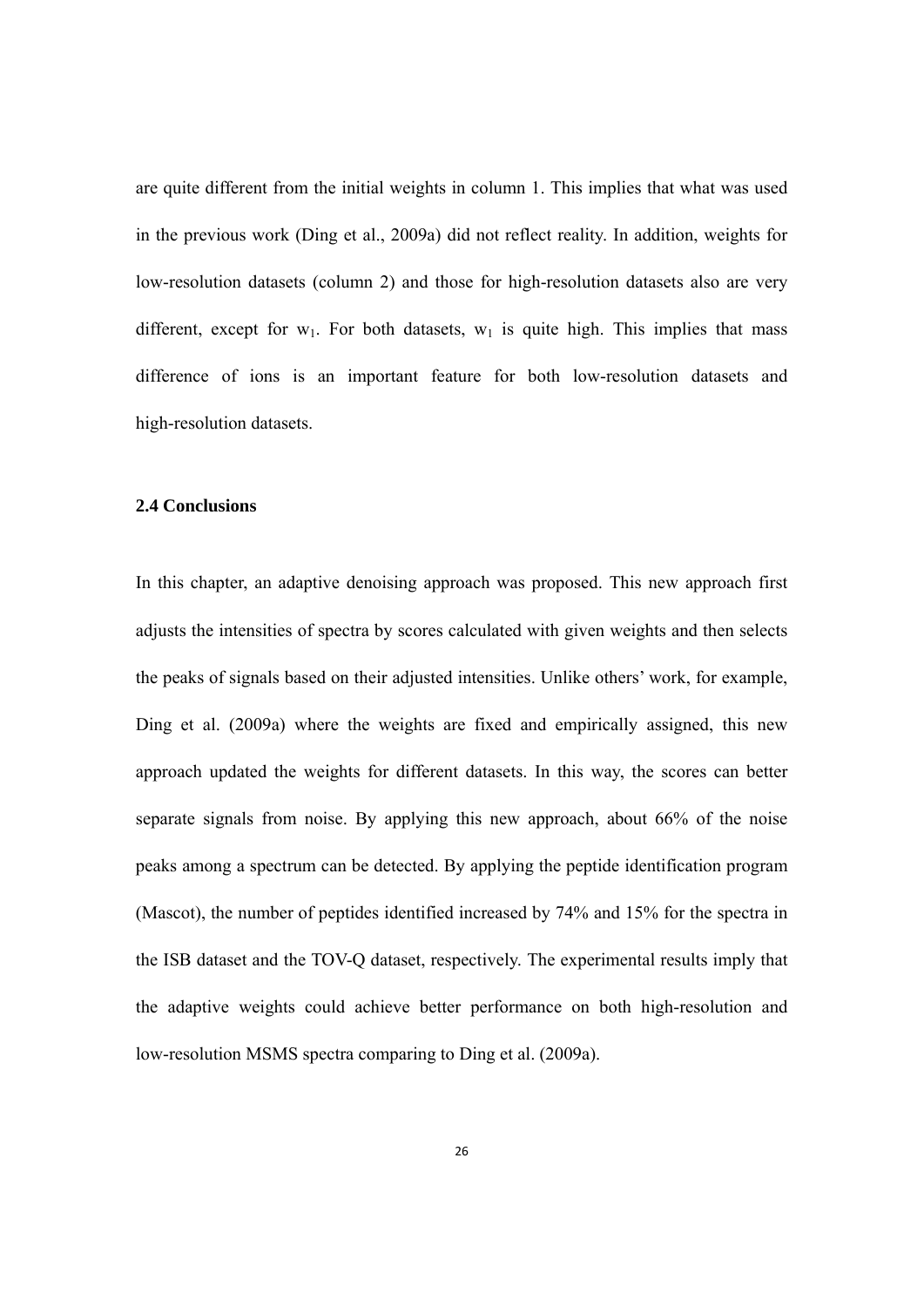## **Chapter 3. Quality assessment of MS/MS spectrum 3.1 Introduction**

In this chapter, an unsupervised machine learning method is presented with a set of 10 most relevant features from Ding's work (2009) to assess the quality of MS/MS spectra. Section 3.2 gives the description of the 10 features and explains the new method that makes use of them. Section 3.3 discusses the experimental results using two MS/MS datasets. Conclusions are given in Section 3.4.

#### **3.2 Method**

In this section, first the 10 features for the quality assessment of MS/MS spectra are introduced. Then a graph-based consensus optimization method (Ge et al., 2011) is described that is used to integrate individual assessments into a consensus assessment. An algorithm to solve this optimization problem is proposed. The convergence of the algorithm is also proved.

#### 3.2.1 Spectral features

A MS/MS spectrum usually contains tens to hundreds of *m/z* values with their corresponding intensities. In the literature, hundreds of features have been proposed to describe the quality of MS/MS spectra (Wu et al., 2006; Flikka et al., 2006; Wong et al.,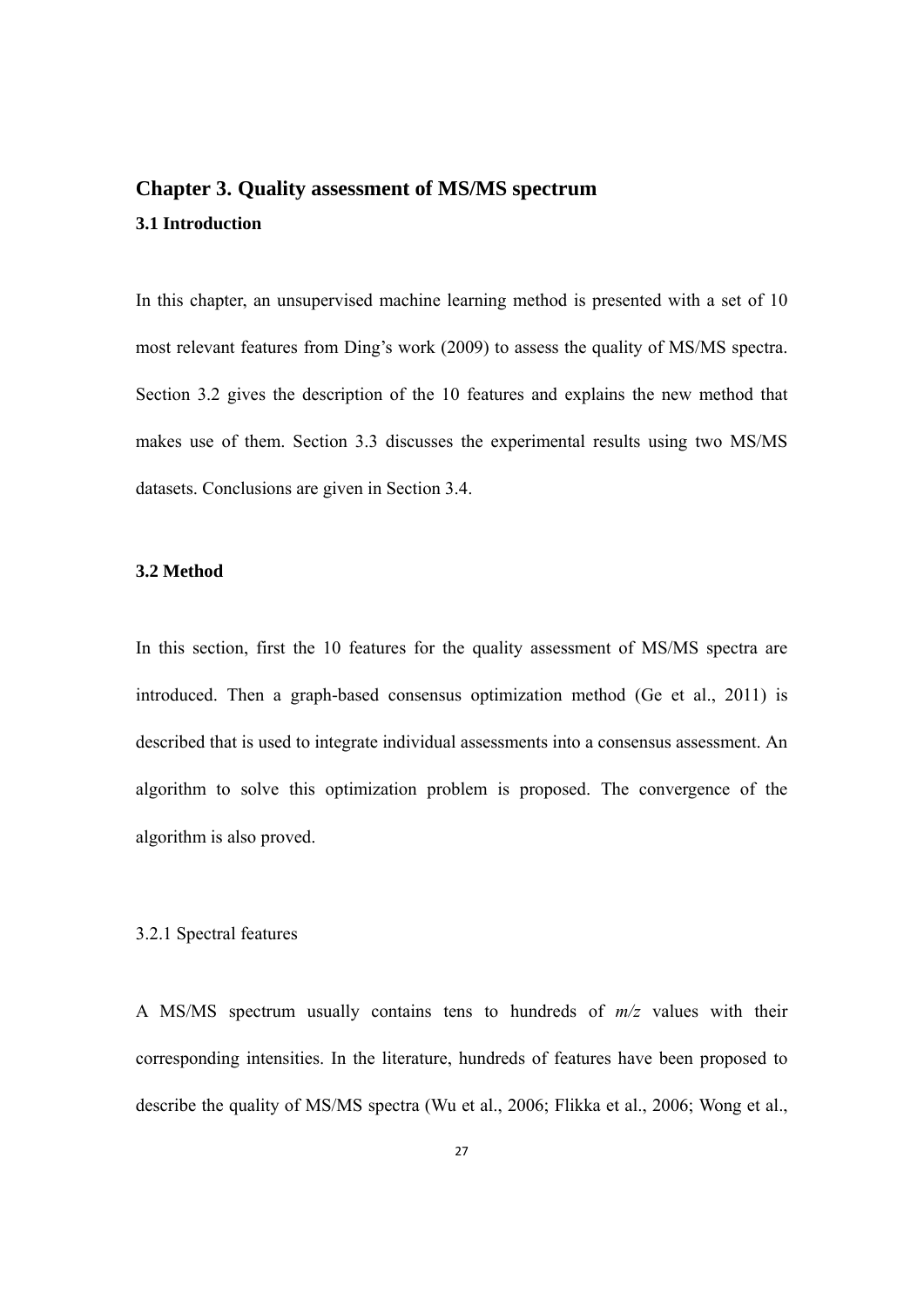2007). In one project, after removing the noise peaks (Vincent, 1993; Ding et al., 2009a), the 10 most relevant spectral features were selected based on support vector machine methods (Ding et al., 2011; Ding, 2009). The details of these features are described below.

Feature 1 was proposed by Bern et al. (2004), and was defined as the total normalized intensity of pairs of peaks with their *m/z* values added up to the *m/z* of the precursor ion (such pairs of peaks are called complementary peaks). This feature is based on the assumption that the peaks with lower intensities are noise and that the complementary peaks are more likely to be signal.

Feature 2 was proposed by Flikka et al. (2006), and was defined as the mass of the uncharged precursor ions. This feature is based on the observation that most of the low-quality spectra have small masses of precursor ions because they may come from short peptides that cannot generate enough fragment ions for identification or come from irrelevant chemical molecules like trypsin.

Feature 3 was proposed by Wu et al. (2008), and was defined as the number of peaks whose mass difference is equal to the mass of one of the 20 amino acids. Note that all peaks were considered as single-charged in this method. The feature is measured with the error tolerance (in  $m/z$ ) of 0.5 Da. This reflects the fact that a peptide is a chain of amino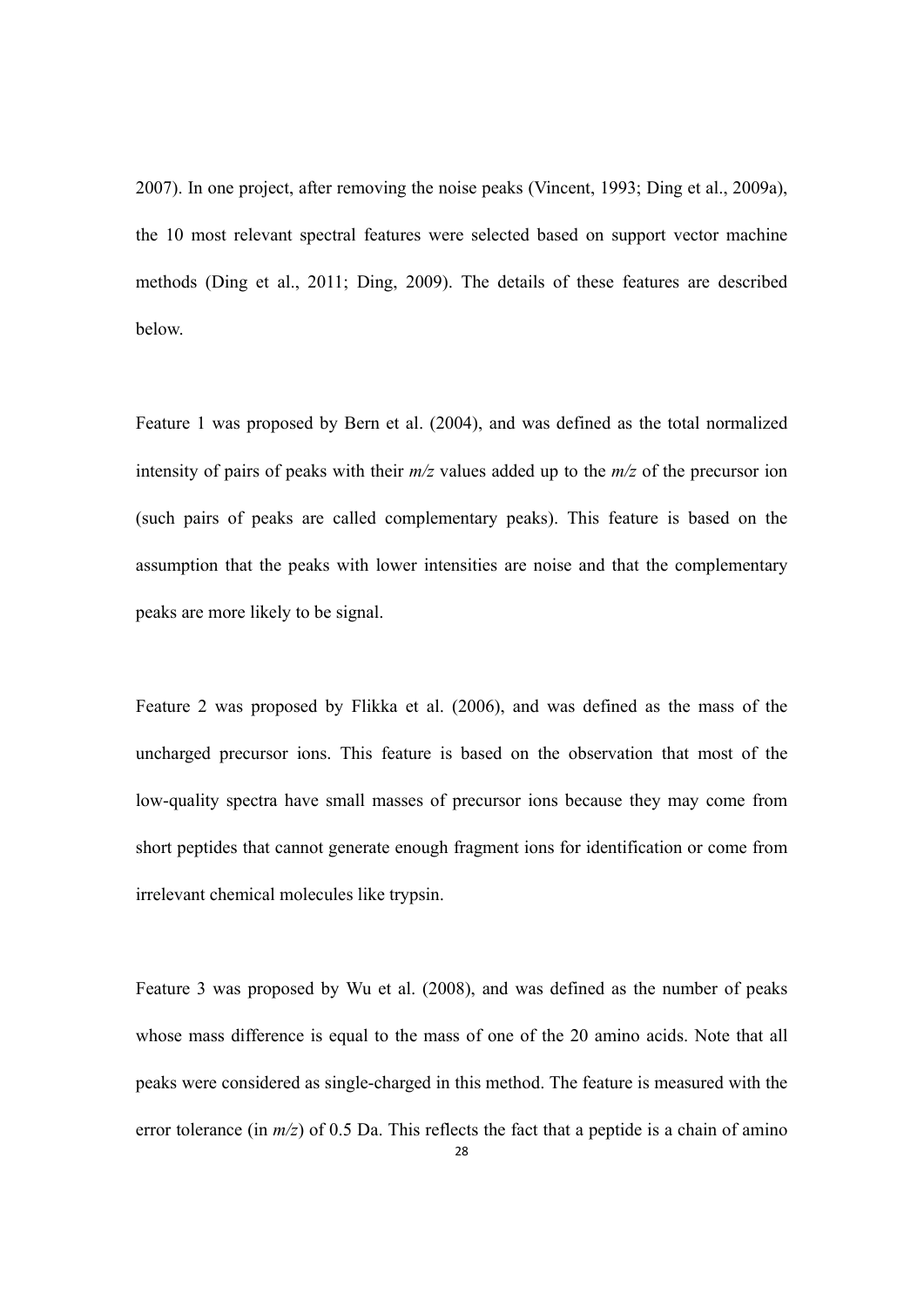acid.

Feature 4 was proposed by Flikka et al. (2006), and was defined as the average delta mass (i.e., the average of all mass differences between any two neighbor peaks) in a spectrum. This feature reflects that the too-dense spectra are typically of low quality (Bern et al., 2004; Flikka et al., 2006; Xu et al., 2005).

Feature 5 was proposed by Bern et al. (2004) and called the Good-Diff Fraction, and was defined as

GoodDiffs = 
$$
\sum
$$
{NormI (x) + NormI (y)|M (x) – M (y)  $\approx$  M<sub>i</sub>  
for some  $i = 1, 2, ..., 20$ } (3.1)

where  $M(x)$  is the  $m/z$  value of peak x and  $M_1, M_2, \ldots, M_{20}$  represent the masses of 20 amino acids (not all of which are unique). The feature is measured with the error tolerance (in  $m/z$ ) of 0.5 Da. Similar to Feature 3, this feature reflects how likely two peaks differ by the mass of an amino acid.

Feature 6 was proposed by Wu et al. (2008), and was defined as the number of pairs of complementary peaks (note: all peaks are considered as single-charged). This feature reflects how likely an N-terminus ion and a C-terminus ion in a spectrum are produced as peptide fragments from the same peptide bond.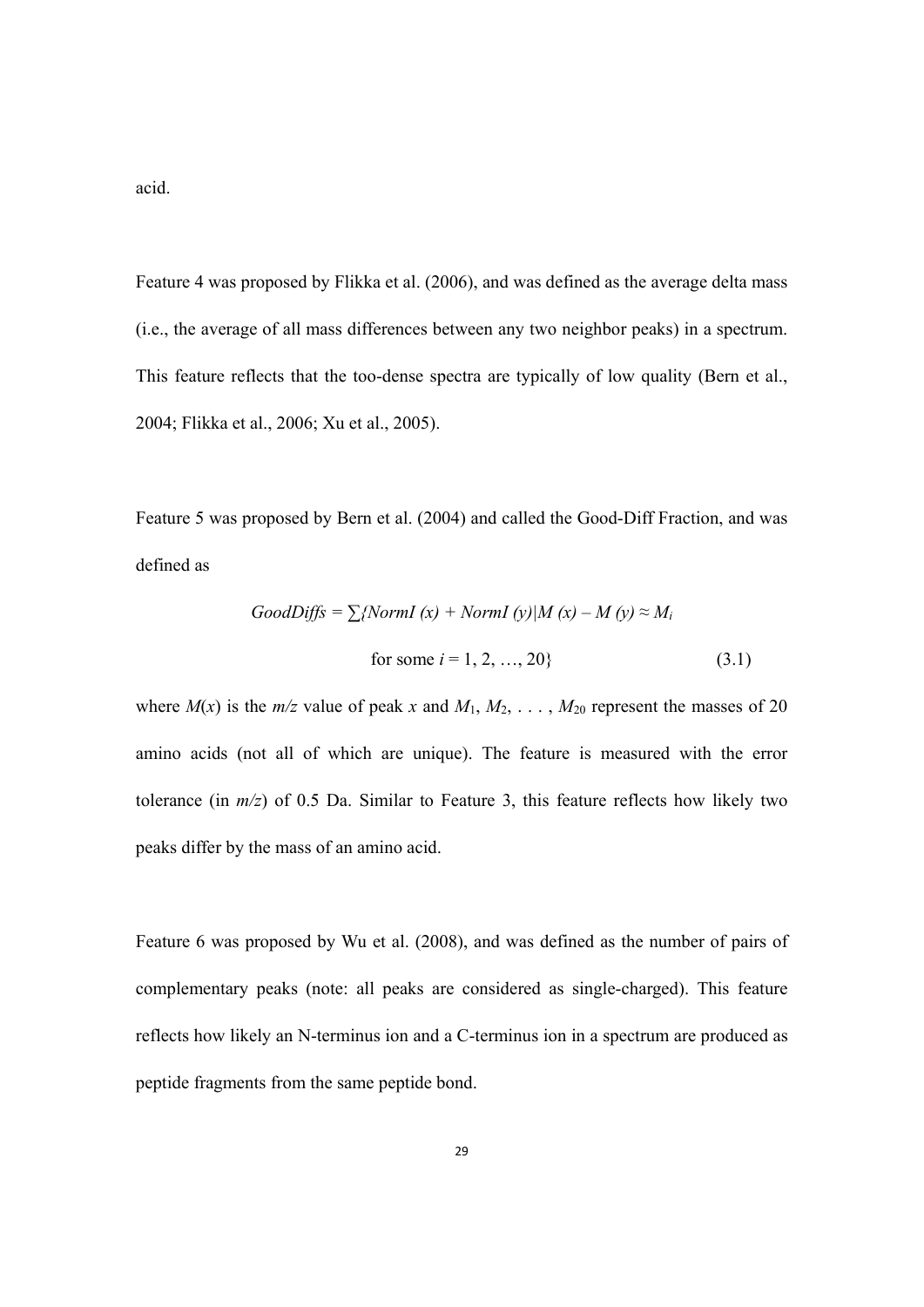Feature 7 was proposed by Wu et al. (2008), and was defined as the number of pairs of peaks whose *m/z* value differences are equal to the mass of either a water molecule or an ammonia molecule (note: all peaks are considered as single-charged). This feature reflects how likely one fragment ion in a spectrum is produced by losing either a molecule of water or ammonia from the b or y ion.

Feature 8 was proposed by Wong et al. (2007), and was defined as the ratio of the number of peaks that have a relative intensity greater than 1% of the total intensity to the total number of peaks. The rationale for this feature is similar to that for Feature 1.

Feature 9 was proposed by Flikka et al. (2006), and was defined as the standard deviation of delta mass (i.e., all mass differences between any two neighbor peaks) values in a spectrum. The rationale for this feature is similar to that for Feature 4.

Feature 10 was proposed by Wu et al. (2008), and was defined as the number of pairs of peaks whose *m/z* value difference is equal to the mass of a CO group or an NH group (note: all peaks are considered as single-charged). This feature reflects how likely one fragment ion is a-ion or z-ion.

From the definitions and physical meanings of the above 10 features, the larger the values of these features, the more likely the spectra are of high quality. However, these features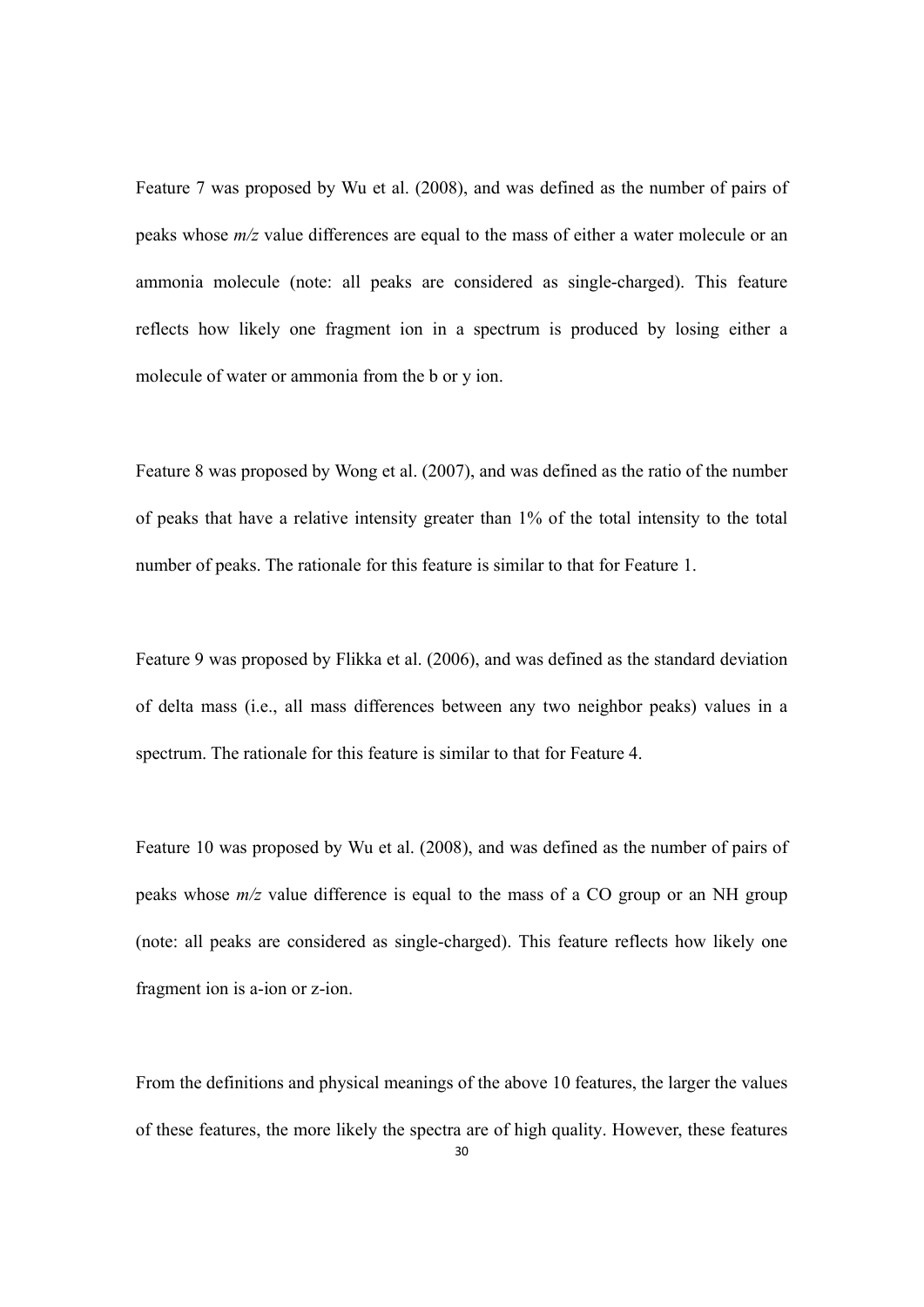can never become unique markers of peptides. One cannot determine spectrum quality be using one of these feature alone. Therefore, it might improve the accuracy of quality assessment by integrating or combining these features (Ding et al., 2011; Ding, 2009).

#### 3.2.2 Quality assessments by integration of the features

This thesis only considers two classes of MS/MS spectrum quality: low (Class 1) and high (Class 2). Suppose there are *m* features. Each feature generates two quality classes (high and low) according to the feature values and thresholds. For the convenience of discussion, features are ordered and the groups of all the features are labeled in sequence such as t1, t2, ..., tv  $(v=2m)$ . Each spectrum corresponds to *m* groups. As such, a bipartite graph forms; see Figure 3.1, where *si*: *i*-th spectrum; *ti*: *i*-th feature group. The mapping of Class 1 or Class 2 of the *i*-th feature (*Fi*) is as follows: *2i-1=j* (t*j*) for Class 1 and  $2i=j$  (tj) for Class 2. For example, for the 3rd feature with Class 1,  $j=2(3)-1=5$  (i.e., *t5*).



**Figure 3.1** Example of a bipartite graph

31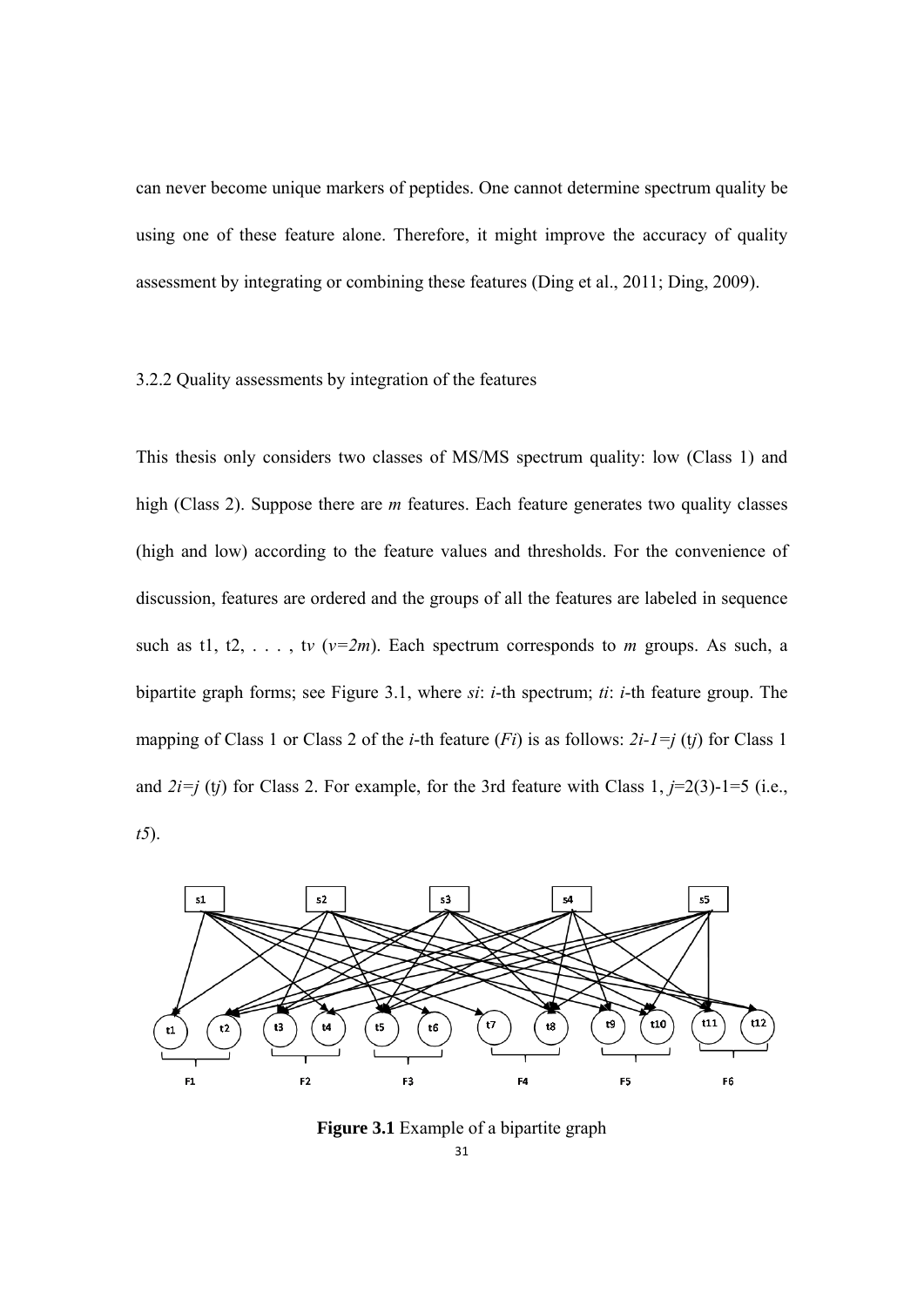The following is an example to further illustrate the notations. Suppose there are spectra  $\{s1, s2, s3, s4, s5\}$  and six features are used to classify the spectra into two classes (1&2). Suppose the data are as shown in Table 3.1, where F*i*: *i*-th feature; s*j*: *j*-th spectrum; the number 1, 2: Class 1 and Class 2. Take s3 as an example. It corresponds to {t2, t3, t5, t8, t10, t11} or {(F1, Class 2), (F2, Class 1), (F3, Class 1), (F4, Class 2), (F5, Class 2), (F6, Class  $1$ ).

| Spectrum       | s1             | s2             | s3             | s4             | s5             |
|----------------|----------------|----------------|----------------|----------------|----------------|
| Feature        |                |                |                |                |                |
| F1             | 1              | $\mathbf{1}$   | $\overline{2}$ | $\overline{2}$ | $\mathbf{2}$   |
| F2             | $\mathbf{1}$   | $\mathbf{1}$   | $\mathbf{1}$   | $\overline{2}$ | $\overline{2}$ |
| F3             | $\overline{2}$ | $\mathbf{1}$   | $\mathbf{1}$   | $\mathbf{1}$   | $\overline{2}$ |
| F4             | $\mathbf{1}$   | $\overline{2}$ | $\overline{2}$ | $\overline{2}$ | $\overline{2}$ |
| F <sub>5</sub> | $\mathbf{1}$   | $\overline{2}$ | $\overline{2}$ | $\mathbf{1}$   | $\overline{2}$ |
| F <sub>6</sub> | $\overline{2}$ | $\mathbf{1}$   | $\mathbf{1}$   | $\overline{2}$ | $\overline{2}$ |

**Table 3.1** An object pool classified into several groups.

The proposed method considers the probabilities of si  $(i=1, \ldots, n)$  to be Class 1 and Class 2. For spectra s*i* (*i*=1, . . . , *n*), the probability can be represented by a matrix  $U_{n \times 2}$ . Further, a matrix  $Q_{v\times 2}$  is defined for the probabilities of t*j* (*j*=1, ..., *v*) to be Class 1 and Class 2. For example,  $Q(1,2)$  is the probability of feature group t1 belongs to Class 2. Note that sum of the probability of *tj* to be Class 1 and Class 2 ( $Q(j,1)+Q(j,2)$ ) is always 1.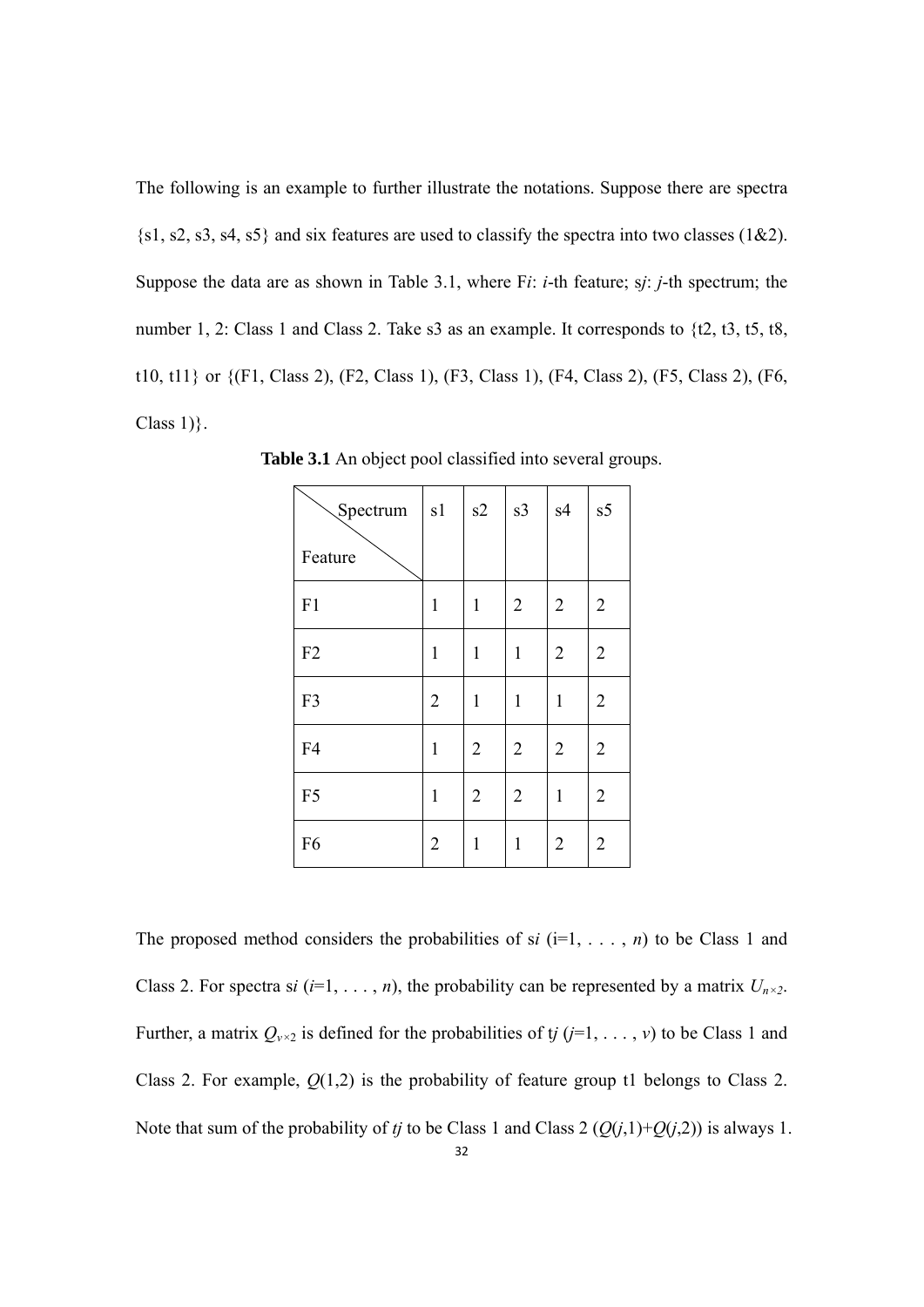Then,  $u_{iz} = Prob(\text{si is in class } z)$  and  $q_{iz} = Prob(\text{ti is class } z)$ , where  $z=1$  (Class 1) or  $z=2$ (Class 2).

Generally, a feature group t*j* corresponds to class *z* if the majority of spectra in the group belong to class *z*; meanwhile, a spectrum belongs to class *z* if the majority of the groups it belongs to correspond to class *z*. Furthermore, the initial class labels for the groups can be denoted by matrix  $Y_{\nu \times 2}$ , in which  $y_{jz} = 1$  if the group t*j* corresponds to class *z* and 0 otherwise. To estimate the probabilities in matrix *U*, the following cost function with constraints needs to be optimized (Ge et al., 2011):

$$
\min J(U, Q) = \min \left[ \sum_{z=1}^{k} \sum_{i=1}^{n} \sum_{j=1}^{v} a_{ij} (u_{iz} - q_{iz})^2 + \alpha \sum_{z=1}^{k} \sum_{j=1}^{n} (q_{iz} - y_{iz})^2 \right]
$$
  
s.t. 
$$
\sum_{z=1}^{k} u_{iz} = 1, \sum_{z=1}^{k} q_{iz} = 1
$$

$$
u_{iz} \in [0,1], q_{iz} \in [0,1]
$$
 (3.2)

where  $a_{ij}$  is the  $(i, j)$  element of affinity matrix  $A_{n \times y}$  of the bipartite graph.  $a_{ij} = 1$  if spectrum  $s_i$  is assigned to the group  $t_i$ , and 0 otherwise.  $\alpha$  is a positive parameter that expresses the confidence of the initial labels of the group nodes. This helps to avoid over-fitting.  $k=2$  is the number of consensus groups (with either high quality or low quality spectra). As each spectrum belongs to one of the *k* groups by each of *m* features, then

$$
\sum_{j=1}^{v} a_{ij} = m \tag{3.3}
$$

It is obvious that the value of the cost function is zero if all assessments based *m*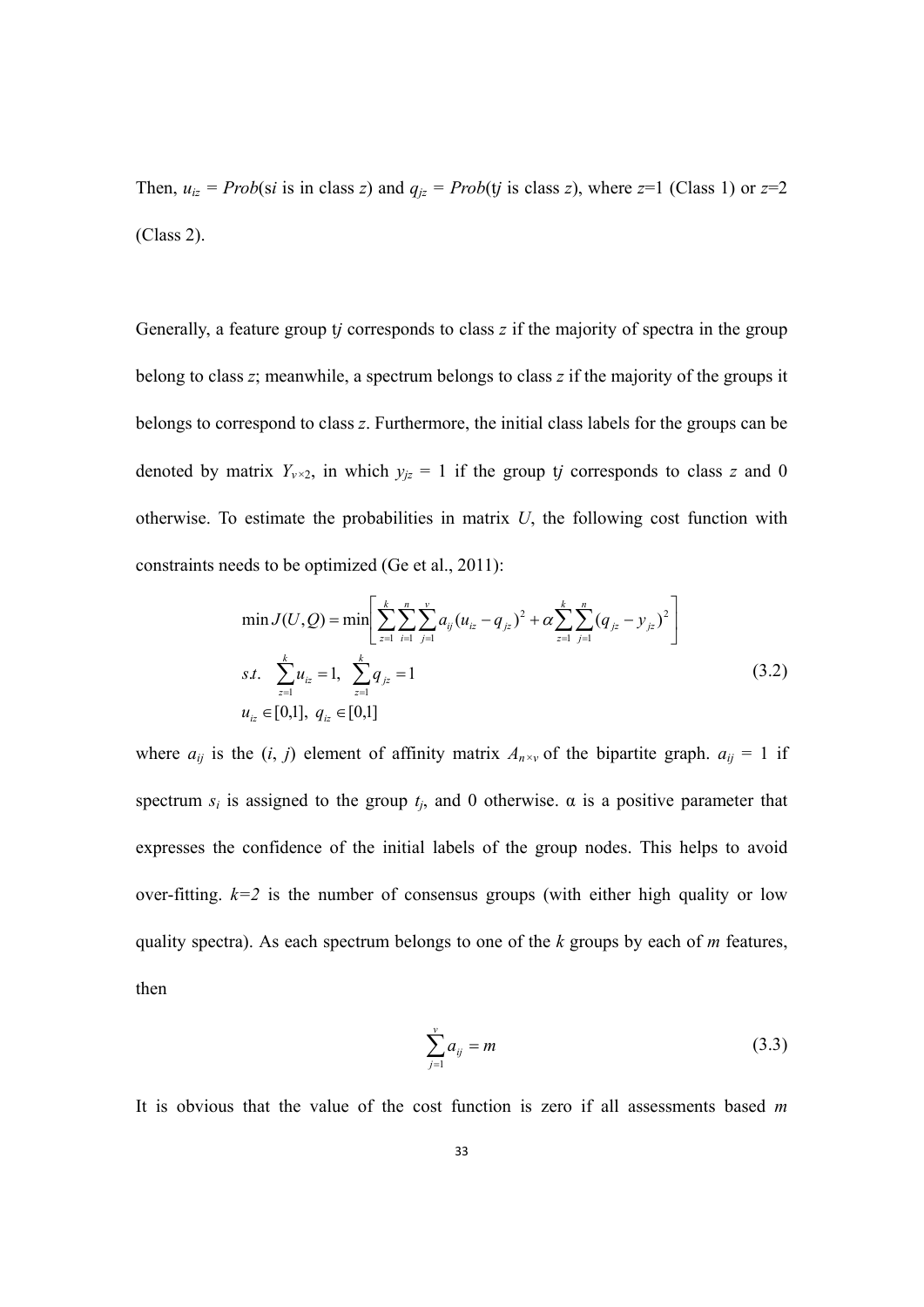individual features agree perfectly. However, in practice this does not happen. Therefore, the desired resultant matrix  $Q'_{\nu \times k}$  is obtained when the cost function in the constraint optimization problem (3.2) reaches its minimal value. Finally, every spectrum will be assigned with a probability to class *z* directly according to the values in matrix  $U'_{n \times k}$ .

From the constraint optimization problem (3.2), for the given matrix *U*, the objective function is quadratic in elements of matrix *Q*. For the given matrix *Q*, the objective function is quadratic in elements of matrix *U*. Therefore, the following iterative algorithm is used to solve this optimization problem.

Step 1: Initialize Q by *Y*, that is,  $Q^t = Y$ , and  $t=0$ .

Step 2:  $t=t+1$ 

Estimate  $U^t$  by solving

$$
\min_{U} J(U, Q^{t-1}) = \min_{U} \left[ \sum_{z=1}^{k} \sum_{i=1}^{n} \sum_{j=1}^{v} a_{ij} (u_{iz} - q_{jz}^{t-1})^2 + \alpha \sum_{z=1}^{k} \sum_{j=1}^{n} (q_{jz}^{t-1} - y_{jz})^2 \right]
$$

to obtain

$$
u_{iz}^t = \frac{\sum_{j=1}^{\nu} a_{ij} q_{iz}^{t-1}}{\sum_{j=1}^{\nu} a_{ij}} = \frac{1}{m} \sum_{j=1}^{\nu} a_{ij} q_{iz}^{t-1}
$$
(3.4)

Estimate  $Q^t$  by solving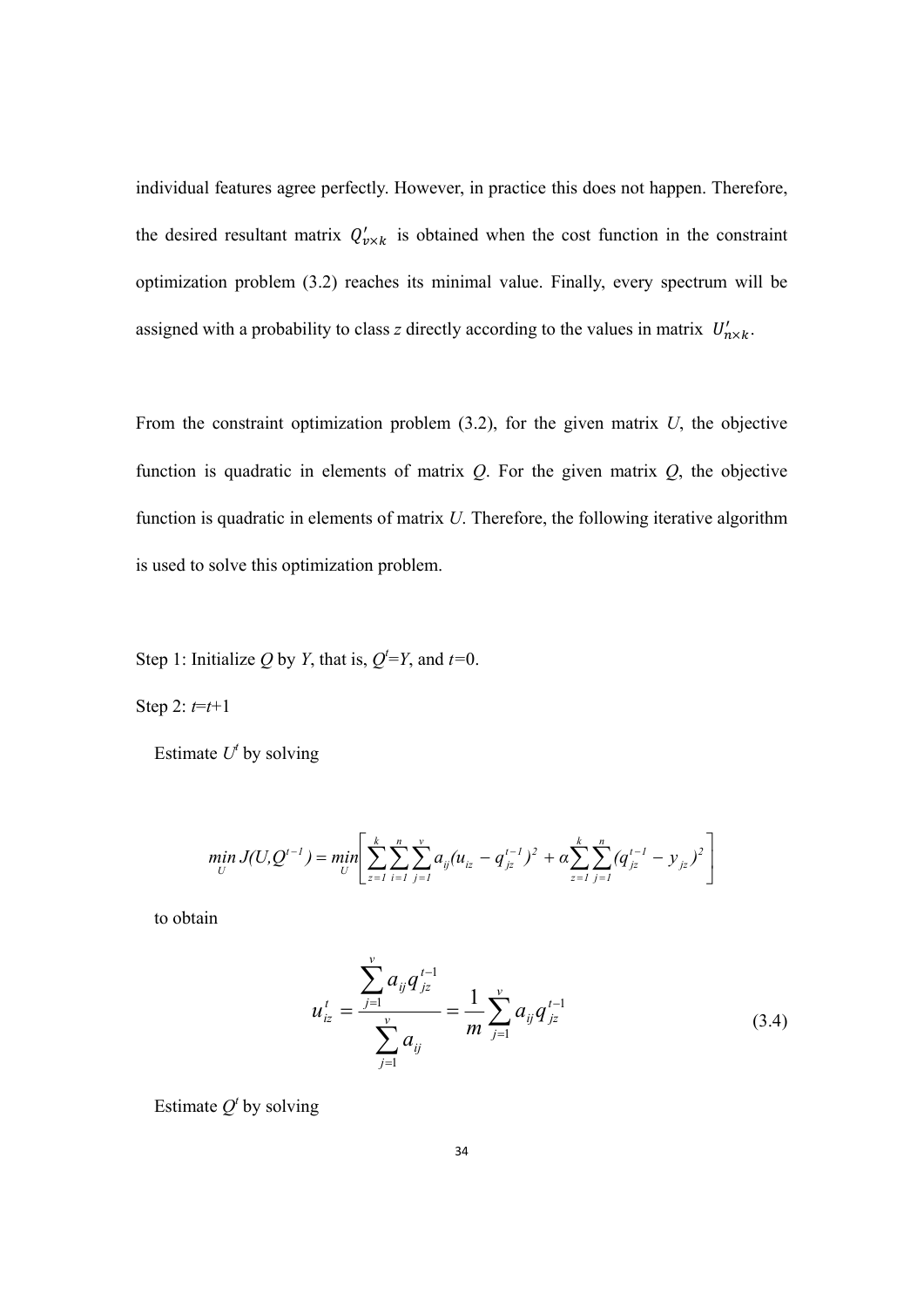$$
\min_{Q} J(U', Q) = \min_{Q} \left[ \sum_{z=1}^{k} \sum_{i=1}^{n} \sum_{j=1}^{v} a_{ij} (u'_{iz} - q_{iz})^2 + \alpha \sum_{z=1}^{k} \sum_{j=1}^{n} (q_{iz} - y_{iz})^2 \right]
$$

to obtain

$$
q'_{jz} = \frac{\sum_{i=1}^{n} a_{ij} u'_{iz} + \alpha y_{jz}}{\alpha + \sum_{i=1}^{n} a_{ij}}
$$
(3.5)

Step 3: Stop if  $||U^t - U^{t-1}|| \leq \varepsilon$  and output *U*, where  $\varepsilon$  is a user-specified small positive number.

In the above algorithm, the constraints in optimization problem (3.2) are not included. However, if the initial class labels for the groups  $Y_{\nu \times k}$  satisfy that

$$
\sum_{z=1}^{k} y_{jz} = 1, \ y_{jz} \in [0,1]
$$
 (3.6)

Then the solutions of the above algorithm at every iteration *t* will satisfy all constraints in optimization problem (3.2). This was conjecture proven in a previous paper (Lin et al., 2012).

The algorithm reflects that at each iteration the probability estimation of group node *Q* receives information from its neighboring spectral nodes while not deviating too wildly from its initial value *Y*. In return, the updated probability estimates of group nodes propagate information back to their neighboring spectral nodes. The propagation stops when the process converges. The process converges to a stationary point.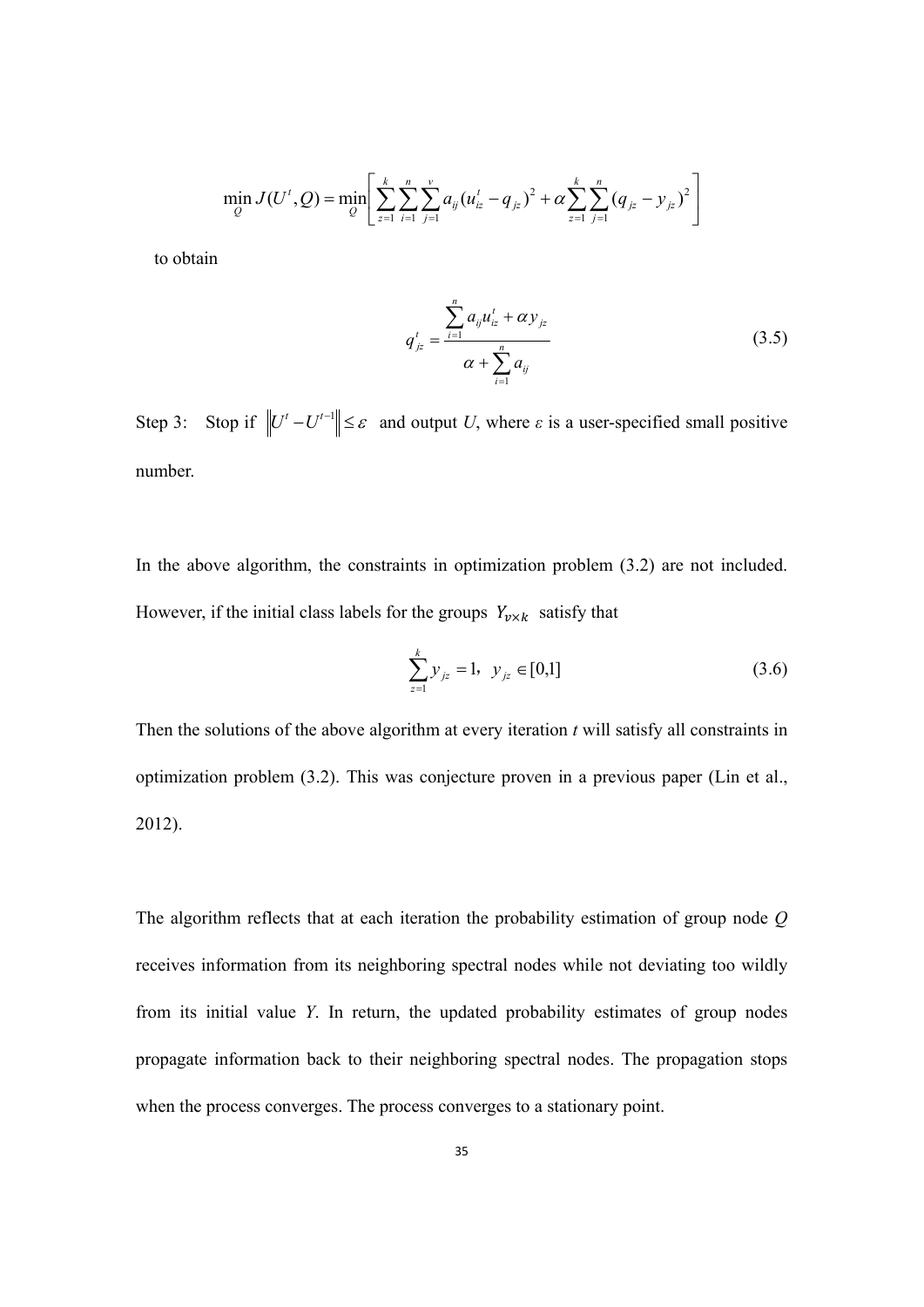#### **3.3 Experimental results and discussion**

To evaluate the proposed method, experiments were conducted on two MS/MS spectrum datasets, namely TOV and ISB. The ISB dataset was introduced in the previous chapter. The following is a brief description of the TOV datasets.

**TOV dataset**: The MS/MS spectra were acquired from a LCQ DECA XP ion trap spectrometer (ThermoElectron Corp.) (Wu et al., 2006). The samples analyzed were generated by the tryptic digestion of a whole-cell lysate from the TOV-112 sample (Gagné et al., 2005). The number of spectra in this dataset is 22576, and these spectra are sequenced using SEQUEST against human protein database (ipi.HUMAN.v3.42.fasta) containing 72340 protein sequences and 5 contaminant sequences.

The distribution of tandem spectra is shown in Table 3.2. H represents the number of high-quality spectra and L represents the number of low-quality spectra. The assignments of spectra were determined by SEQUEST score, with the cut-off score at 2.8. Spectra with scores of less than threshold were labeled as low-quality spectra; otherwise, they were labeled as high-quality spectra.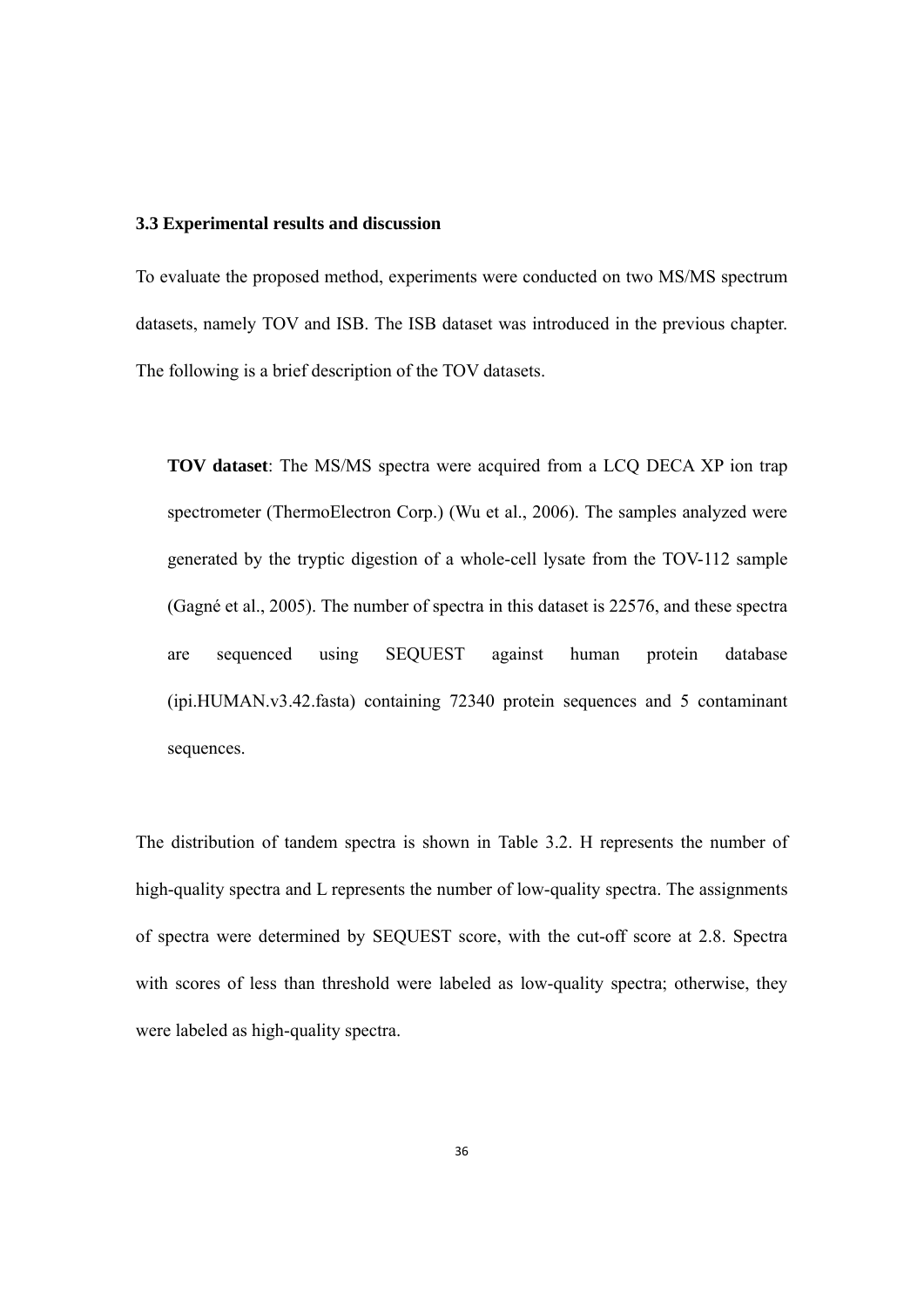|            | Η    | L     | Total |
|------------|------|-------|-------|
| <b>TOV</b> | 1136 | 21440 | 22576 |
| <b>ISB</b> | 1047 | 35997 | 37044 |

**Table 3.2** Distribution of multiply-charged spectra in the ISB and TOV datasets

In the experiment, the proposed method is applied to both datasets in order to obtain assessments based on individual features. For each feature, spectra with the top 50% feature values are assigned to the high-quality class. In the method, the parameter  $\alpha$  in the model was empirically taken as 90.

Figure 3.2 shows the ROC curves for the consensus classifiers for the TOV and ISB datasets, respectively. For the TOV dataset, the proposed method eliminates about 74% of the low-quality spectra while in the best case losing less than 9% of the high-quality spectra. For the ISB dataset, the proposed method filters out about 63% of the low-quality spectra while losing only 10% of the high-quality spectra. By removing the same amount of low-quality spectra, Ding et al.'s methods (2009b) lose 19% and 17% of high-quality spectra respectively on both of the datasets. If searching just the TOV and ISB spectra in the high-quality group with SEQUEST, about  $56\%$  (=1-10042/22576) and  $62\%$ (=1−14087/37044) of searching time can be saved while about 10% of the interpretable spectra is lost. These results indicate that the proposed method outperforms the method in Ding et al. (2009b).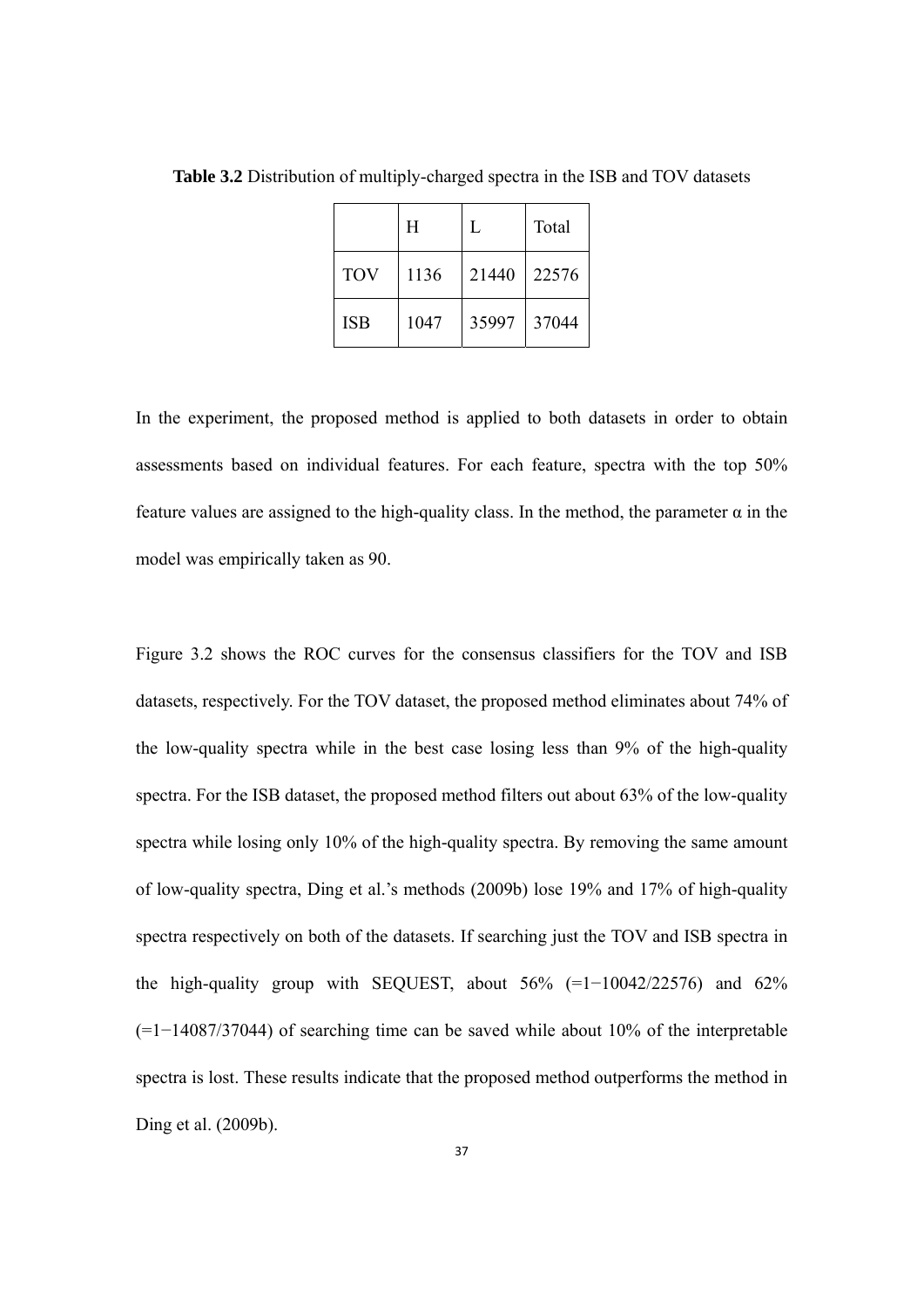

**Figure 3.2** ROC curve for the proposed classifier for TOV dataset (a) and ISB dataset (b). Sensitivity (also called the true positive rate) measures the proportion of actual positives that are correctly identified as such; specificity (also called the true negative rate) measures the proportion of negatives that are correctly identified as such.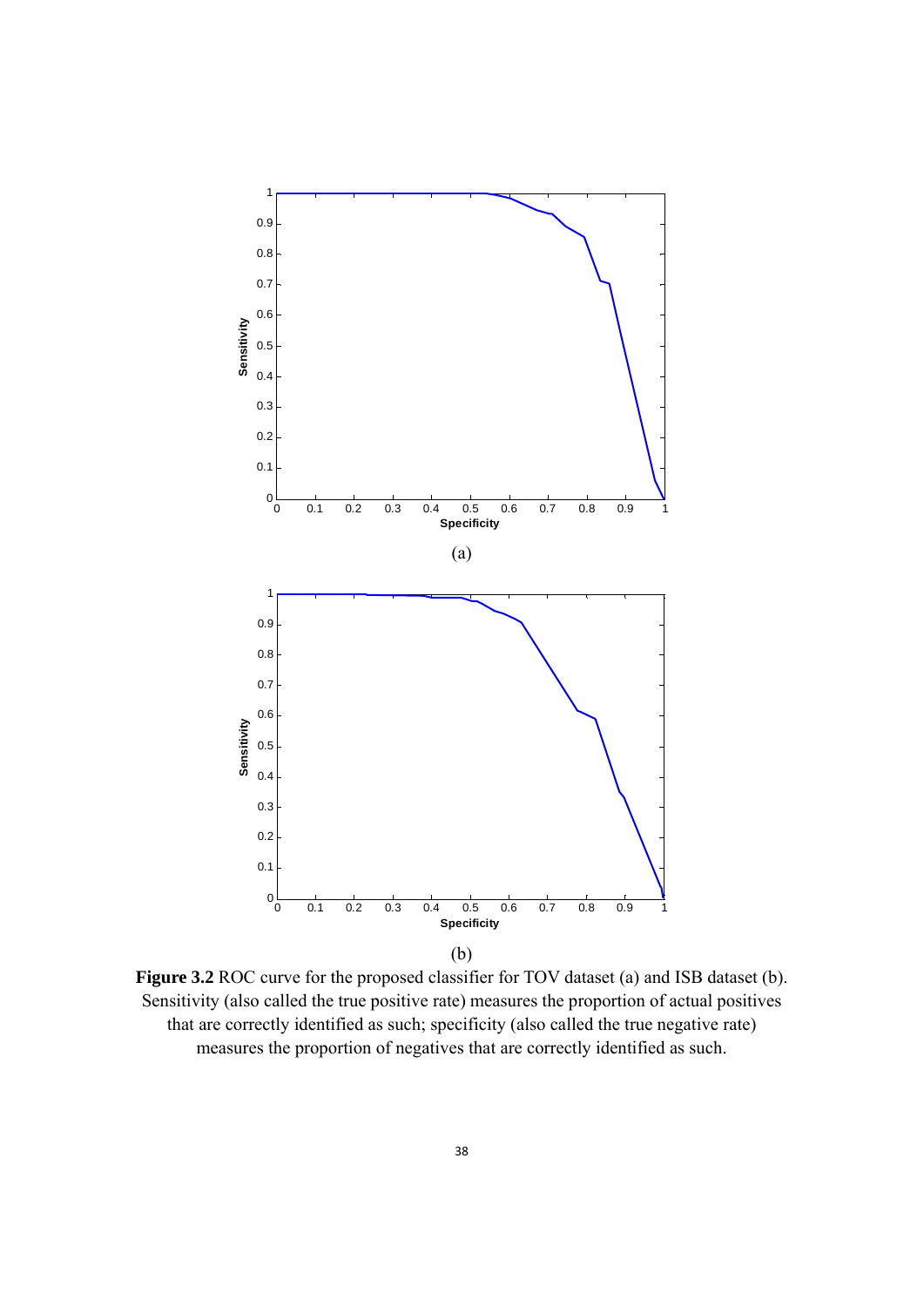Furthermore, this method achieved a better result from the TOV dataset than from the ISB dataset. This may be because there were more low-quality spectra in the ISB dataset (35997/37044=97%) than in the TOV dataset (21440/22576=95%). A high percentage of low-quality spectra make quality assessment challenging (Ding, 2009). Another reason for the better result might be that there are more triply-charged spectra in the ISB dataset (18044) than in the TOV (9732). MS/MS spectra of triply-charged ions contain more doubly-charged peaks than both doubly- and singly-charged spectra. The quality of triply-charged spectra are not well described by the 10 features used in this method, especially because features 3, 6, 7, and 10 are designed only for singly-charged peaks while triply-charged spectra produce a high number of doubly-charged peaks (Zou et al., 2010; Shi et al., 2011).

#### **3.4 Conclusions**

In this chapter, an unsupervised machine learning method was presented that integrates assessments based on individual features (which is easy to do with a low precision) into a consensus assessment with high precision. This unsupervised machine learning method estimates the probability of a spectrum being high-quality from the assessments based on individual features. The estimation of the probabilities is solved through a constraint optimization problem. Experimental results illustrated that if searching a database using only spectra assessed as high quality in TOV and ISB, about 56% and 62% of SEQUEST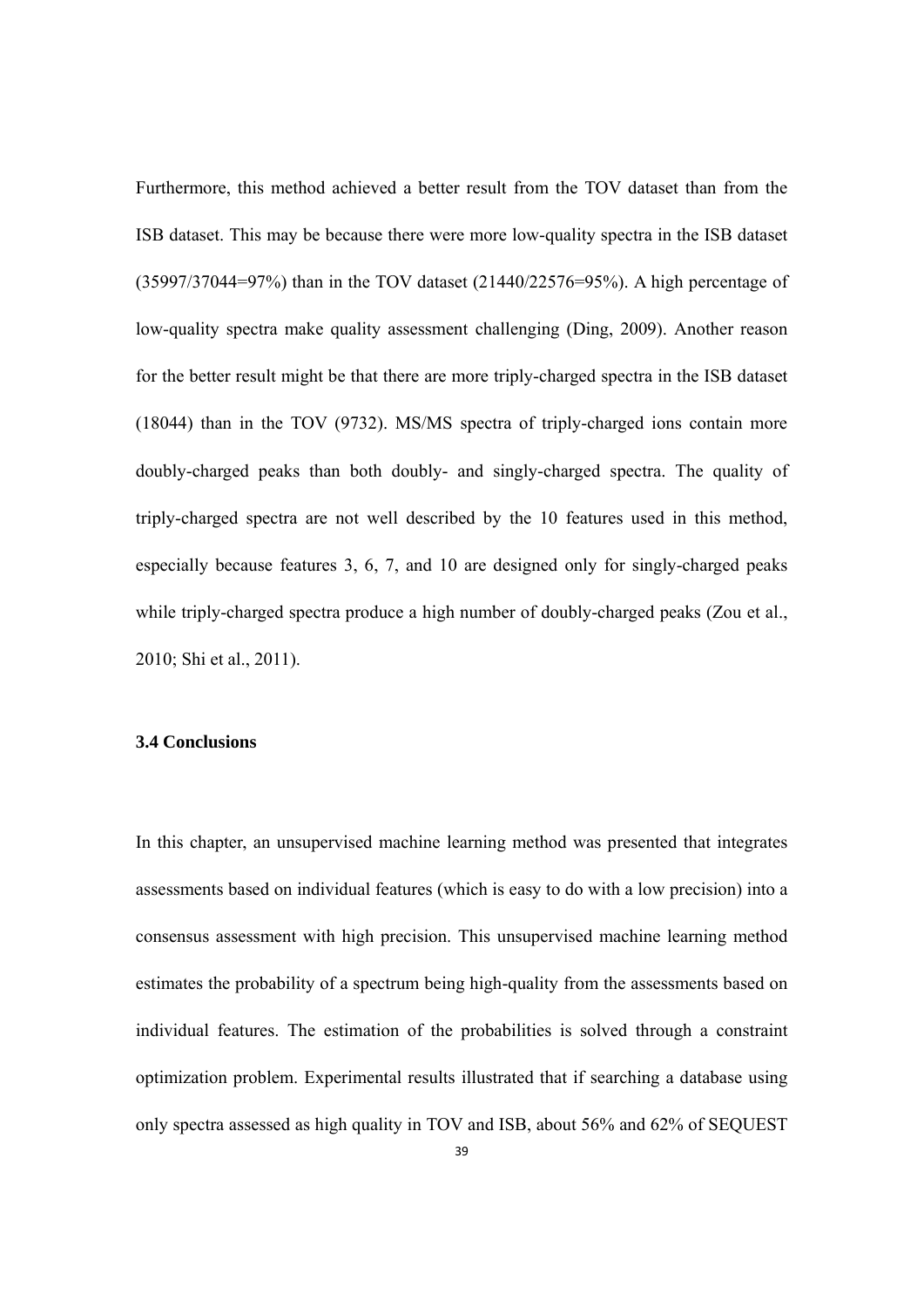searching time can be saved with only 9% and 10% of high-quality spectra lost, respectively. This result indicates that the proposed method is useful in saving database searching time. Further, at a sensitivity of 90%, this method reaches specificities of 74% and 63%, respectively, which surpasses the existing method (Ding et al., 2009b). This indicates that this unsupervised machine learning method could adaptively integrate all assessments from 10 individual features into a consensus quality assessment with higher precision on MS/MS spectra. Also, this result shows the way in which the conditional probability being estimated is effective.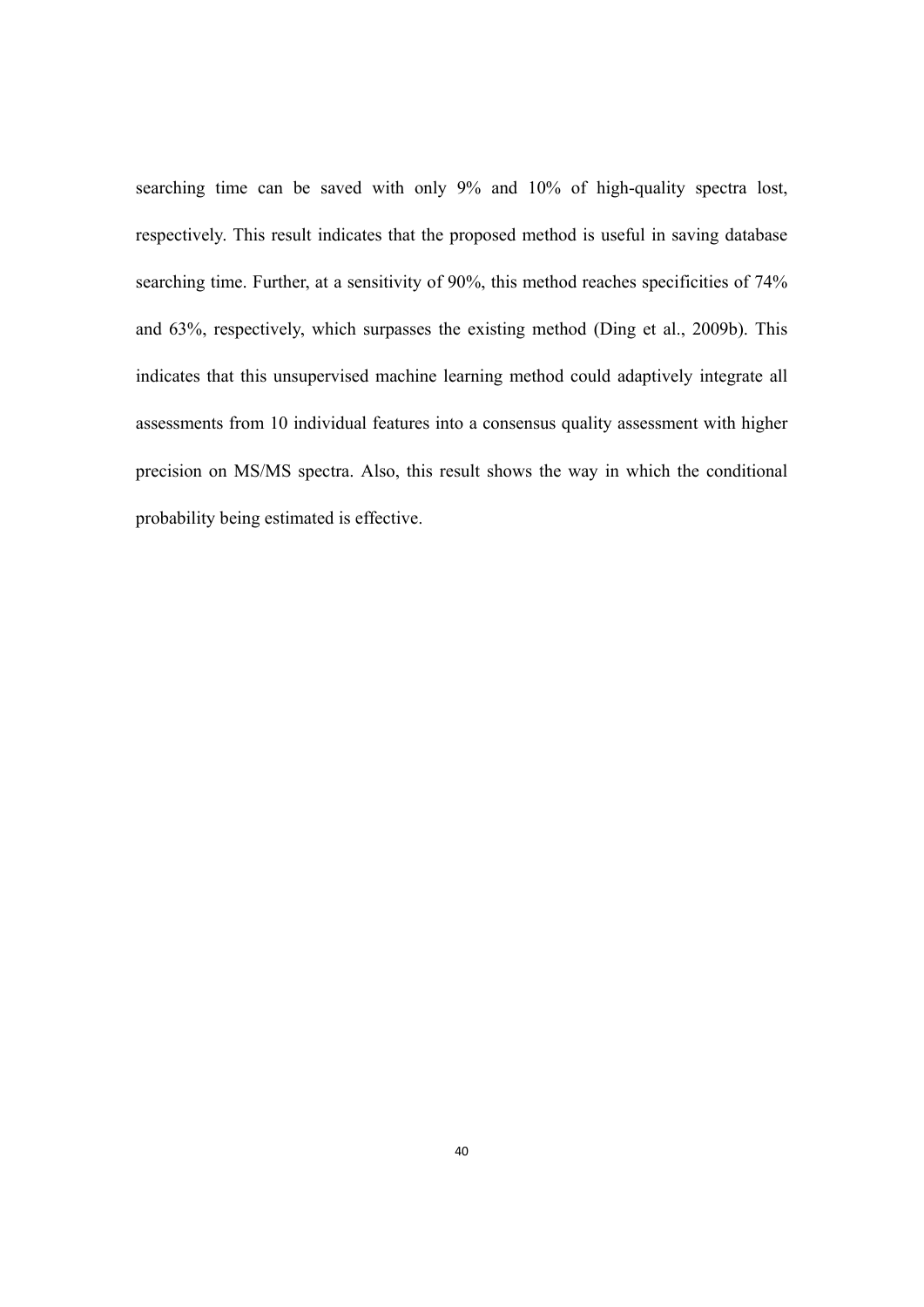## **Chapter 4. Conclusions and future work 4.1 Overview and Conclusions**

Peptide sequencing from MS/MS is important in proteomics. A challenge in peptide sequencing is noise in MS/MS spectra. It leads to incorrect peptide identification. To meet this challenge, filtering methods are proposed to remove noise and screen out low quality MS/MS spectra. Most existing methods are based on the supervised machine learning techniques. These techniques require so-called training data which are essentially a set of pairs of attributes (i.e., features) and labels (i.e., 'signal & noise', or 'high quality & low quality') from peptide identification result. Such data may not be available because the filtering methods are applied before peptide identification. Therefore, unsupervised learning methods have been used in this work for peptide identification. Generally, these methods do not require label information but attributes only.

Following up on the approach developed by Ding et al. (2009a), an unsupervised learning approach was used in the present study to remove noise peaks in MS/MS spectra. The general idea in Ding et al.'s approach was to score each peak with a set of features that describe the peak. The score was thus an aggregate of the features with weights. These weights were determined empirically in Ding et al.'s approach. The present study developed a method to adjust the weights.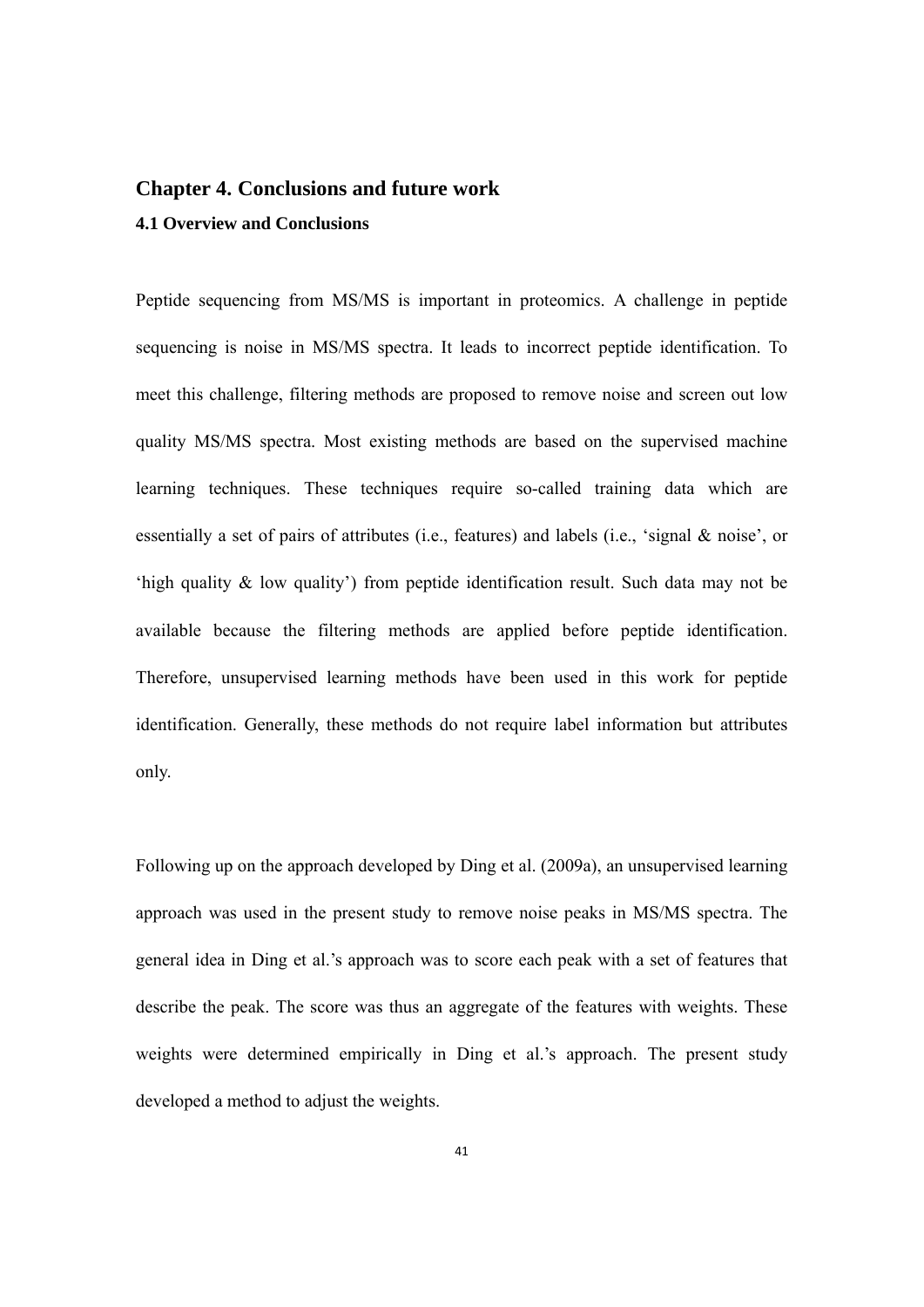Details of the method proposed by this study were documented in Chapter 2. By applying the proposed approach on two MS/MS spectra datasets, its superior performance was illustrated. About 66% of noise peaks can be removed and that the number of peptides identified by peptide identification was increased by 14% and 23% for the ISB and the TOV-Q datasets, respectively, compared to the number identified by Ding et al.'s method (2009a).

A similar idea with the noise removal (denoising) approach was proposed for screening out low quality MS/MS spectra (quality assessment). This was documented in Chapter 3. In particular, the proposed method estimates the probabilities of spectra being of high quality based on a set of pre-defined features. The probabilities were estimated through a constraint optimization technique. Experimental results on the ISB and TOV datasets demonstrate that by searching the high-quality tandem spectra determined by the proposed method, the majority of database searching time (56% and 62%) can be saved while only 10% of high-quality spectra are lost.

#### **4.2 Contribution**

The main contribution of the above two methods developed by this study is a new technology for removal of noise in MS/MS spectra and screening out of low quality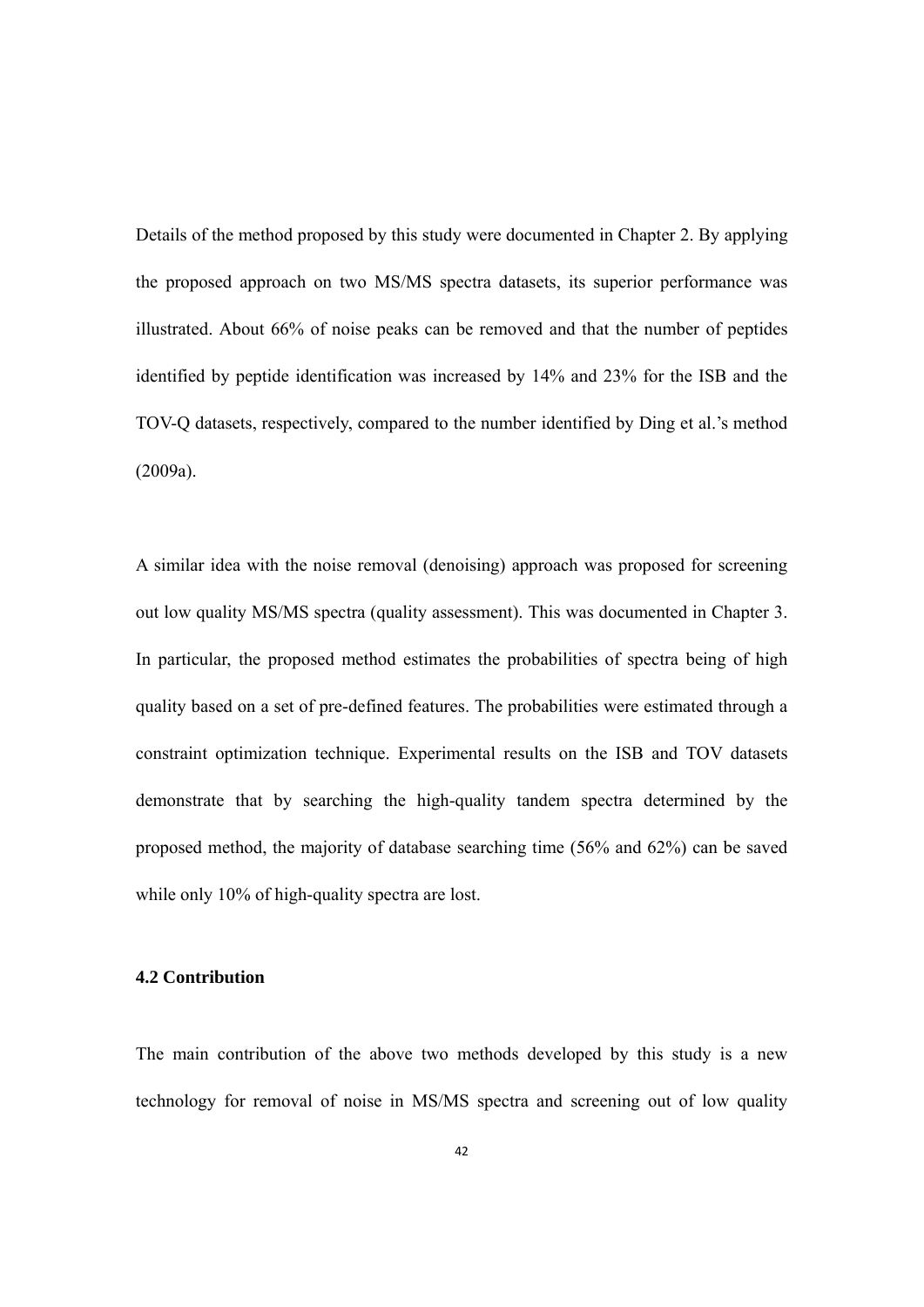MS/MS spectra. The effectiveness of the new technology is very high for both tasks in peptide identification. In the field of information fusion, the new technology has a high potential to be effective.

#### **4.3 Future work**

In this thesis, an adaptive denoising approach and an adaptive quality assessment method, based on unsupervised learning techniques are presented, and they have been shown to improve the peptide identification process. However, there remain some further possible improvements that are considered as future work.

First, in the proposed denoising method, the weights estimated by LDA might be negative, which does not make sense. In the future, a constraint LDA may be used to ensure that the estimated weights are positive. In addition, by its nature, the morphological reconstruction filter removes at least roughly 50% of peaks in the spectra, so for spectra with less than 50% noise peaks, the proposed method may remove some signal peaks. Therefore, a more sophisticated filter should be designed for optimal peak selection.

Second, in the proposed quality assessment method, more complicated and comprehensive features may be considered. For example, in the 10 features considered in this study, 4 features are calculated for singly-charged peaks. This could make the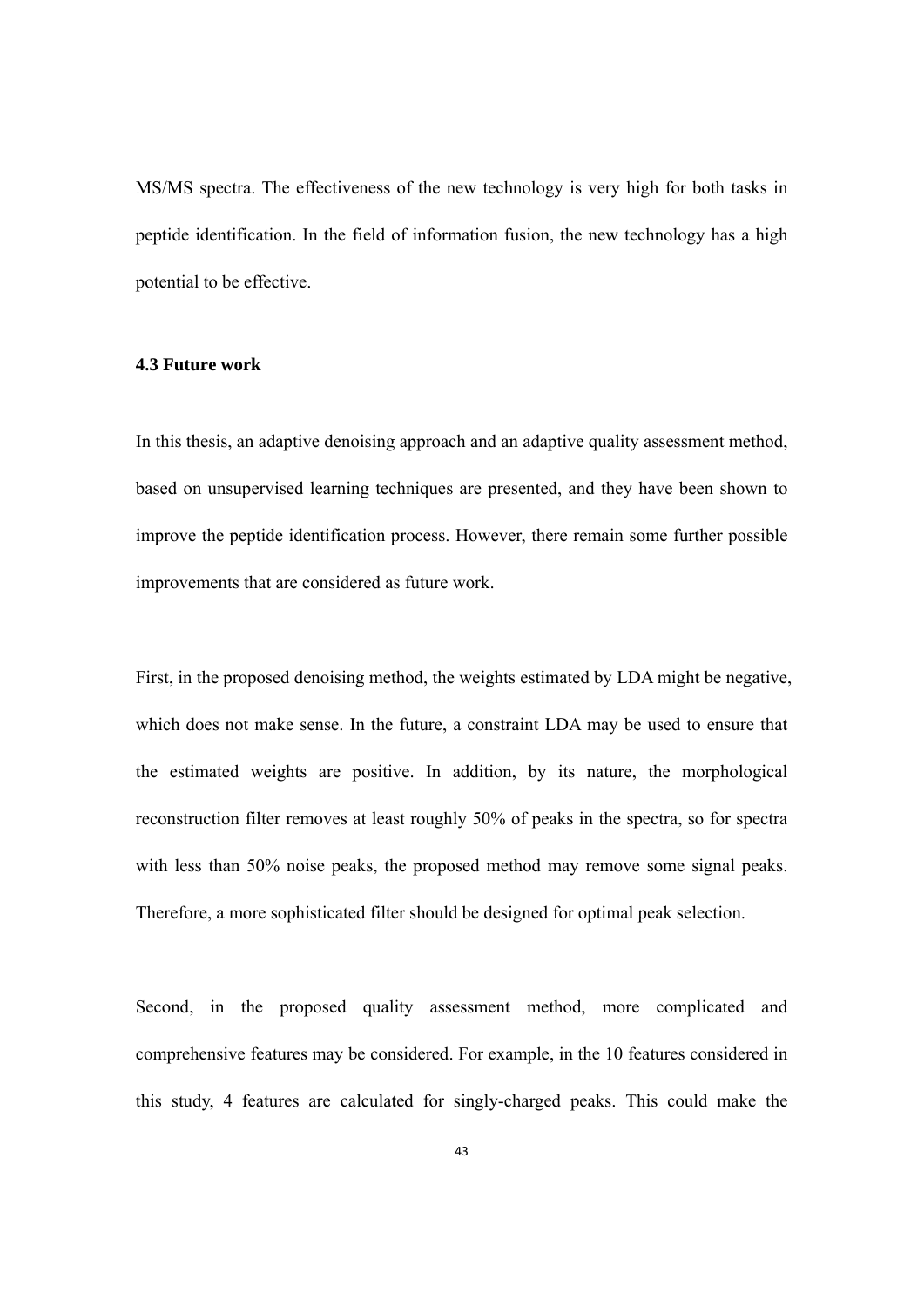classification method less effective on the triply- or higher-charged spectra. In the future, different features may be considered for different charges of spectra. Further, at present, the  $\alpha$  and cut-off values for individual features were chosen based on several trial and error repeats. In the future, a more objective method may be developed for choosing these values. Finally, the proposed constraint optimization model may be applied to other unsupervised classification problems in bioinformatics and proteomics.

Apart from the two proposed methods, other closely related topics may also be considered as a future work. For example, spectra clustering, which synthesizes all redundant spectra from the same peptide, is an effective strategy for acquiring useful information as well as removing noise from MS/MS spectra. Spectra clustering can significantly reduce the analysis time since the clustering algorithm is usually much faster than peptide sequencing methods (Beer et al., 2004; Frank et al., 2007; Flikka et al., 2007; Falkner et al., 2008). Indeed, a good clustering algorithm has the potential to improve the peptide identification process since it synthesizes all useful information from every single spectrum in the cluster.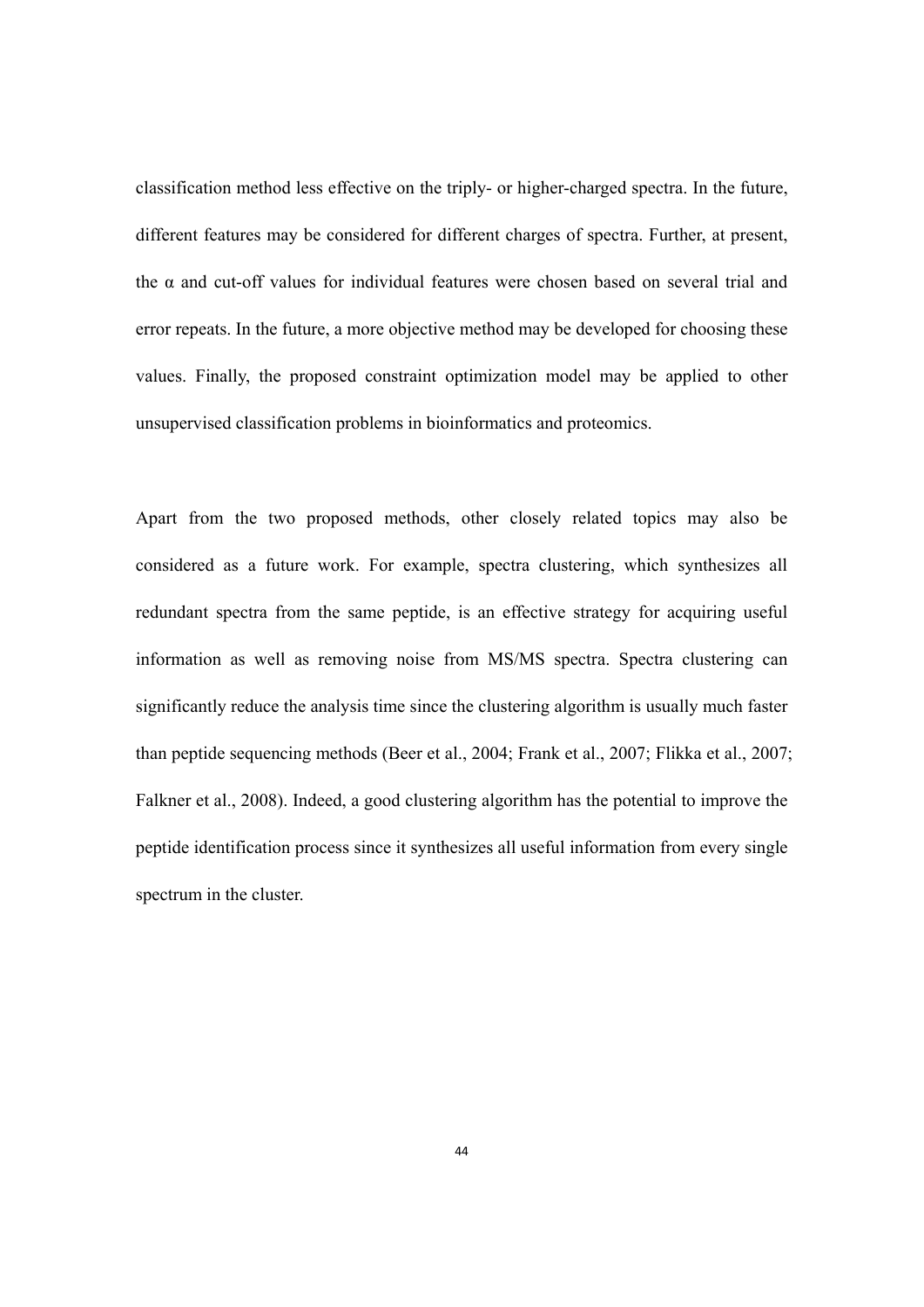#### **References**

- Aebersold, R., & Mann, M. (2003). Mass spectrometry-based proteomics. *Nature*, *422*(6928), 198-207.
- Anderson, N. L., & Anderson, N. G. (1998). Proteome and proteomics: new technologies, new concepts, and new words. *Electrophoresis*, *19*(11), 1853-1861.
- Baginsky, S., Grossmann, J., Roos, F. F., Cieliebak, M., Lipták, Z., Mathis, L. K., & Müller, M. (2005). AUDENS: a tool for automated peptide de novo sequencing. *Journal of Proteome Research*, *4*(5), 1768-1774.
- Bern, M., Goldberg, D., Mcdonald, W. H., & Yates, J. R. (2004). Automatic quality assessment of peptide tandem mass spectra. *Bioinformatics*, *20*(suppl 1), i49-i54.
- Choo, K. W., & Tham, W. M. (2007). Tandem mass spectrometry data quality assessment by self-convolution. *BMC Bioinformatics*, *8*(1), 352.
- Ding, J. (2009). *Preprocessing of tandem mass spectra using machine learning methods* (Master's thesis). University of Saskatchewan, Saskatoon, SK, Canada.
- Ding, J., Shi, J., & Wu, F. X. (2009a). A novel approach to denoising ion trap tandem mass spectra. *Proteome Science*, *7*(9).
- Ding, J., Shi, J., & Wu, F. X. (2009b). Quality assessment of tandem mass spectra by using a weighted k-means. *Clinical Proteomics*, *5*(1), 15-22.
- Ding, J., Shi, J., & Wu, F. X. (2011). SVM-RFE based feature selection for tandem mass spectrum quality assessment. *International Journal of Data Mining and Bioinformatics*, *5*(1), 73-88.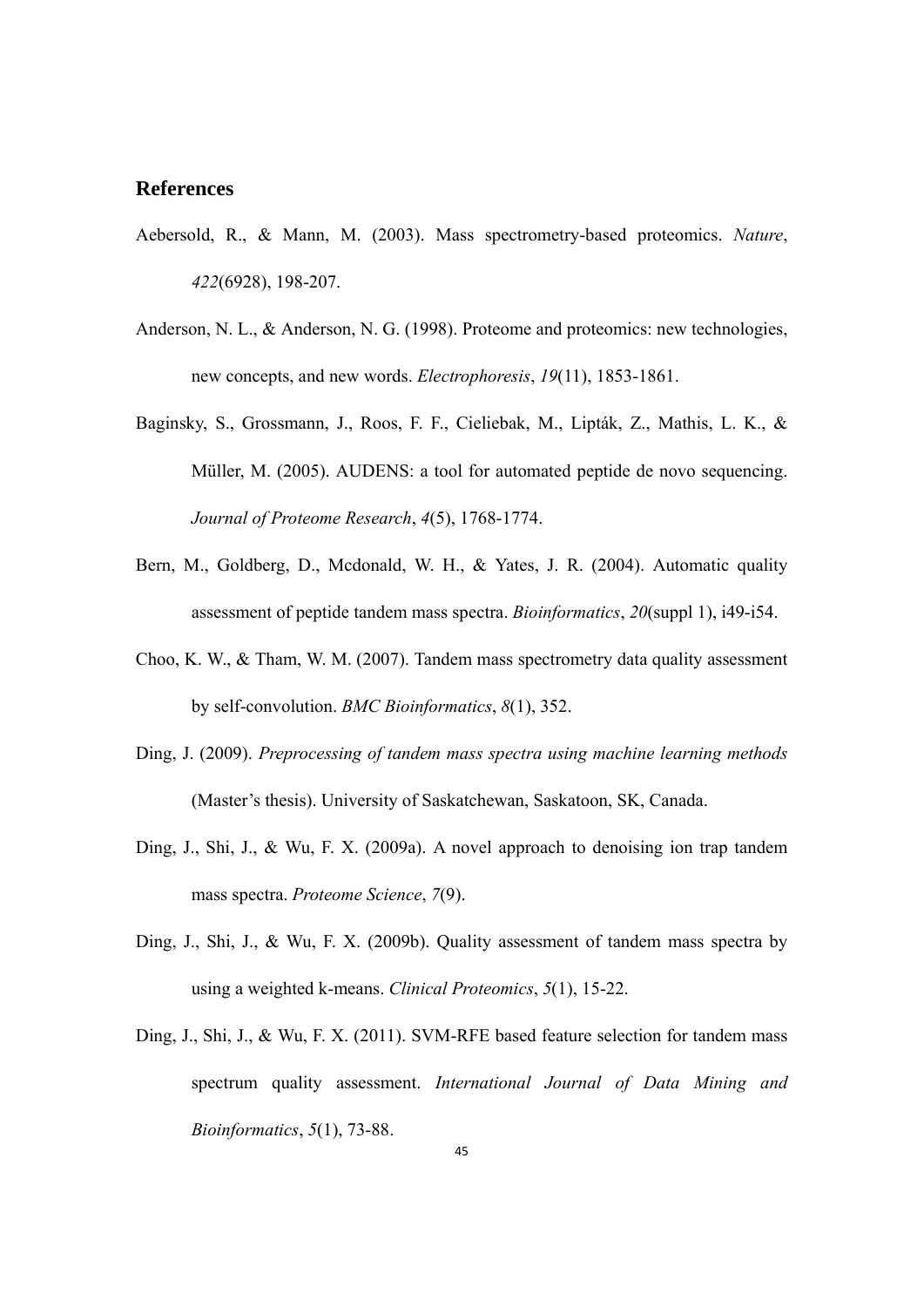- Ding, J., Shi, J., Zou, A. M., & Wu, F. X. (2008, November). Feature selection for tandem mass spectrum quality assessment. In *IEEE International Conference on Bioinformatics and Biomedicine (IEEE BIBM 2008)*, (pp. 310-313). IEEE.
- Eidhammer, I., Flikka, K., Martens, L., & Mikalsen, S. O. (2007). *Computational Methods for Mass Spectrometry Proteomics* (pp. i-xi). John Wiley & Sons, Ltd.
- Eng, J. K., McCormack, A. L., & Yates Iii, J. R. (1994). An approach to correlate tandem mass spectral data of peptides with amino acid sequences in a protein database. *Journal of the American Society for Mass Spectrometry*, 5(11), 976-989.
- Fisher, R. A. (1936). The use of multiple measurements in taxonomic problems. *Annals of Eugenics*, *7*(2), 179-188.
- Flikka, K., Martens, L., Vandekerckhove, J., Gevaert, K., & Eidhammer, I. (2006). Improving the reliability and throughput of mass spectrometry‐based proteomics by spectrum quality filtering. *Proteomics*, *6*(7), 2086-2094.
- Frank, A. M., Bandeira, N., Shen, Z., Tanner, S., Briggs, S. P., Smith, R. D., & Pevzner, P. A. (2007). Clustering millions of tandem mass spectra. *Journal of Proteome Research*, *7*(01), 113-122.
- Gagné, J. P., Gagné, P., Hunter, J. M., Bonicalzi, M. È., Lemay, J. F., Kelly, I., ... & Poirier, G. G. (2005). Proteome profiling of human epithelial ovarian cancer cell line TOV-112D. *Molecular and Cellular Biochemistry*, *275*(1-2), 25-55.
- Gentzel, M., Köcher, T., Ponnusamy, S., & Wilm, M. (2003). Preprocessing of tandem mass spectrometric data to support automatic protein identification. *Proteomics*,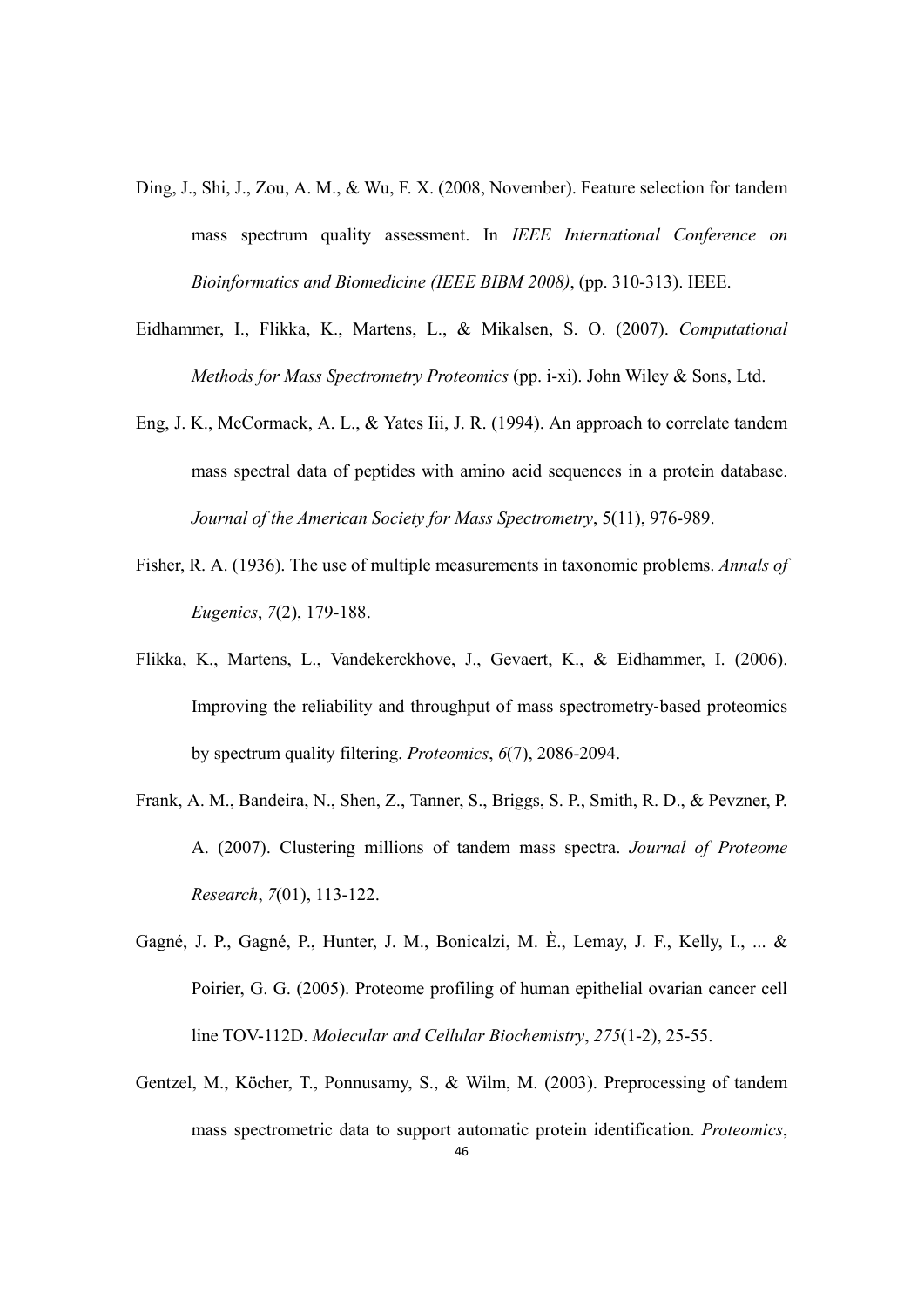*3*(8), 1597-1610.

- Grossmann, J., Roos, F. F., Cieliebak, M., Lipták, Z., Mathis, L. K., Müller, M., ... & Baginsky, S. (2005). AUDENS: a tool for automated peptide de novo sequencing. *Journal of Proteome Research*, *4*(5), 1768-1774.
- Hernandez, P., Müller, M., & Appel, R. D. (2006). Automated protein identification by tandem mass spectrometry: issues and strategies. *Mass Spectrometry Reviews*, *25*(2), 235-254.
- Keller, A., Purvine, S., Nesvizhskii, A. I., Stolyar, S., Goodlett, D. R., & Kolker, E. (2002). Experimental protein mixture for validating tandem mass spectral analysis. *OMICS: A Journal of Integrative Biology*, *6*(2), 207-212.
- Klammer, A. A., Wu, C. C., MacCoss, M. J., & Noble, W. S. (2005, August). Peptide charge state determination for low-resolution tandem mass spectra. In *Computational Systems Bioinformatics Conference 2005.* (pp. 175-185). IEEE.
- Koenig, T., Menze, B. H., Kirchner, M., Monigatti, F., Parker, K. C., Patterson, T., & Steen, H. (2008). Robust prediction of the MASCOT score for an improved quality assessment in mass spectrometric proteomics. *Journal of Proteome Research*, *7*(9), 3708-3717.
- Lin, W., Wang, J., Zhang, W. J., & Wu, F. X. (2012). An unsupervised machine learning method for assessing quality of tandem mass spectra. *Proteome Science*, *10*(Suppl 1), S12.
- 47 Ma, B., Zhang, K., Hendrie, C., Liang, C., Li, M., Doherty‐Kirby, A., & Lajoie, G. (2003).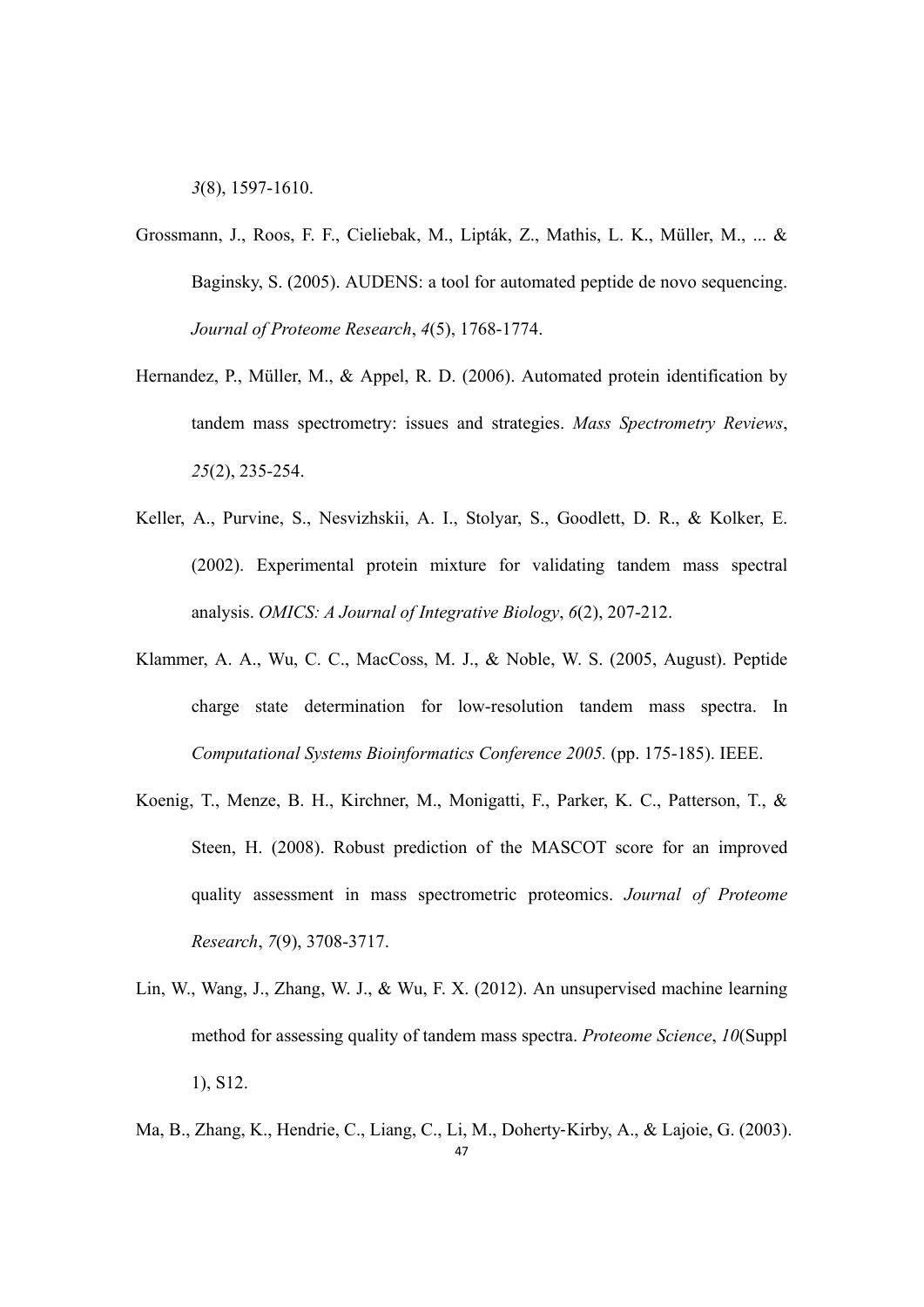PEAKS: powerful software for peptide de novo sequencing by tandem mass spectrometry. *Rapid Communications in Mass Spectrometry*, *17*(20), 2337-2342.

Maton, A. (1993). *Human Biology and Health*. Englewood Cliffs, N.J: Prentice Hall.

- Mujezinovic, N., Raidl, G., Hutchins, J. R., Peters, J. M., Mechtler, K., & Eisenhaber, F. (2006). Cleaning of raw peptide MS/MS spectra: Improved protein identification following deconvolution of multiply charged peaks, isotope clusters, and removal of background noise. *Proteomics*, *6*(19), 5117-5131.
- Na, S., & Paek, E. (2006). Quality assessment of tandem mass spectra based on cumulative intensity normalization. *Journal of Proteome Research*, *5*(12), 3241-3248.
- Nesvizhskii, A. I. (2010). A survey of computational methods and error rate estimation procedures for peptide and protein identification in shotgun proteomics. *Journal of Proteomics*, *73*(11), 2092-2123.
- Ning, K., & Leong, H. W. (2007). Algorithm for peptide sequencing by tandem mass spectrometry based on better preprocessing and anti-symmetric computational model. In *Computational Systems Bioinformatics Conference* (Vol. 6, pp. 19-30). IEEE.
- Perkins D. N., Pappin D .J., Creasy D .M., & Cottrell J. S. (1999). Probability-based protein identification by searching sequence databases using mass spectrometry data. *Electrophoresis*, *20*(18), 3551-3567.
- 48 Rejtar, T., Chen, H. S., Andreev, V., Moskovets, E., & Karger, B. L. (2004). Increased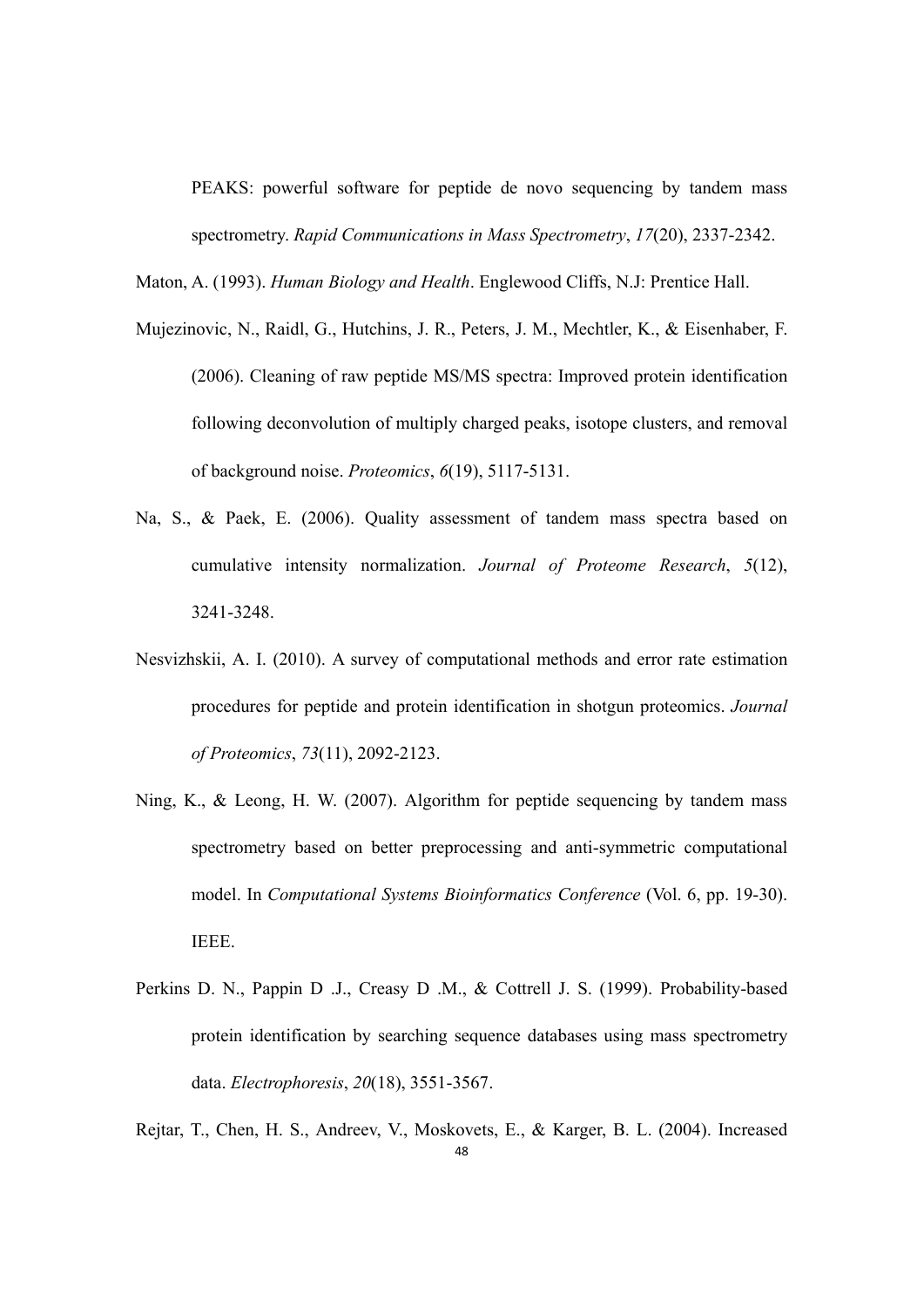identification of peptides by enhanced data processing of high-resolution MALDI TOF/TOF mass spectra prior to database searching. *Analytical Chemistry*, *76*(20), 6017-6028.

- Resing, K. A., Meyer-Arendt, K., Mendoza, A. M., Aveline-Wolf, L. D., Jonscher, K. R., Pierce, K. G., ... & Ahn, N. G. (2004). Improving reproducibility and sensitivity in identifying human proteins by shotgun proteomics. *Analytical Chemistry*, *76*(13), 3556-3568.
- Sadygov, R. G., Eng, J., Durr, E., Saraf, A., McDonald, H., MacCoss, M. J., & Yates, J. R. (2002). Code developments to improve the efficiency of automated MS/MS spectra interpretation. *Journal of Proteome Research*, *1*(3), 211-215.
- Salmi, J., Moulder, R., Filén, J. J., Nevalainen, O. S., Nyman, T. A., Lahesmaa, R., & Aittokallio, T. (2006). Quality classification of tandem mass spectrometry data. *Bioinformatics*, *22*(4), 400-406.
- Salmi, J., Nyman, T. A., Nevalainen, O. S., & Aittokallio, T. (2009). Filtering strategies for improving protein identification in high-throughput MS/MS studies. *Proteomics*, *9*(4), 848-860.
- Tabb, D. L., Shah, M. B., Strader, M. B., Connelly, H. M., Hettich, R. L., & Hurst, G. B. (2006). Determination of peptide and protein ion charge states by Fourier transformation of isotope-resolved mass spectra. *Journal of the American Society for Mass Spectrometry*, *17*(7), 903-915.
- 49 Tabb, D. L., Thompson, M. R., Khalsa-Moyers, G., VerBerkmoes, N. C., & McDonald, W.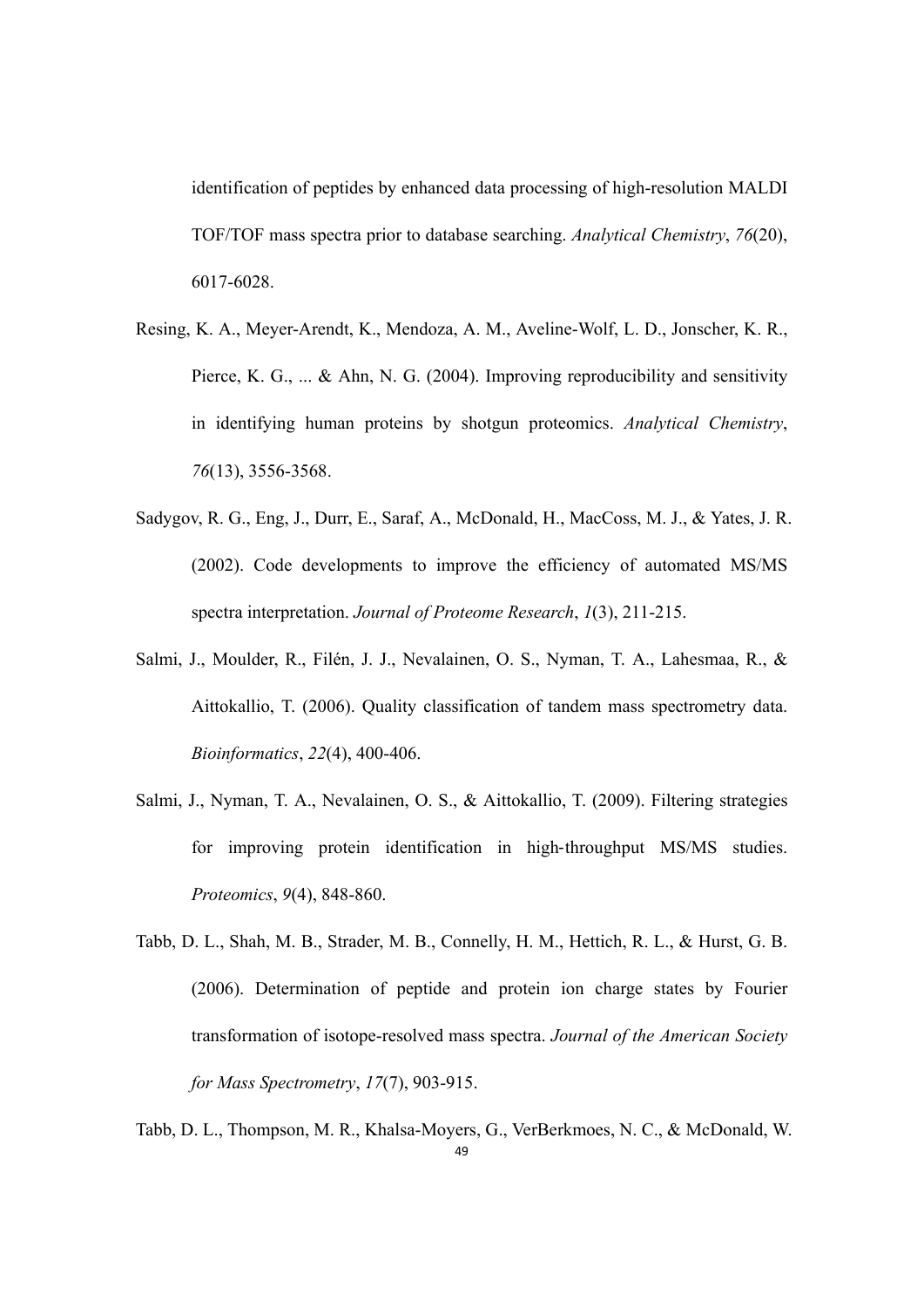H. (2005). MS2Grouper: group assessment and synthetic replacement of duplicate proteomic tandem mass spectra. *Journal of the American Society for Mass Spectrometry*, *16*(8), 1250-1261.

- Vincent, L. (1993). Morphological grayscale reconstruction in image analysis: Applications and efficient algorithms*, IEEE Transactions on Image Processing*, *2*(2), 176-201.
- Wu, F. X., Gagne, P., Droit, A., & Poirier, G. (2006). RT-PSM, a real-time program for peptide‐spectrum matching with statistical significance. *Rapid Communications in Mass Spectrometry*, *20*(8), 1199-1208.
- Wu, F. X., Gagné, P., Droit, A., & Poirier, G. (2008). Quality assessment of peptide tandem mass spectra. *BMC bioinformatics*, *9*(Suppl 6), S13.
- Yates, J. R. (1998). Database searching using mass spectrometry data. *Electrophoresis*, *19*(6), 893-900.
- Zhang, J., He, S., Ling, C. X., Cao, X., Zeng, R., & Gao, W. (2008). PeakSelect: preprocessing tandem mass spectra for better peptide identification. *Rapid Communications in Mass Spectrometry*, *22*(8), 1203-1212.
- Zou A. M., Shi J. H., Ding J. R., and Wu F. X. (2010). Charge state determination of peptide tandem mass spectra using support vector machine (SVM). *IEEE Transaction on Information Technology in Biomedicine, 14*(3), 552-558.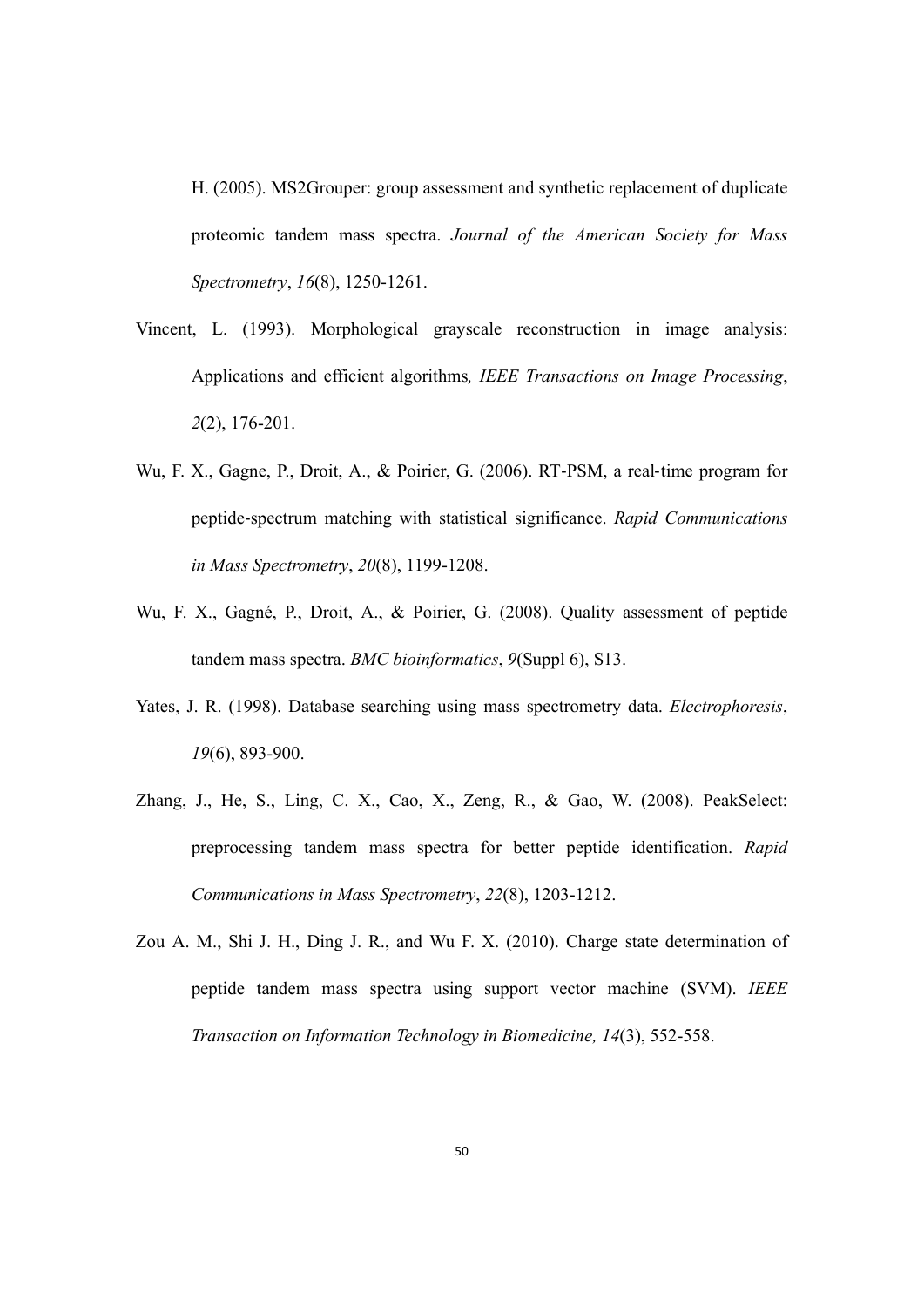#### **Publications**

#### **Journal**

- **Lin, W.**, Wang, J., Zhang, W. J., & Wu, F. X. (2012). An unsupervised machine learning method for assessing quality of tandem mass spectra. *Proteome science*, *10*(Suppl 1), S12.
- Yuan, Z., Shi, J., **Lin, W.**, Chen, B., & Wu, F. X. (2012). Features-Based Deisotoping Method for Tandem Mass Spectra. *Advances in bioinformatics*, *2011*.
- **Lin, W.**, Wu, F. X., Shi, J., Ding, J., & Zhang, W. (2011). An adaptive approach to denoising tandem mass spectra. *Proteomics*, *11*(19), 3773-3778.

#### **Conference**

Shi, J., **Lin, W.**, & Wu, F. X. (2010, June). Statistical analysis of Mascot peptide identification with active logistic regression. In *Bioinformatics and Biomedical Engineering (iCBBE), 2010 4th International Conference on* (pp. 1-4). IEEE.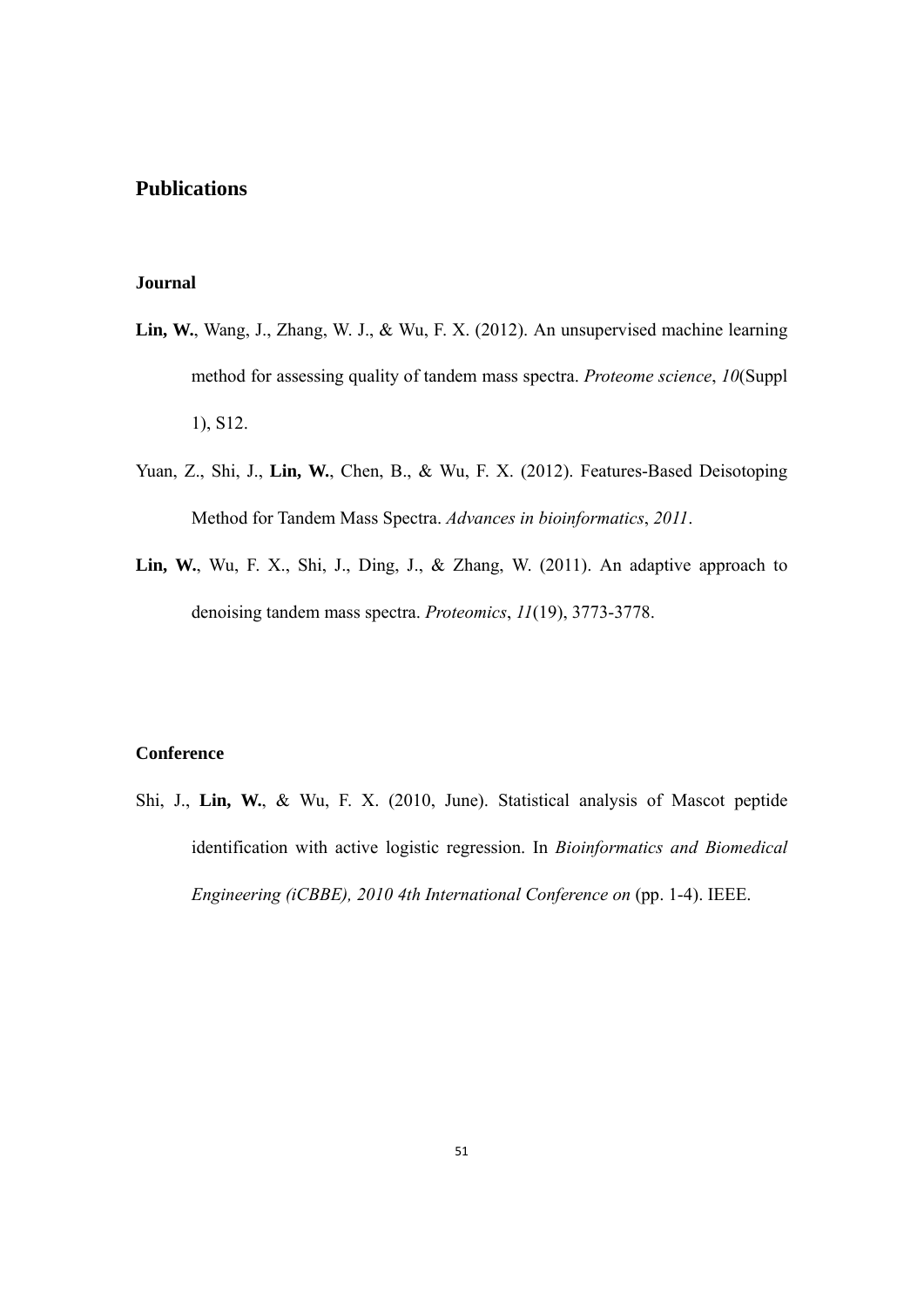## **Copyright permissions**

The copyright of the following papers:

Lin, W., Wang, J., Zhang, W. J., & Wu, F. X. (2012). An unsupervised machine learning method for assessing quality of tandem mass spectra. Proteome science, 10(Suppl 1), S12.

Lin, W., Wu, F. X., Shi, J., Ding, J., & Zhang, W. (2011). An adaptive approach to denoising tandem mass spectra. Proteomics, 11(19), 3773-3778.

are included in the following pages.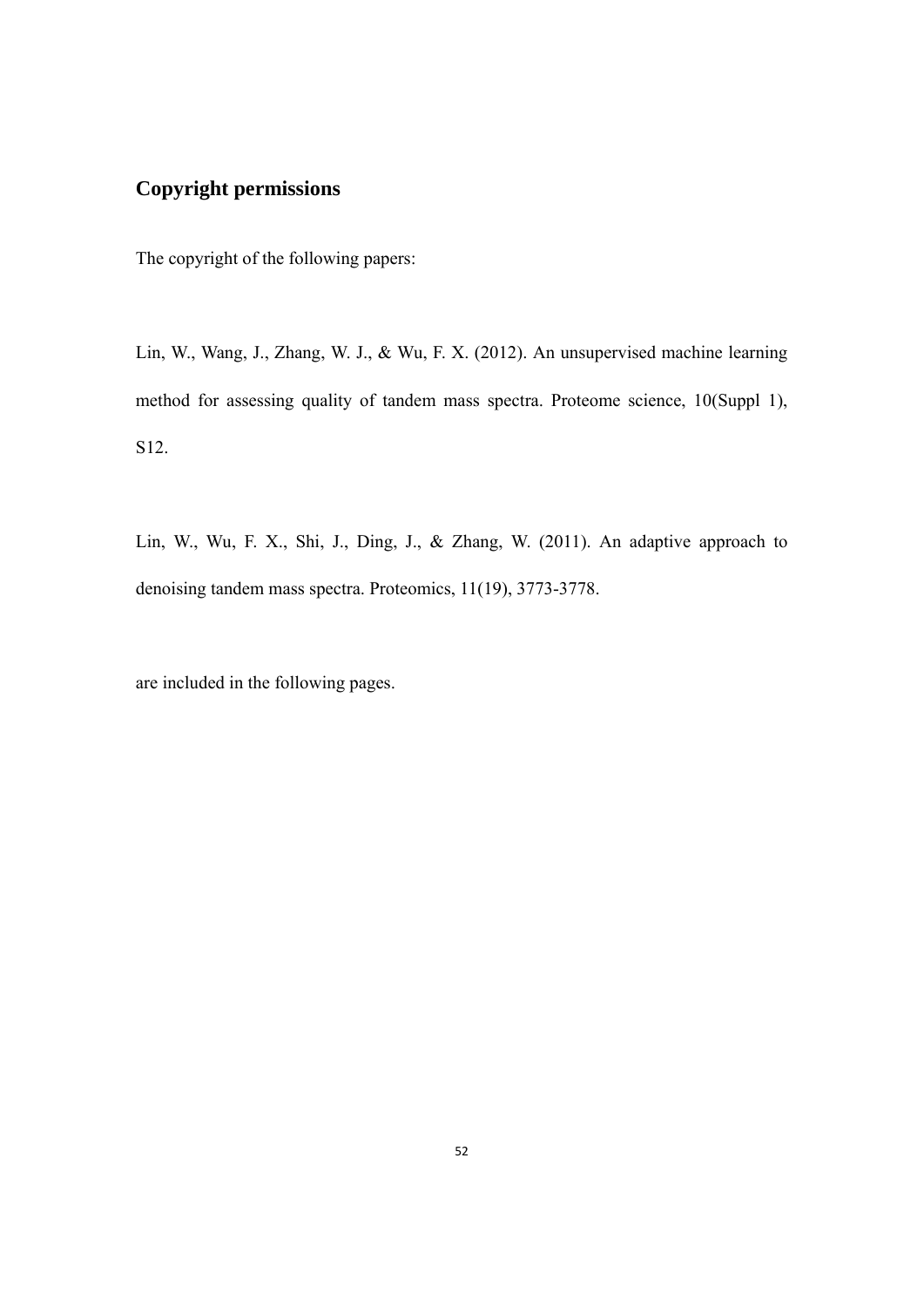### **BioMed Central Open Access license agreement**

#### **Brief summary of the agreement**

#### **Anyone is free:**

- •to copy, distribute, and display the work;
- •to make derivative works;
- •to make commercial use of the work;

#### **Under the following conditions: Attribution**

- •the original author must be given credit;
- •for any reuse or distribution, it must be made clear to others what the license terms of this work are;
- •any of these conditions can be waived if the authors gives permission.

#### **Statutory fair use and other rights are in no way affected by the above.**